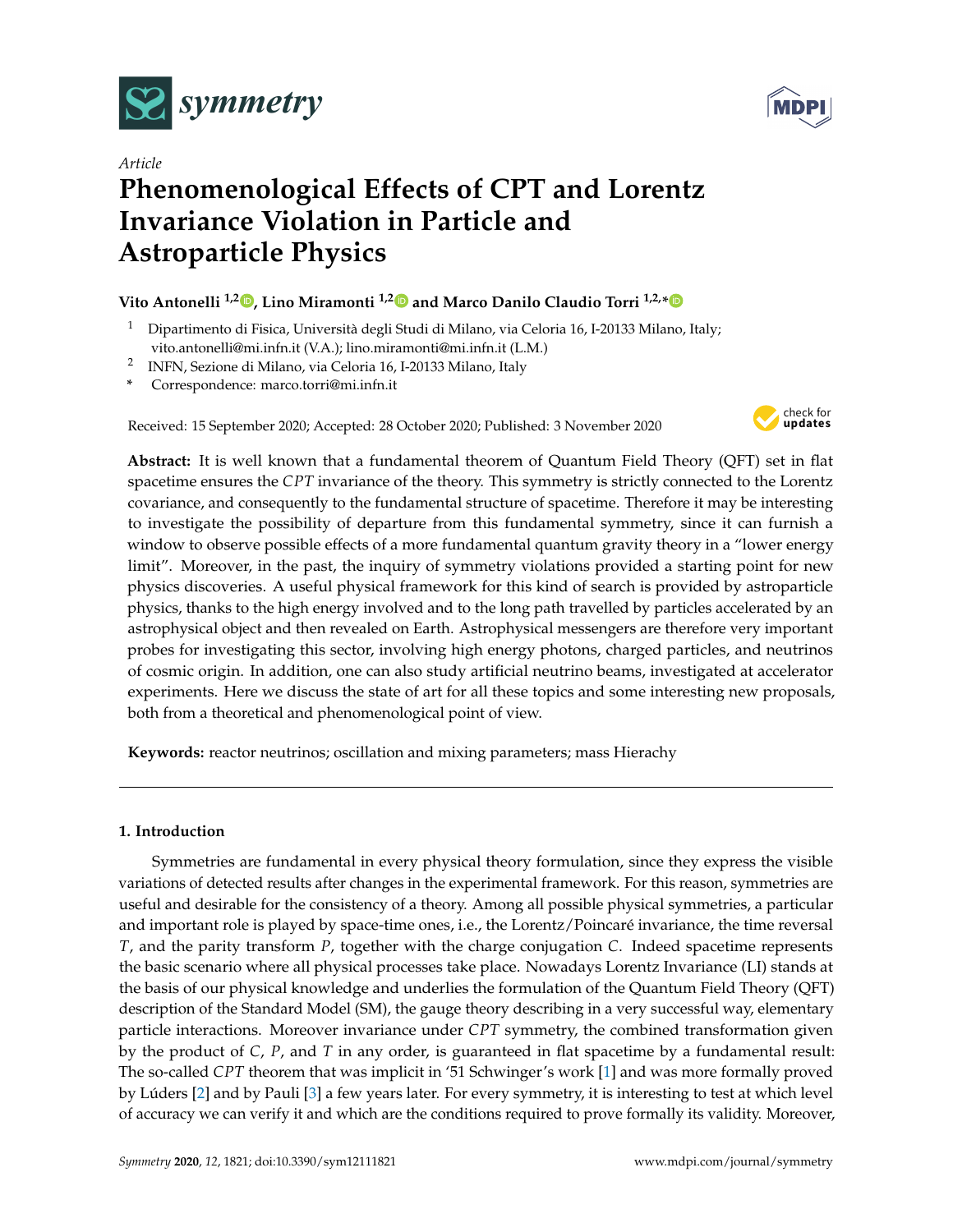symmetries can even guide to the discovery of new physics, through the study of the consequences of their potential violation, or, at least, modification. In the specific case of the Lorentz and CPT invariance the search for modifications of these fundamental principles is motivated by the idea that small violations of space-time symmetries could provide an experimental window on the Planck scale effects caused by a more fundamental quantum gravity theory.

In this work we will give an introductory demonstration of the *CPT* theorem, showing that this result is fundamental since it is strictly related to LI and therefore to the space-time intrinsic structure. We will start introducing the algebraic demonstration, with a review of the original Jost proof [\[4\]](#page-25-3), based on axiomatic field theory formulation. Then we will consider the proof based on the Lagrangian field theory, following by Bell [\[5\]](#page-25-4), Lúders [\[2\]](#page-25-1), Pauli [\[3\]](#page-25-2), and even Schwinger [\[1](#page-25-0)[,6\]](#page-25-5). After the introduction of the *CPT* theorem, we will discuss the connection between Lorentz and *CPT* invariance in QFT, giving a demonstration of the Greenberg theorem, which states that *CPT* violation implies Lorentz Invariance Violation (LIV) [\[7\]](#page-25-6). Then we discuss the implications of *CPT* symmetry and expose the motivations for conducing the search for possible violations of this fundamental symmetry. In the following section, we explain how it may be possible to generalize the *CPT* theorem to curved spacetime and the implications of its validity or violation in the gravity sector. Finally we discuss the phenomenology that can be induced by *CPT* violation and by LIV in the astrophysical sector, in particular in gamma-ray bursts, Cosmic Rays (CRs), and the neutrino sector.

## **2.** *CPT* **Theorem**

In this section we will give a review of the *CPT* theorem by first introducing the axiomatic demonstration and then the Lagrangian or operator-based formulation, as discussed in [\[8](#page-25-7)[–10\]](#page-25-8). The *CPT* theorem states that a Lorentz invariant QFT that preserves unitarity and locality and is defined in a flat spacetime is invariant under the action of the operator  $\theta = CPT$ , where the product order of *C*, *P*, and *T* does not matter. Under the action of such an operator, a generic physical state transforms as:

$$
|\psi\rangle_{CPT} = \theta |\psi\rangle = |\theta \psi\rangle = |\overline{\psi}\rangle \tag{1}
$$

so the theory must describe particles and antiparticles and:

$$
\langle \overline{\psi} | \overline{\psi} \rangle = \langle \psi | \theta^{\dagger} \theta | \psi \rangle. \tag{2}
$$

Since two combined charge conjugations, parity, and time reversal transforms leave the final state unaffected, it follows that the unitary property:

$$
\theta^{\dagger}\theta = \mathbb{I} \Rightarrow \theta^{-1} = \theta^{\dagger}.
$$
 (3)

Now it is important to underline that *T* is antilinear, while *C* and *P* are both linear transformations, so the total transformation  $θ = CPT$  is antilinear, therefore  $θ$  results antiunitary. Hence for a generic hermitian operator *A*, the *CPT* correlated one is given by:

$$
A_{CPT} = \theta A \theta^{\dagger} = \theta^{\dagger} A \theta \tag{4}
$$

therefore:

$$
\langle \overline{\psi} | A | \overline{\chi} \rangle = \langle \psi | \theta^{\dagger} A \theta | \chi \rangle^* = \langle \psi | A_{CPT} | \chi \rangle^* = \langle \chi | A_{CPT}^{\dagger} | \psi \rangle \tag{5}
$$

thanks to the antiunitarity of *θ*.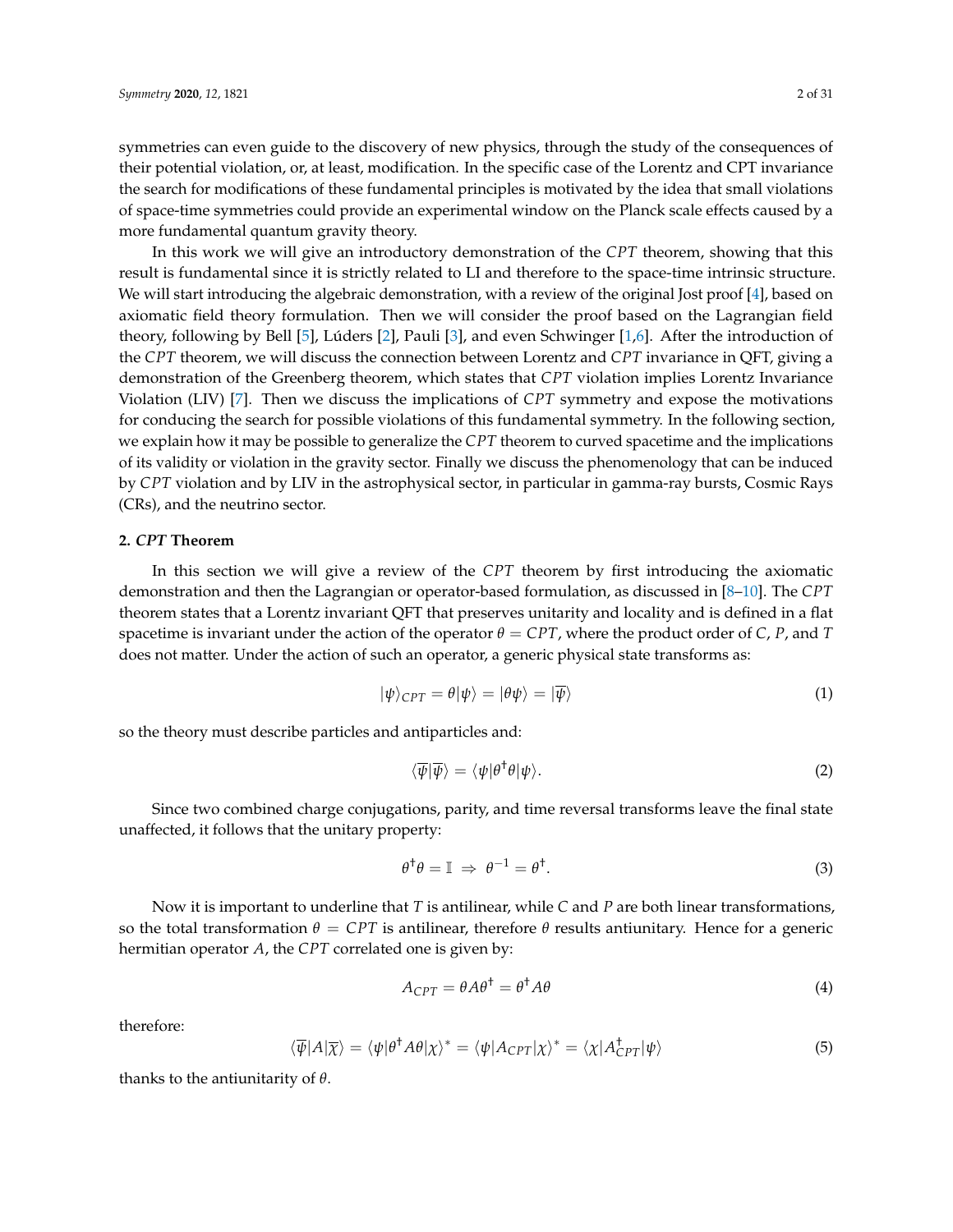## *2.1. Wightman Axioms*

The axiomatic argumentation is important since it can give an inside view on the importance of *CPT* symmetry caused by its strict correlation with Lorentz invariance and can underline that complete *CPT* symmetry presents a more fundamental nature than either *C*, *P*, or *T* alone. Before introducing the Jost argumentation [\[4\]](#page-25-3), it is first necessary to review the Wightman axioms background required to define a QFT on a flat spacetime, using for instance the version present in [\[11\]](#page-25-9):

## 1. **Poincaré covariance of the Hilbert space where the theory is set.**

This means that unitary operators  $U(\Lambda, a)$  exist that implement Lorentz transformations and space-time translations;

## 2. **Existence of a vacuum state**  $|0\rangle$ .

There is a unique state, the vacuum, that is unaffected by Poincaré transformations up to a phase:  $|U(\Lambda, a)|0\rangle = e^{i\phi}|0\rangle$ . This implies that this state can only have null four-momentum and angular momentum, since these quantities change under Lorentz transformations. The vacuum state must have even the lowest allowed energy and must be cyclic, which is acting on it via the creation operators every Hilbert space state can be constructed;

## 3. **Fields constructed via operators.**

All physical quantities can be constructed using polynomials of fields acting on the Hilbert space. The fields transform under Poincaré symmetry as scalars, spinors, and tensors. The fields are defined in such a way that each one corresponds to a definite physical state, i.e., a particle with defined physical quantities and quantum numbers, such as mass, spin etc.;

## 4. **Energy positivity.**

The Hamiltonian operator is supposed to have non negative eigenvalues. This property together with covariance under the action of Lorentz group implies that the physical four-momentum belongs to the light cone;

## 5. **Microscopic causality.**

Causality is imposed in the meaning of locality, that is, the field operators can commute/anticommute only if they are defined on points separated by space-like vectors:  $[\phi(x), \phi(y)]_{\pm} = 0$  for all space-time points such that  $(x^{\mu} - y^{\mu})\eta_{\mu\nu}(x^{\nu} - y^{\nu}) < 0.$ 

A QFT is a Lorentz invariant if and only if it is covariant both in and out of the light cone. "In cone" means that the momenta are physical, i.e., they belong to the forward light cone in momenta space. Analougously "out of cone" means that the considered momenta are not physical. Under these axioms, QFT results totally defined by the vacuum expectation values of the product of field operators. These functions are called Wightman functions and are defined as:

$$
\mathcal{W}(\Delta x_1, \ldots, \Delta x_n) = \langle 0 | \psi(x_0), \ldots, \psi(x_n) | 0 \rangle \tag{6}
$$

where ∆*x<sup>i</sup>* = *xi*−<sup>1</sup> − *x<sup>i</sup>* . They depend only on the space-time points differences because of the translation invariance postulated in axiom 1 and 3.

#### *2.2. Complex Lorentz Group*

In this part of the work, illustrating the Jost argumentation, we follow the exposure of [\[12\]](#page-25-10), which is based on the fact that the space-time inversion is included in the connected component of the complexified Lorentz group. Hence it is necessary to review its properties.

The real Lorentz group is the real set of the  $4 \times 4$  matrices that preserve the Minkowski metric:

$$
\Lambda^{\alpha}_{\mu}\eta_{\alpha\beta}\Lambda^{\beta}_{\nu}=\eta_{\mu\nu}\;\Rightarrow\;\Lambda^{T}\eta\Lambda=\eta\tag{7}
$$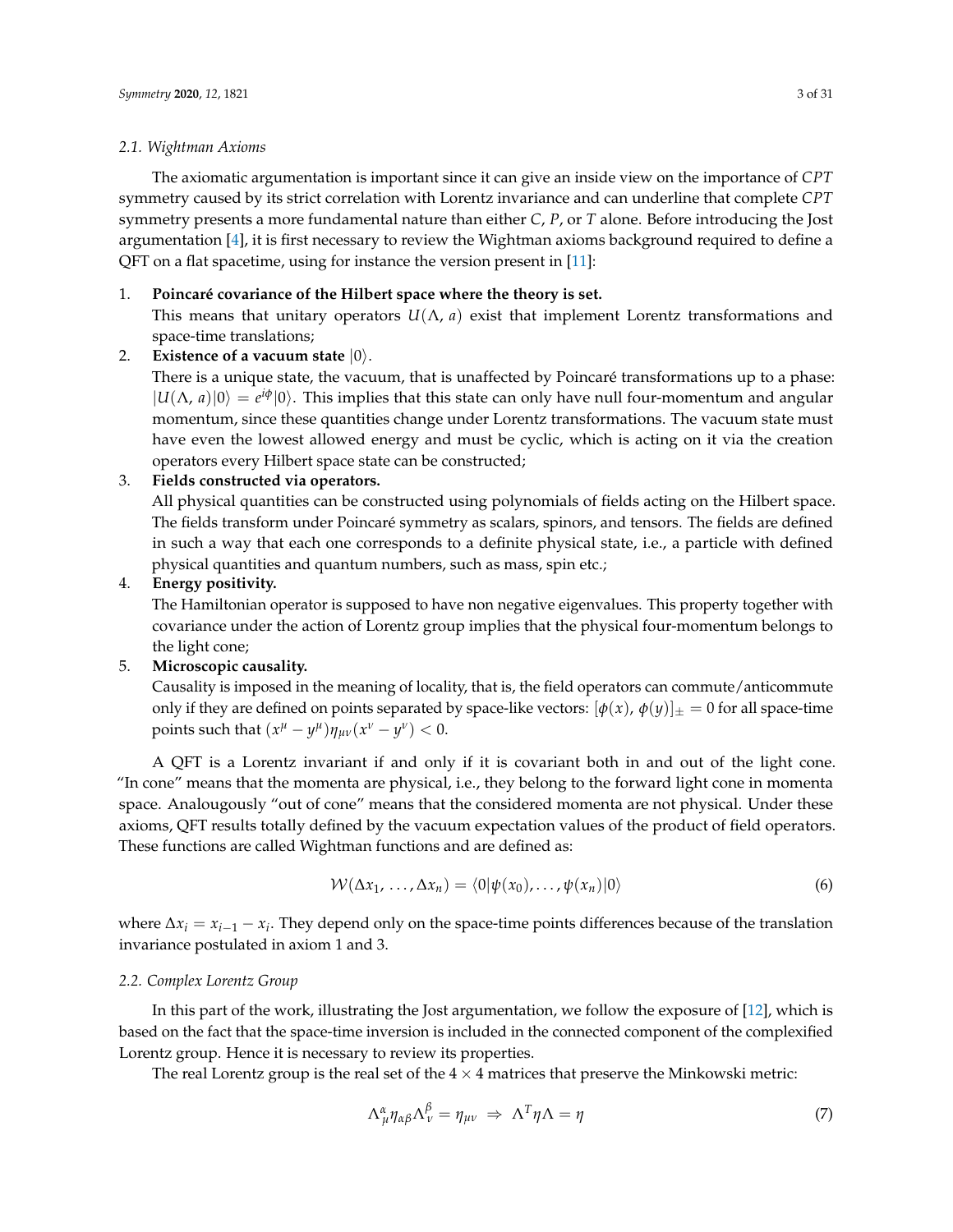that is  $SO(1,3)$ . This group splits in four disconnected components  ${\cal L}_+^\uparrow$ ,  ${\cal L}_+^\downarrow$ ,  ${\cal L}_-^\uparrow$ , and  ${\cal L}_-^\downarrow$  classified according to the sign of the time changing coefficient  $\Lambda^0_0$  and the determinant of the matrix.

Since it is not possible to continuously change the determinant of a transformation, the space inversion matrix is not connected to the identity, and from this there is the necessity to employ the complexified Lorentz group, in particular its covering group:  $\overline{\mathcal{L}}_+^\uparrow=SL(2,\mathbb{C}).$  It is well known that  $SL(2,\mathbb{C})$  has two fundamental representations, given by the spinors transformation rules:

$$
x'_{\alpha} = A_{\alpha\beta} x_{\beta}
$$
  
\n
$$
\dot{x}'_{\dot{\alpha}} = A_{\dot{\alpha}\dot{\beta}} \dot{x}_{\dot{\beta}}
$$
\n(8)

where spinors are divided in dotted and undotted. Every *SL*(2, C) representation uses a spinor with *m* undotted and *n* dotted indices. The covering group of the complex Lorentz  $\mathcal{L}_+$  subgroup is given by the direct product *SL*(2, C) ⊗ *SL*(2, C). In this context it is possible to identify a class of transformations that continuously change from the identity to the space-time inversion:

$$
\Lambda = \begin{pmatrix}\n\cos \phi / 2 & i \sin \phi / 2 & 0 & 0 \\
i \sin \phi / 2 & \cos \phi / 2 & 0 & 0 \\
0 & 0 & \cos \phi / 2 & -\sin \phi / 2 \\
0 & 0 & \sin \phi / 2 & \cos \phi / 2\n\end{pmatrix}.
$$
\n(9)

## *2.3. Axiomatic CPT Theorem Demonstration*

In this section we illustrate the core of the Jost argumentation. Considering a  $\psi^{(m,\,n)}(x)$  spinor field, it transforms under the action of the Poincaré group as:

$$
U(\Lambda, a)\psi^{(m,n)}(x)U(\Lambda, a)^{\dagger} = S^{mn}(\Lambda)^{-1}\psi^{(m,n)}(\Lambda x)
$$
\n(10)

where  $S^{mn}(\Lambda)^{-1}$  is an opportune matrix determined by the Λ transformation. The generic Wightman function becomes:

$$
\langle 0|\psi^{m_1n_1}(x_1),\ldots,\psi^{m_kn_k}(x_k)|0\rangle = \langle 0|U(\Lambda,a)^{\dagger}U(\Lambda,a)\psi^{m_1n_1}(x_1)U(\Lambda,a)^{\dagger}U(\Lambda,a),\ldots,|0\rangle = \prod_i S^{m_in_i}(\Lambda)^{-1} \langle 0|\psi^{m_1n_1}(\Lambda x_1),\ldots,\psi^{m_kn_k}(\Lambda x_k)|0\rangle
$$
\n(11)

Due to the translation invariance, the Wightman function can be written as:

<span id="page-3-0"></span>
$$
\mathcal{W}^k(\Lambda \Delta x_1, \dots, \Lambda \Delta x_k) = \prod_i S^{m_i n_i}(\Lambda)^{-1} \mathcal{W}^k(\Delta x_1, \dots, \Delta x_k).
$$
 (12)

Now it is necessary to prove the existence of a complex analytic continuation of these functions. One must consider the action of translation on a Wightman function:

$$
\langle |\psi(x_1), \dots \psi(x_j)U(\mathbb{I}, a)\psi(x_{j+1})\dots |0\rangle = W^{(k)}(\Delta x_1, \dots, \Delta x_{j-1}, \Delta x_j + a, \dots, \Delta x_k) =
$$
  
=\langle 0|\psi(x\_1), \dots, \psi(x\_j), \sum\_{p\_r} p\_r \rangle \langle p\_r|e^{-ip\_r a}\psi(x\_{j+1}), \dots, \psi(x\_k)|0\rangle (13)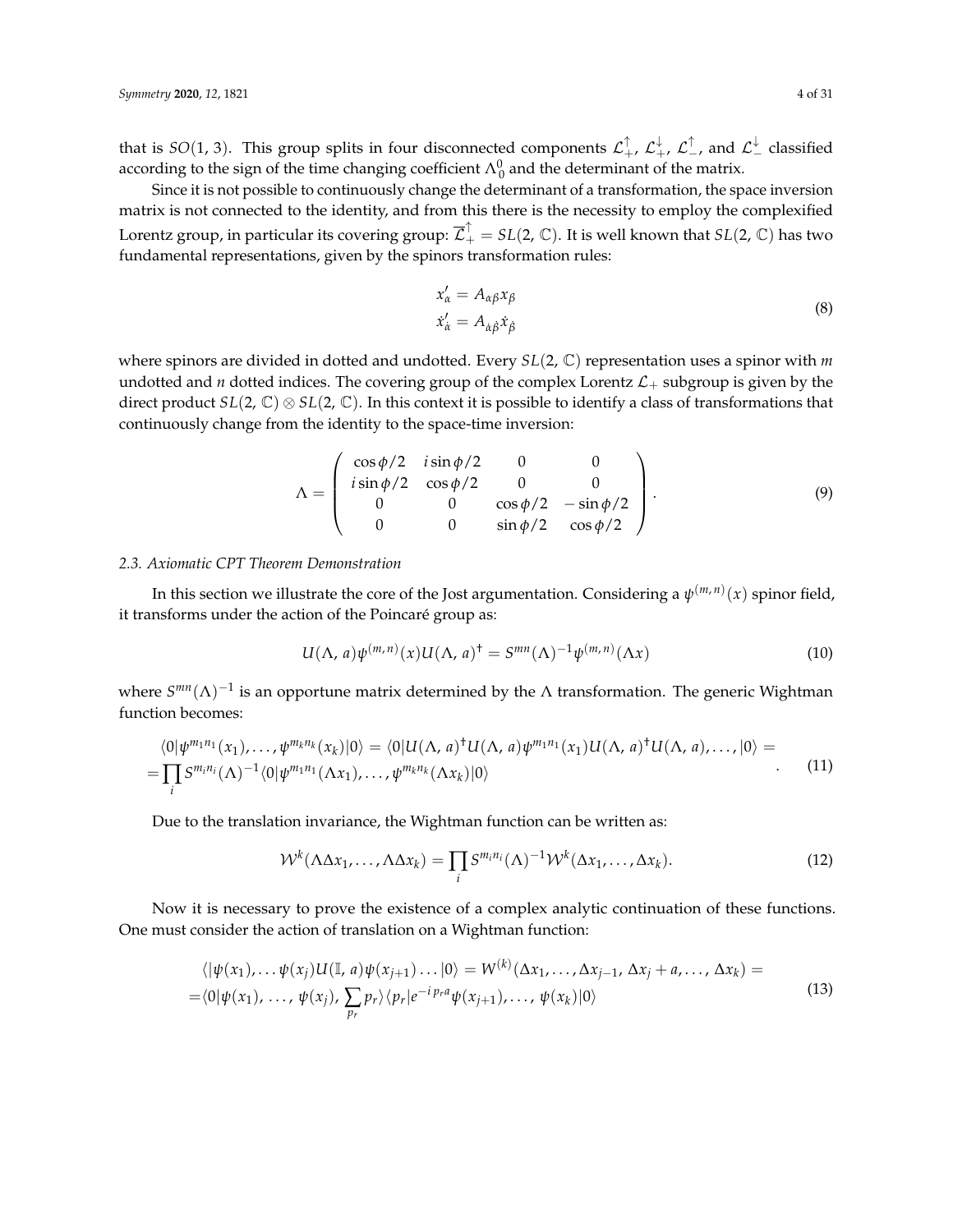where the identity expansion  $\mathbb{I} = \sum_{p_r} p_r \rangle \langle p_r |$  has been introduced. From the previous relation it follows that the momenta  $p_j$  and the space-time differences  $\Delta x_j$  are conjugate coordinates. As a result, one can write a generic Wightman function as a Fourier transform.

$$
\mathcal{W}^k(\Delta x_1,\ldots,\Delta x_k)=\frac{1}{(2\pi)^{4(n-1)}}\prod_{i=1}^k\int dp_ie^{-ip_i}\,\Delta x_i\tilde{W}^{(k)}(p_1,\ldots,p_k)\tag{14}
$$

where the  $p_j$  momenta are physical, that is they belong to the forward light cone, as it is stated by the axiom 4. The exponential present in this Fourier decomposition must provide a decaying factor in order to guarantee that this distribution behaves as an analytic function. This condition is satisfied when the real part of the exponent is negative:  $\mathcal{R}e(-i p_j \Delta x_i) < 0$ . This is possible only if  $\mathcal{I}m\Delta x_i \neq 0$  and in particular I*m*∆*x<sup>j</sup>* is defined on the backward light cone, and this domain is called *Tk*−<sup>1</sup> . Now one can use this result to generalize the Lorentz symmetry. Equation [\(12\)](#page-3-0) remains valid for determined complex valued points ∆*x<sup>j</sup>* . Now it is possible to use a theorem by Bargman, Hall, and Wightman [\[13\]](#page-25-11), which states that if Equation [\(12\)](#page-3-0) is still valid, the function  $W^{(k)}$  has a defined and unique analytic continuation on the domain  $\bigcup \Lambda T_{k-1} = T'_{k-1}$ . *T*<sub>*k*−1</sub> is the domain of validity for Equation [\(12\)](#page-3-0) and  $\Lambda$  are elements of the complex Lorentz  $\mathcal{L}_+$  group. The  $\{x_i\}$  points belonging to this set are called Jost points and are characterized by the feature that all sums  $\sum_i \lambda_i (x_i - x_{i+1})$  are space-like vectors for every  $\lambda_i \ge 0$  and  $\sum_i \lambda_i > 0$ . From this it follows that  $\sum_i \lambda_i x_i \sim 0$  implies  $x_i \sim 0$ . Since the complex Lorentz transformations include space-time inversion, from Equation [\(12\)](#page-3-0) one can obtain the relation:

<span id="page-4-0"></span>
$$
\mathcal{W}^k(\Delta x_1, \dots, \Delta x_k) = (-1)^L \mathcal{W}^k(-\Delta x_1, \dots, -\Delta x_k). \tag{15}
$$

It can be shown that the factor (−1) *L* is the correct form of the matrix *S <sup>m</sup>ini*(Λ) for the space-time inversion. The next step of the demonstration considers the *k* points vacuum expectation functions. From the characteristic of fermionic fields, it is possible to demonstrate the following equality:

<span id="page-4-1"></span>
$$
\langle 0|\psi^{(n_1,m_1)}(x_1),\ldots,\psi^{(n_k,m_k)}(x_k)|0\rangle = i^N \langle 0\psi^{(n_k,m_k)}(x_k),\ldots,\psi^{(n_1,m_1)}(x_1)|0\rangle \tag{16}
$$

if *N* fermionic fields are involved. (The coefficient *N* is a consequence of the *spin-statistic theorem*. Indeed from the *T* transpositions of the *N* fermionic fields  $T = (N + (N - 1) + ...) = \frac{1}{2}N(N + 1)$ with *N* even follows, hence  $(-1)^T = i^N$ ). This condition is called *weak local commutativity* at Jost point. Using Equation [\(15\)](#page-4-0) written for the fields:

$$
\langle 0|\psi^{(n_1,m_1)}(x_1),\ldots,\psi^{(n_k,m_k)}(x_k)|0\rangle=(-1)^L\langle 0|\psi^{(n_1,m_1)}(-x_1),\ldots,\psi^{(n_k,m_k)}(-x_k)|0\rangle
$$
 (17)

together with relation [\(16\)](#page-4-1) one obtains:

<span id="page-4-2"></span>
$$
\langle 0|\psi^{(n_1,m_1)}(x_1),\ldots,\psi^{(n_k,m_k)}(x_k)|0\rangle = i^N(-1)^L \langle 0|\psi^{(n_k,m_k)}(-x_k),\ldots,\psi^{(n_1,m_1)}(-x_1)|0\rangle. \tag{18}
$$

In terms of Wightman functions the previous equality becomes:

$$
\mathcal{W}^k(\Delta x_1, \dots, \Delta x_{k-1}) = i^N (-1)^L \mathcal{W}^k(-\Delta x_k, \dots, -\Delta x_1). \tag{19}
$$

This last result is obtained considering weak local commutativity with space-time reflection. From Equation [\(18\)](#page-4-2) using the complex conjugation, it is possible to obtain the relation:

$$
\langle 0|\psi^{(n_1,m_1)}(x_1),\ldots,\psi^{(n_k,m_k)}(x_k)|0\rangle = i^N(-1)^L \langle 0|\psi^{(n_1,m_1)}(x_1),\ldots,\psi^{(n_1,m_1)}(x_1)|0\rangle^*
$$
(20)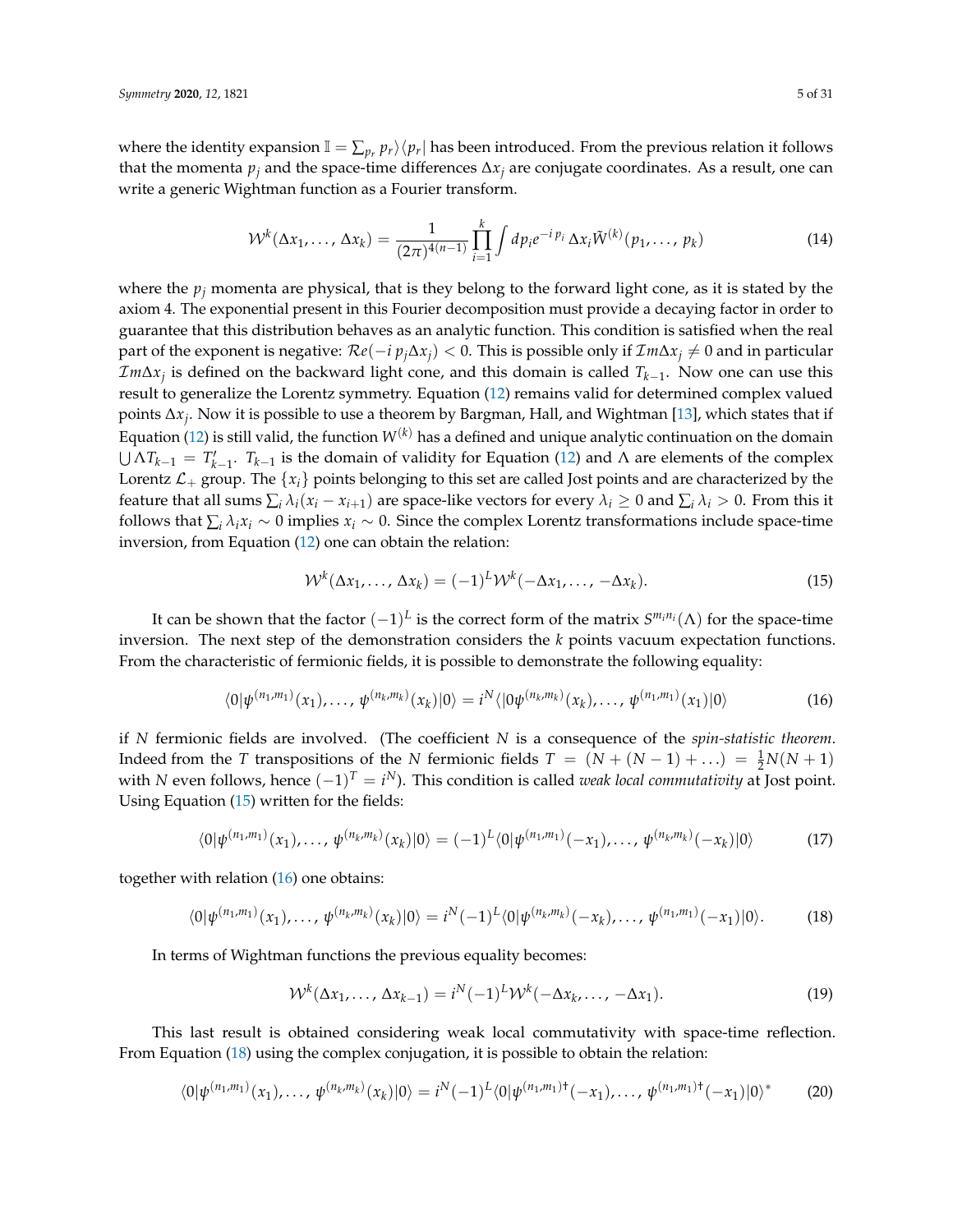where  $N = \sum_i N_i$  and:

$$
\theta \psi^{(n,m)}(x) \theta^{\dagger} = (-1)^l (\pm i)^{N_i} \psi^{(n,m)\dagger}(-x)
$$
\n(21)

is the generic transformation rule for fermionic fields.

From the equality:

$$
\langle 0|\psi^{(n_1,m_1)}(x_1),\ldots,\psi^{(n_k,m_k)}(x_k)|0\rangle = \langle 0|\theta^{\dagger}\theta\psi^{(n_1,m_1)}(x_1)\theta^{\dagger}\theta,\ldots,\theta^{\dagger}\theta\psi^{(n_k,m_k)}(x_k)\theta^{\dagger}\theta|0\rangle
$$
 (22)

and the vacuum invariance under *CPT*, the theorem follows. Therefore weak local commutativity is a necessary and sufficient condition together with Lorentz invariance to guarantee *CPT* symmetry preservation.

A proof based on a more complete mathematical formulation can be found in [\[14\]](#page-25-12).

## *2.4. Lagrangian Field Theory CPT Theorem Demonstration*

This proof is based on the argumentation of Bell [\[5\]](#page-25-4), L'uders [\[2\]](#page-25-1), Pauli [\[3\]](#page-25-2), and Schwinger [\[1,](#page-25-0)[6\]](#page-25-5) and follows the review [\[11\]](#page-25-9).

The Lagrangian approach is based on constructive method: It is shown that all the physical meaningful Lagrangian terms must be *CPT* even. We will give a review of this result for the most significative fields:

Scalar:

<span id="page-5-1"></span>
$$
\phi_{CPT}(x) = \theta \phi(x) \theta^{\dagger} = \phi^{\dagger}(-x); \tag{23}
$$

• Fermionic field with spin  $=$   $\frac{1}{2}$ :

$$
\psi_{CPT}(x) = \theta \psi(x) \theta^{\dagger} = -\gamma_5 \psi^{\dagger T}(-x); \tag{24}
$$

Bosonic fields with  $spin = 1$ 

<span id="page-5-0"></span>
$$
A_{\mu CPT}(x) = \theta A_{\mu}(x)\theta^{\dagger} = -A_{\mu}^{\dagger}(-x). \tag{25}
$$

In previous relations, the coordinate inversion follows from *P* and *T*. The operator *C* instead acts on the fields, causing the hermitian conjugation.

The four-gradient under the  $\theta$  = *CPT* action remains unchanged:

$$
\partial_{\mu CPT} = \theta \partial_{\mu} \theta^{\dagger} = \partial_{\mu}.
$$
 (26)

For a generalized tensor field  $T^{\mu_1 \ldots \mu_n}(x)$ , the *CPT* transform is:

$$
T_{CPT}^{\mu_1\ldots\mu_n}(x) = \theta T^{\mu_1\ldots\mu_n}(x)\theta^{\dagger} = (-1)^n T^{\mu_1\ldots\mu_n\dagger}(-x)
$$
\n(27)

as it can be shown for the Faraday tensor field  $F_{\mu\nu} = \partial_{\mu}A_{\nu}(x) - \partial_{\nu}A_{\mu}(x)$  using the previous result [\(25\)](#page-5-0):

$$
F_{\mu\nu\,CPT} = \theta F_{\mu\nu}\theta^{\dagger} = \theta \partial_{\mu}\theta^{\dagger}\theta A_{\nu}(x)\theta^{\dagger} - \theta \partial_{\nu}\theta^{\dagger}\theta A_{\mu}(x)\theta^{\dagger} =
$$
  
=\partial\_{\mu}(-A\_{\nu}(-x)) - \partial\_{\nu}(-A\_{\mu}(-x)) = \partial\_{\mu}A\_{\nu}(x) - \partial\_{\nu}A\_{\mu}(x) = F\_{\mu\nu}(x). (28)

Now to proceed with the proof one has to notice that the Lagrangian density must be a Lorentz scalar, so all the spinorial indices must be contracted. This means that spinors must be always paired to form bilinears:  $\overline{\psi}\psi$ ,  $\overline{\psi}\gamma^{\mu}\psi$ ,  $\overline{\psi}\sigma^{\mu\nu}\psi$ , etc.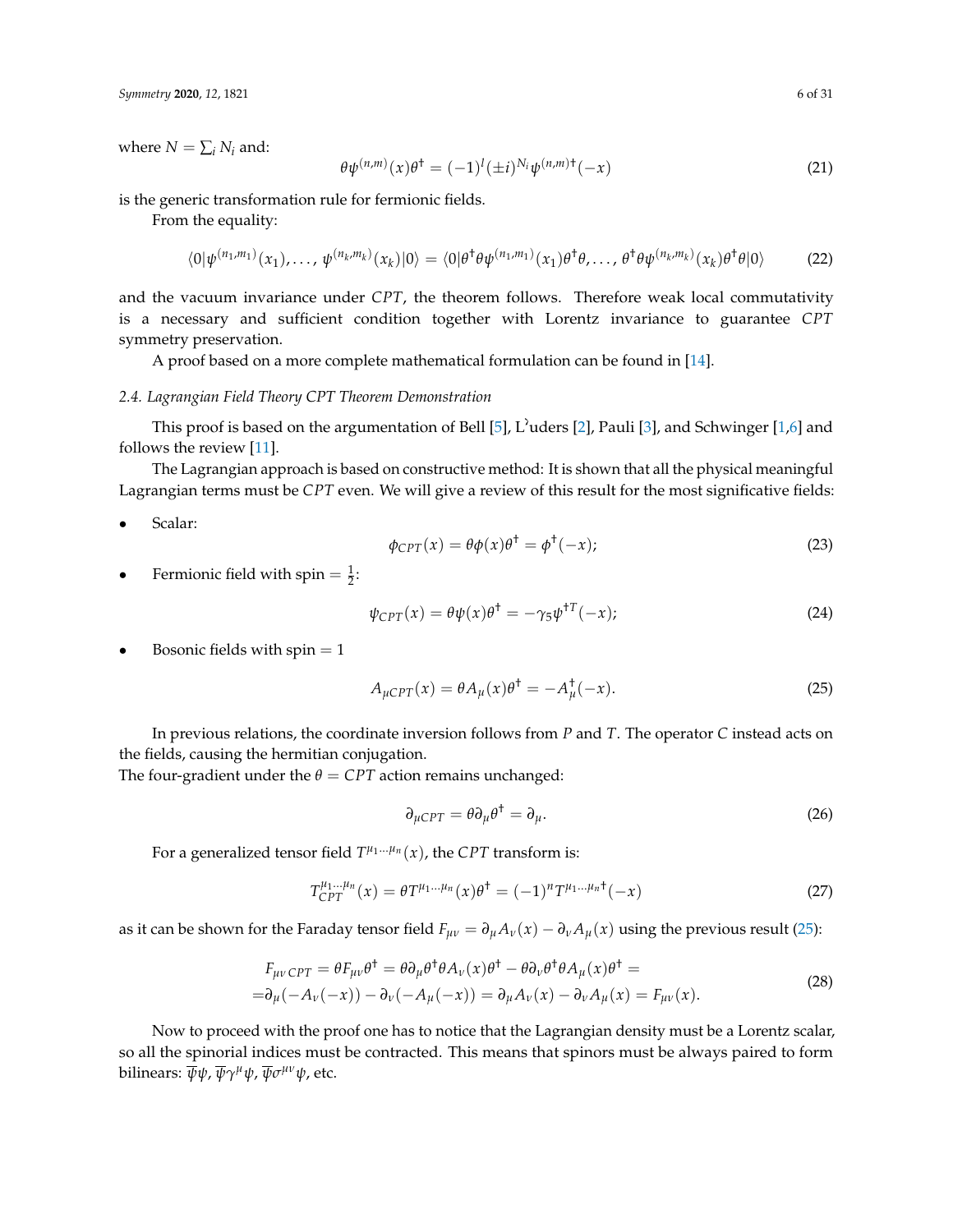For instance, in the case of a spinor bilinear  $\overline{\chi}\psi$ , the  $\theta = CPT$  action gives:

$$
(\overline{\chi}(x)\psi(x))_{CPT} = \theta \overline{\chi}(x)\theta^{\dagger} \theta \psi(x)\theta^{\dagger} = \chi^{T}(-x)\gamma_{5}\gamma_{0}^{*}\gamma_{5}\psi^{+T}(-x) =
$$
  
\n
$$
= -\overline{\chi}^{T}(-x)\gamma_{0}^{*}\psi^{+T\dagger}(-x) = -\left[-\psi^{T}(-x)\gamma_{0}^{T}\chi^{T\dagger}(-x)\right]^{\dagger} =
$$
  
\n
$$
= \left[\left(-\chi^{+}(-x)\gamma_{0}\psi^{T}(-x)\right)^{T}\right]^{\dagger} = \left[\overline{\chi}(-x)\psi(-x)\right]^{\dagger}
$$
\n(29)

where the anticommutation of spinor fields and of  $\gamma_0$  and  $\gamma_5$  matrices has been used and the transposition on the last equality can be neglected since it is applied to a scalar. The last equality shows that the general *CPT* transformation rule for spinor bilinears is given by [\(23\)](#page-5-1). With a simple generalization the following relation follows for generic Lorentz invariant Lagrangian densities:

<span id="page-6-0"></span>
$$
\mathcal{L}_{CPT}(x) = \theta \mathcal{L}(x)\theta^{\dagger} = (-1)^{2k} \mathcal{L}^{\dagger}(-x) = \mathcal{L}^{\dagger}(-x)
$$
\n(30)

where the contraction of Lorentz indices and even number of fermionic fields has been used. A physics meaningful Lagrangian must be not only Lorentz invariant, but even hermitian  $\mathcal{L}(x)=\mathcal{L}^{\dagger}(x).$  This last property is motivated by the necessity to guarantee the theory of unitarity. This feature used together with Equation [\(30\)](#page-6-0) justifies the relation:

$$
\mathcal{L}_{CPT}(x) = \theta \mathcal{L}(x)\theta^{\dagger} = \mathcal{L}^{\dagger}(-x) = \mathcal{L}(-x). \tag{31}
$$

Finally this last result, with the assumption that the fields interact in the same space-time point leads to the relation for the action:

$$
S_{CPT} = \theta S \theta^{\dagger} = \theta \int_{\mathbb{R}^4} d^4x \, \mathcal{L}(x) \theta^{\dagger} = \int_{\mathbb{R}^4} d^4x \, \mathcal{L}(-x) = \int_{\mathbb{R}^4} d^4z \mathcal{L}(z) = S \tag{32}
$$

hence the theorem assertion is proved.

### **3. CPT Violation Implies Lorentz Invariance Violation**

In this section we resume the Greenberg argumentation [\[7\]](#page-25-6), which states that a *CPT* odd QFT necessarily also violates the Lorentz covariance. The proof uses the previously introduced algebraic QFT principles.

First it is necessary to define the general *τ* function as:

$$
\tau^k(x_1,\ldots,x_k) = \sum_{\sigma} \Theta(x_{\sigma(1)}^0,\ldots,x_{\sigma(k)}^0) \mathcal{W}^k(x_{\sigma(1)},\ldots,x_{\sigma(k)})
$$
\n(33)

where *σ* is a permutation of a *k* indices set and Θ is the time ordering operator. The proof is based on the idea that if *CPT* symmetry is violated for every Wightman function, than the related *τ* functions and therefore even the complete QFT theory violate Lorentz covariance. The demonstration proceeds using the idea that if the *τ* functions are covariant, the time reversing Lorentz transformation that leaves invariant the Wightman functions must not affect even the *τ* functions. This statement must be true even for space-like points. Therefore there must be a complex Lorentz transformation (time inversion) that does not change the Wightman functions but makes negative the time differences between successive points. From the *τ* invariance it follows that Wightman functions are equal if their fields order is totally inverted, as stated before. Hence to preserve the *τ* functions covariance it is necessary to have weak local commutativity of the Wightman functions, a sufficient and necessary condition for the *CPT* invariance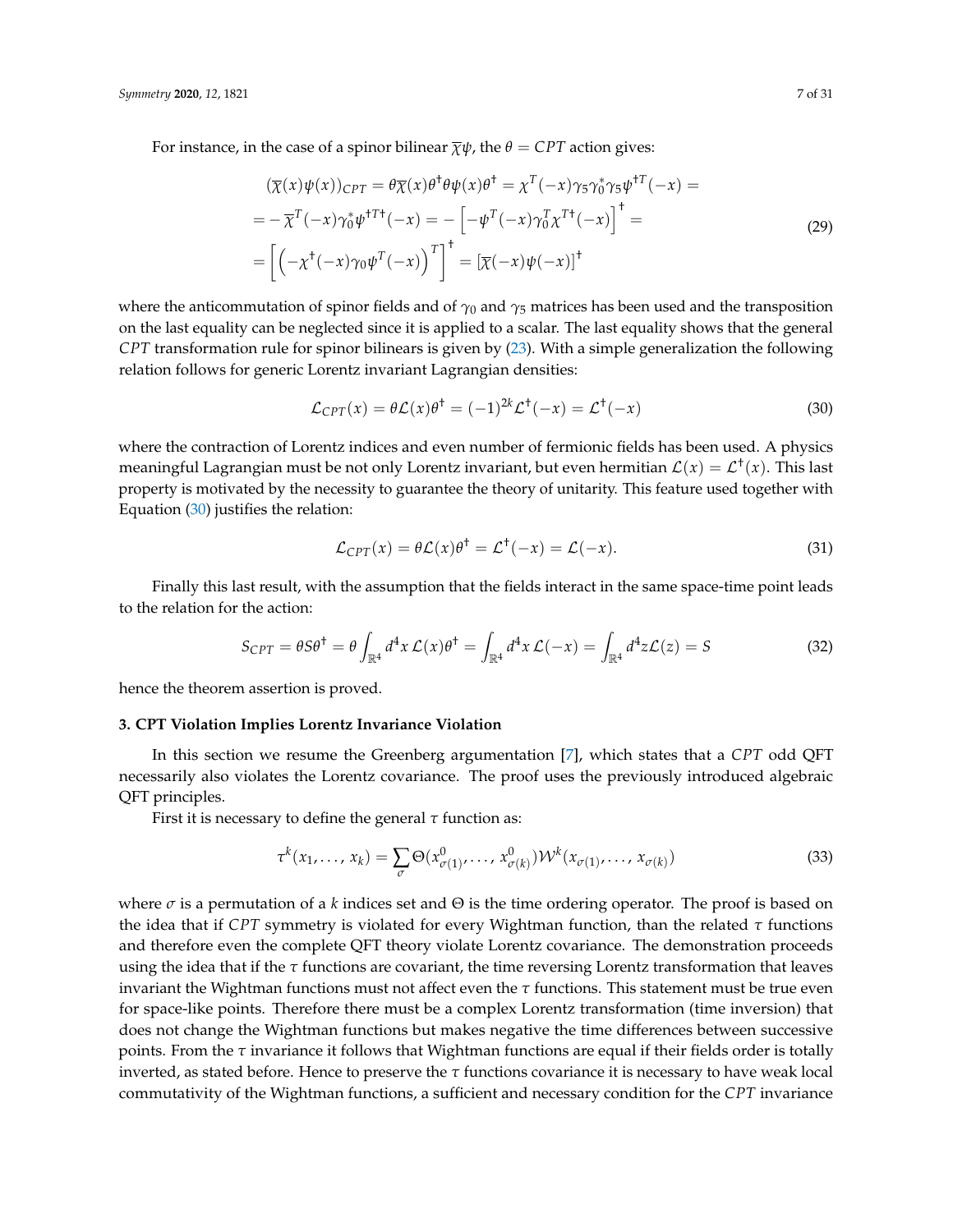and this demonstrates the assertion. However the idea that CPT violation automatically implies LIV was confuted in [\[15\]](#page-25-13) and the argument has been widely debated in the literature [\[16](#page-25-14)[–19\]](#page-25-15).

#### **4. Consequences of CPT Symmetry**

In this section we briefly analyze the consequences of *CPT* symmetry, focusing in particular on the relation between particles and antiparticles.

The first part of this section is devoted to the properties of the general physical eigenstates. It is not necessary to deal with the exact form of these states, but only to consider the Lorentz invariant quantum numbers. The quantum numbers are supposed to arise from continuous symmetries, which are associated to the conserved currents by the Noether theorem. The conserved currents are composed of the product of fields and fields derivatives and can be used to form hermitian operators whose functional form is space-time independent. Using the property of *CPT* symmetry of a generic *n* indices tensor, it is easy to obtain the following relations for a conserved current:

$$
j_{CPT}^{\mu}(x) = \theta j^{\mu} \theta^{\dagger} = -j^{\mu}(-x). \tag{34}
$$

Considering the charge:

$$
Q = \int d^3x \, j^0(t, \vec{x}) \tag{35}
$$

it follows:

$$
Q_{CPT} = \theta Q \theta^{\dagger} = -\int_{\mathbb{R}^3} d^3 x \, j^0(-t, -\vec{x}) = -\int_{\mathbb{R}^3} d^3 x \, j^0(-t, \vec{x}) = -Q. \tag{36}
$$

The energy-momentum tensor transforms under *CPT* as:

$$
T_{CPT}^{\mu\nu}(x) = \theta T^{\mu\nu}(x)\theta^{\dagger} = T^{\mu\nu}(-x).
$$
\n(37)

From this relation and from the definition of momentum:

$$
P^{\mu} = \int_{\mathbb{R}^3} d^3 x \, T^{0\mu}(t, \, \vec{x}) \tag{38}
$$

it is possible to obtain:

$$
P_{CPT}^{\mu} = \theta P^{\mu} \theta^{\dagger} = P^{\mu}.
$$
\n(39)

In the same way, starting from the *CPT* transformation relation valid for the angular momentum tensor:

$$
J_{CPT}^{\mu\nu\alpha}(x) = \theta J^{\mu\nu\alpha}(x)\theta^{\dagger} = -J^{\mu\nu\alpha}(-x). \tag{40}
$$

The Lorentz group generator is assigned:

$$
M^{\mu\nu} = \int_{\mathbb{R}^3} d^3x \, J^{0\mu\nu}(t, \, \vec{x}) \tag{41}
$$

it is possible to obtain:

$$
M_{CPT}^{\mu\nu} = \theta M^{\mu\nu} \theta^{\dagger} = -M^{\mu\nu}.
$$
\n(42)

Considering now a generic one-particle state  $|p^{\mu}, j, j_{p}, q\rangle$ , where  $p$  represents the four-momentum, *j* is the total angular momentum, *j<sup>p</sup>* is the angular momentum projection along the momentum direction, and *q* is the particle charge, it is possible to obtain:

$$
|p^{\mu}, j, j_p, q\rangle_{CPT} = \theta |p^{\mu}, j, j_p, q\rangle = |p^{\mu}, j, -j_p, -q\rangle.
$$
 (43)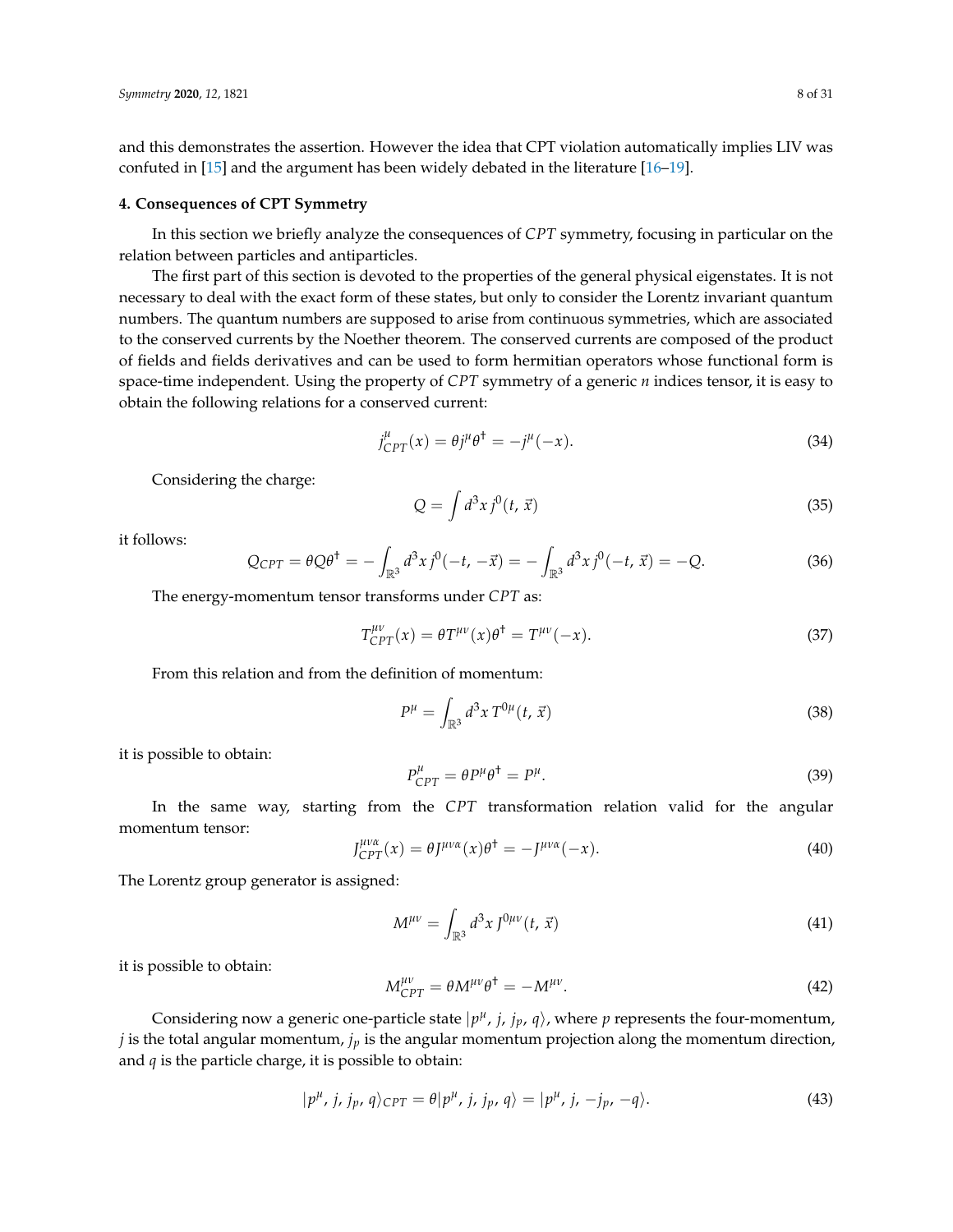The *CPT* transformations for  $p^{\mu}$  and  $q$  were obtained before. The total angular momentum is given by the sum of angular momentum and spin  $J^{\mu} = L^{\mu} + S^{\mu}$ . The total angular momentum is represented by the three indices tensor  $J^{\mu\nu\alpha}(x)$ , so the  $j_p$  projection transforms as  $\theta j_p\theta^\dagger=-j_p.$  On the contrary, the total angular momentum is not affected by the *CPT* action since it is associated to the *J* 2 squared operator, that is invariant.

Now we give a brief review of the effects of *CPT* on coupling constants present in the Hamiltonian. There are a lot of issues in defining couplings, but regardless of these ambiguities, one can for instance consider the interaction Hamiltonian:

$$
\mathcal{H}_{int}(x) = \lambda A(x) + \overline{\lambda} A_{CPT}(x). \tag{44}
$$

If  $A_{CPT}(x) \neq A(x)$  then the coupling constants  $\lambda$  and  $\overline{\lambda}$  may differ.  $A_{CPT}(x) = \theta A(x) \theta^{\dagger}$  is the *CPT* conjugate and the *A* operator is supposed to not contribute to the anti-particle matrix element and vice versa:

$$
\langle \psi_{out} | \mathcal{H}_{int} | \psi_{in} \rangle = \lambda \langle \psi_{out} | A | \psi_{in} \rangle
$$
  

$$
\langle \overline{\psi}_{out} | \mathcal{H}_{int} | \overline{\psi}_{in} \rangle = \overline{\lambda} \langle \overline{\psi}_{out} | A_{CPT} | \overline{\psi}_{in} \rangle
$$
 (45)

The interaction Hamiltonian transforms therefore under  $\theta = CPT$  as:

$$
\theta \mathcal{H}_{int} \theta^{\dagger} = \theta (\lambda A + \overline{\lambda} A_{CPT}) \theta^{\dagger} = \lambda A_{CPT} + \overline{\lambda} A. \tag{46}
$$

The generalized Hamiltonian, which must be *CPT* even, assumes the explicit form:

$$
\mathcal{H}(x) = \mathcal{H}_0 + \mathcal{H}_{int} = \mathcal{H}_0 + \lambda A(x) + \overline{\lambda} A_{CPT}(x)
$$
\n(47)

with  $\mathcal{H}_{0 \text{CPT}} = \mathcal{H}_0$ . The *CPT* the invariance of  $\mathcal{H}$  implying therefore that  $\lambda = \overline{\lambda}$ , so the coupling constants for particles and antiparticles must be equal.

Another observation can be made on masses, indeed from the dispersion relation:

$$
m = \sqrt{p_{\mu}p^{\mu}}
$$
 (48)

and from the conjugation property of  $p^\mu$  it results that every particle must have the same mass of its related antiparticle. For the same reason a particle and its antiparticle must have the same dispersion relation in every *CPT* even theory.

To conclude this section we underline how it is possible to construct *CPT* odd terms for an Hamiltonian: It is possible by introducing different masses or dispersion relations or coupling constants for particles and the respective antiparticles. Finally it is always necessary to violate the LI, even if this is only a necessary but not sufficient condition. More extensive analysis can be found in [\[11\]](#page-25-9).

## **5. CPT Violation Motivations**

The first motivation to investigate eventual violations of *CPT* symmetry was given by Hawking [\[20,](#page-25-16)[21\]](#page-25-17). He argued that gravitational effects can influence the predictability of future and with this the unitarity of a theory. Indeed black holes with their event horizons can limit the observer knowledge of physics. This argument evolved in the space-time foam idea [\[22,](#page-25-18)[23\]](#page-25-19), where a pure state evolves in a mixed state because of the quantum background effects causing decoherence. This foam is supposed to be made of fluctuations of the spacetime that can manifest such as Planck scale black holes. The *CPT* violations can manifest as unitarity violations, since part of the physical information can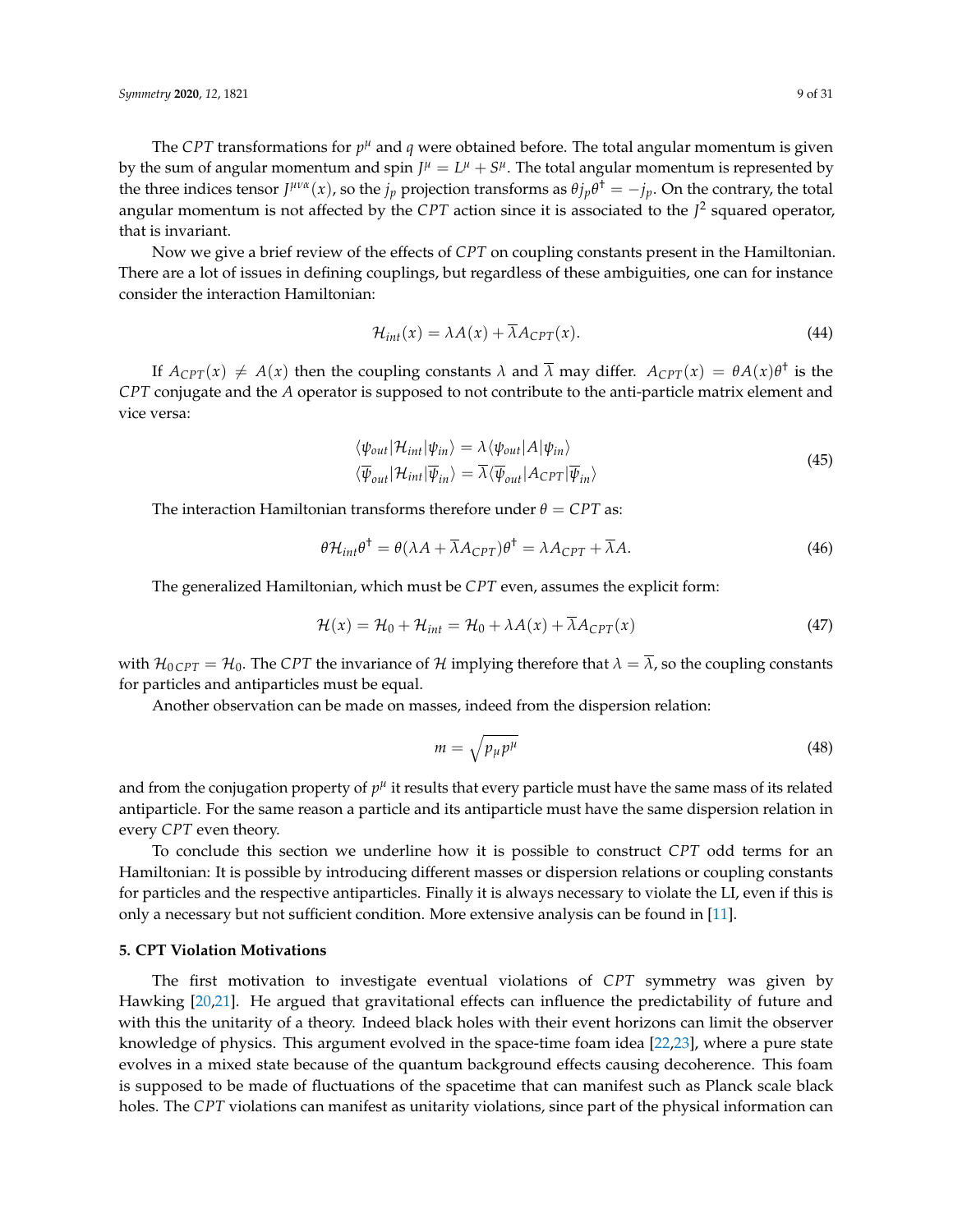disappear inside these black holes event horizons. Hence even in the low energy limit and in the flat space-time, approximation gravitational effects can spoil the validity of *CPT* symmetry. Defining the *S* scattering matrix as the operator thank whom an in state evolves to an asymptotic out state:

$$
|\psi_{out}\rangle = S|\psi_{in}\rangle \tag{49}
$$

and the density state matrix as:

$$
\rho_{in} = |\psi_{in}\rangle\langle\psi_{in}| \tag{50}
$$

the effects of the quantum foam on the states evolution can induce decoherence and unitarity violation in the following way:

$$
\rho_{out} = Tr|\psi_{out}\rangle\langle\psi_{out}| = \tilde{S}|\psi_{in}\rangle\langle\psi_{in}| = \tilde{S}\rho
$$
\n(51)

where  $\tilde{S}$  is a non unitary operator and therefore  $\tilde{S}\neq SS^{\ddagger}$ . This ensures a violation of strong *CPT* invariance intended as the standard formulation of this symmetry. However it is not possible to exclude the validity of the weak version of this symmetry. In this last case, *CPT* is preserved in the state probabilities of the asymptotic states obtained from the evolution of pure initial quantum states. This hypothesis can be supported by ideas muted by black hole thermodynamics. From black hole evaporation the disappeared information can be re-obtained and unitarity can be restored. A more detailed discussion can be found in [\[23\]](#page-25-19).

*CPT* violation is also predicted in string theory, since this symmetry is valid not only for the equation of motion solutions, but even the strings boundary conditions are invariant under the action of the *θ* = *CPT* operator. This statement can be true only if the vacuum results *CPT* invariant is even. However this invariance can be spoiled by the non null vacuum expectation value of some operators as foreseen in some string scenarios [\[24](#page-25-20)[–26\]](#page-26-0).

#### **6. CPT Theorem in Curved Spacetime**

As already shown, the algebraic demonstration of the *CPT* theorem resorts to the Wightman axioms, which are strictly related to the QFT formulation in Minkowski flat spacetime and cannot be straightforwardly generalized to curved spaces. Generally speaking, a curved spacetime for instance does not posses Lorentz/Poincaré symmetry.

A possible way to obtain a generalization of the theorem for curved spacetime consists in axiomatically defining the QFT using Ordered Product Expansion (OPE) [\[27](#page-26-1)[,28\]](#page-26-2). This construction can be made in a globally hyperbolic spacetime (*M*, *gµν*) with an orientation defined via an external form *e* assigned on *M* and an equivalence class of time functions  $f : M \longrightarrow \mathbb{R}$ , used to introduce time orientation. The observables of the theory are introduced as elements of a *C*∗ algebra A(*M*) and the allowed states are defined as elements of the set *S*(*M*) of the positive linear maps defined on  $A(M)$ .

The OPE is introduced giving the collection of the series coefficients:

$$
C(M) = \{C_{(j)}^{i_1,\dots,i_n}(x_1,\dots,x_n,y) : i_1,\dots,i_n, j \in I, n \in \mathbb{N}\}\
$$
 (52)

where *I* is an index set suitably defined for this case.

The OPE coefficients must satisfy the following axiomatic requirements:

#### 1. **Locality and covariance.**

The indices must transform under the action of a generic *ρ* transformation as:

$$
(\rho^* \times \dots \rho^* \times \rho_*^{-1}) C_{(j')}^{(i'_1, \dots, i'_n)}[M'] = C_{(j)}^{(i_1, \dots, i_n)}[M]
$$
(53)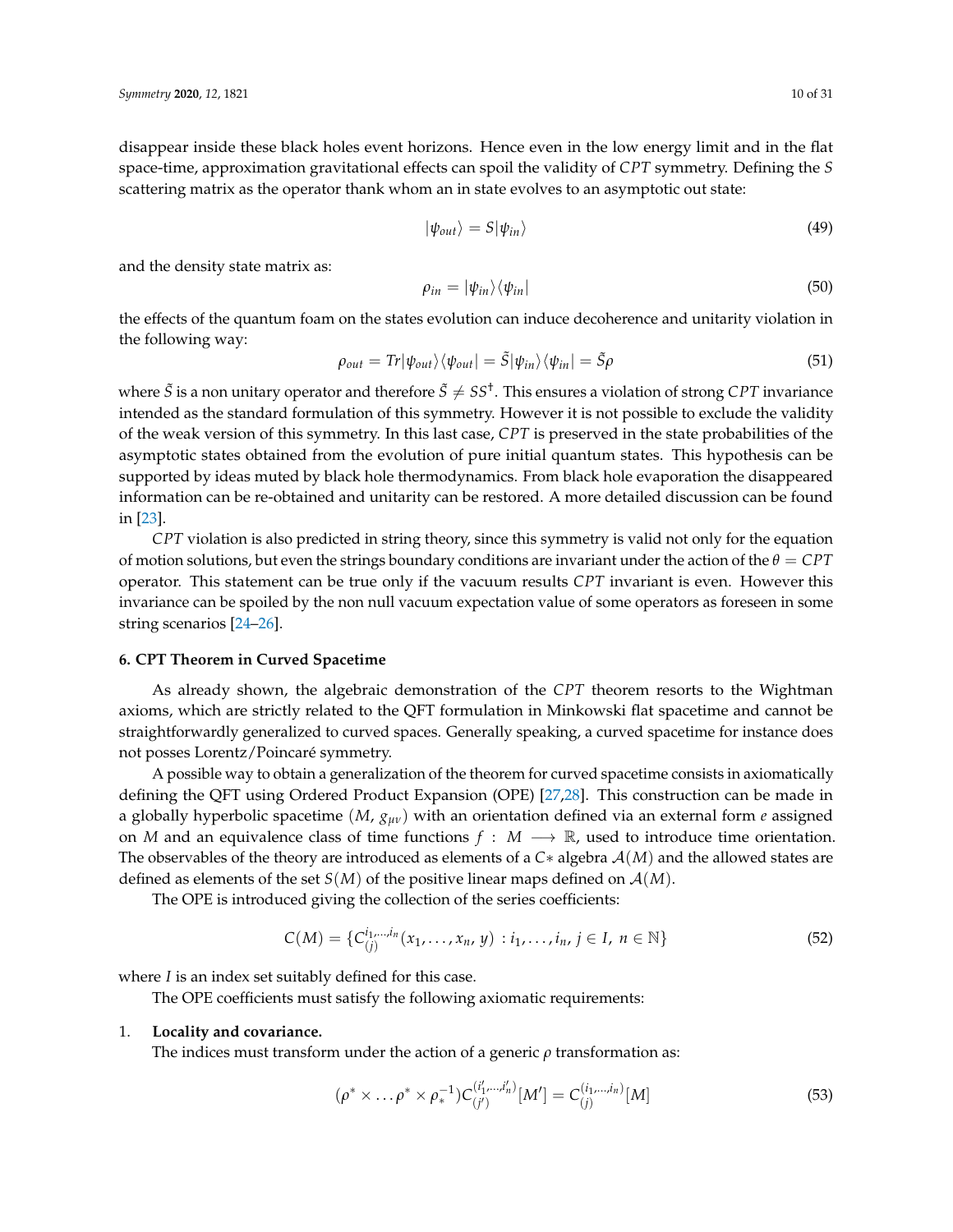where  $M'$  is the transformed manifold;

2. **Identity element..**

$$
C_{(j)}^{i_1,\dots,i_r,\dots,i_n}(x_1,\dots,x_n,y) = C_{(j)}^{i_1,\dots,i_{k-1},i_{k+1},\dots,i_n}(x_1,\dots,x_{k-1},x_{k+1},\dots,x_n,y)
$$
(54)

where **i** stands for the identity I in the *k*-place;

3. **Compatibility with** ∗

$$
C_{(j)}^{i_1,\dots,i_n}(x_1,\dots,x_n,y) \sim C_{(j^*)}^{i_1^*,\dots,i_n^*} \pi_0(x_1,\dots,x_n,y)
$$
\n(55)

for an opportune  $\pi_0$  permutation;

4. **Commutativity-anticommutativity.**

$$
C_{(j)}^{i_1,\dots,i_{k+1},i_k,\dots,i_n}(x_1,\dots,x_{k+1},x_k,\dots,x_n,y) = -(-1)^{F(i_k)F(i_{k+1})}C_{(j)}^{i_1,\dots,i_n}(x_1,\dots,x_n,y) \tag{56}
$$

with  $F(i_k)$  and  $F(i_{k+1})$  indices related to the bosonic or fermionic nature of the field involved;

5. **Scaling degree.**

$$
sd{C_{(k)}^{(i)(j)}} \le dim(i) + dim(j) - dim(k); \tag{57}
$$

- 6. **Asymptotic positivity.**  $dim(i) \geq 0$  and  $dim(i) = 0$  if and only if  $i = \mathbb{I}$ ;
- 7. **Spectrum condition.** The singularities on the field product must have a positive frequency; 8. **Associativity.**
	- An opportunely defined notion of associativity is required;
- 9. **Analytic dependence upon the metric.**

The OPE coefficients must be regular functionals of the space-time metric.

In this work we avoid discussing in more detail mathematical issues that can arise from previous requirements. We limit the discussion to underline that the Wightman functions can be written as:

$$
\langle \phi^{i_1}(x_1), \dots \phi^{i_n}(x_n) \rangle = \sum_j C_j^{(i_1, \dots, i_n)}(x_1, \dots, x_n) \langle \phi^j(y) \rangle \tag{58}
$$

and resorting to the OPE an axiomatic construction of a QFT can be obtained.

## *Construction of a QFT from OPE Coefficients*

As previously mentioned, by using the OPE coefficients collection one can axiomatically define a QFT even in a curved spacetime. The QFT is given by the pair  $\{A(M), S(M)\}$  where  $A(M)$  is a  $*$ -algebra and  $S(M)$  is the space of states assigned on  $A(M)$  and defined via the OPE coefficients for a determined M space-time structure. The algebra is constructed factoring the ∗-algebra generated by expressions of the form  $\phi^{(i)}(f)$  with  $f$  a compactly supported test function associated with the tensorial or spinorial character of  $\phi^{(i)}$ . The factorization is constructed satisfying the axiomatic relations:

#### 1. **Linearity.**

 $∀a_i$  and  $∀f_i$  must be true that:

$$
\phi^i(\sum_j a_j f_j) = \sum_j a_j \phi(f_j); \tag{59}
$$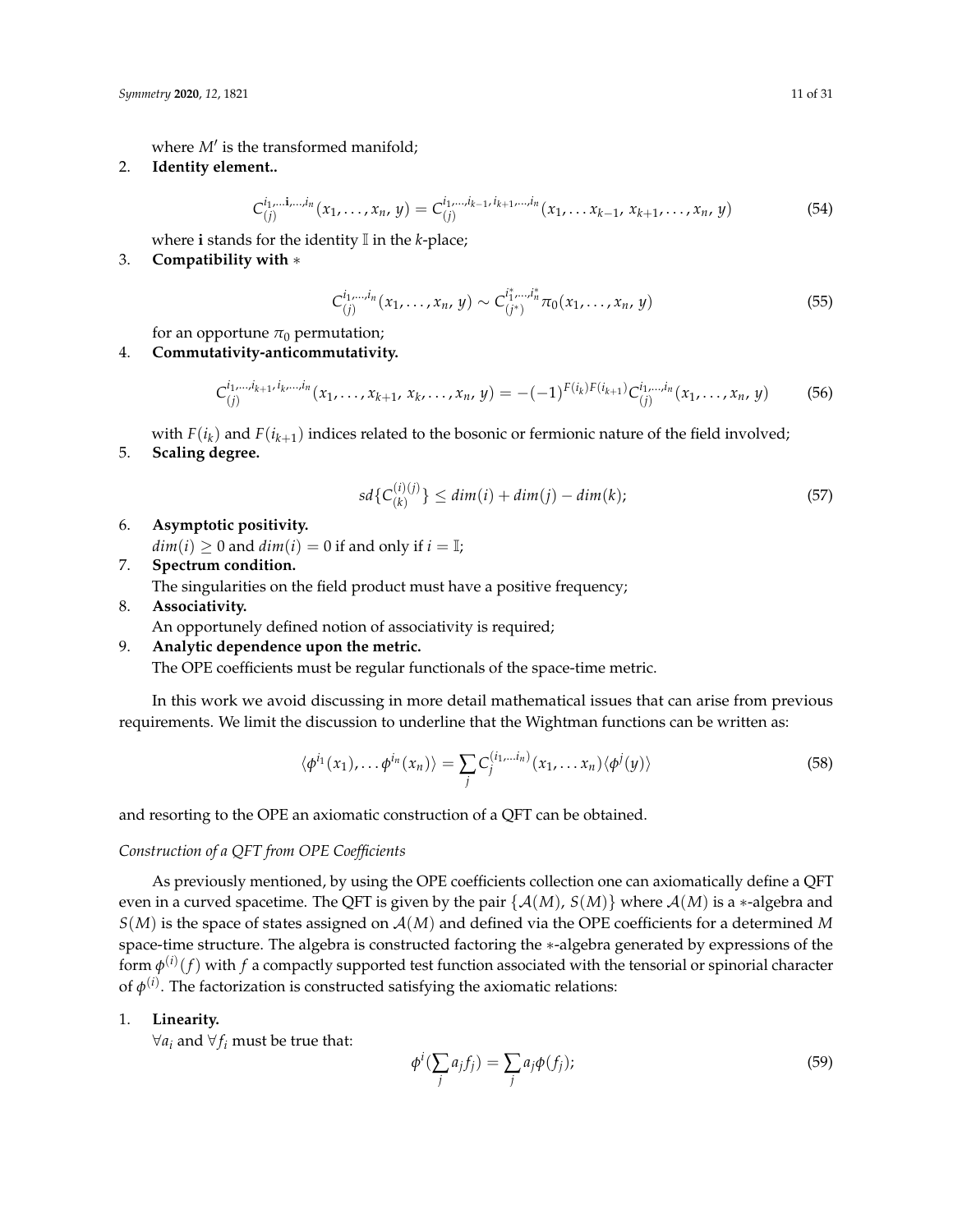2. **Existence of** ∗ **operator.**

$$
[\phi^{(i)}(f)]^* = \phi^{i*}(\overline{f});\tag{60}
$$

#### 3. **Relations arising from OPE.**

If  $O(\cdot)$  is a smeared quantum field, then  $O(\psi)$  is a well defined algebra element for every point  $\psi$ , that is if  $\langle O(y)|O(y)^* \rangle = 0$  then  $O(y) = 0$  as an algebra element;

4. **Anticommutation Relation.**

$$
\phi^{i_1}(f_1)\phi^{i_1}(f_2) = (-1)^{K(i_1i_2)}\phi^{i_1}(f_2)\phi^{i_1}(f_1)
$$
\n(61)

for a properly defined index  $K(i_1 i_2)$ ;

5. **Positivity.**

$$
\langle A^* A \rangle \ge 0 \qquad \forall A \in \mathcal{A}(M); \tag{62}
$$

6. **OPE series expansion.**

$$
\langle \phi^{i_1}(x_1), \dots, \phi^{i_n}(x_n) \rangle \sim \sum_j C_j^{(i_1, \dots, i_n)}(x_1, \dots, x_n, y) \langle \phi^j(y) \rangle; \tag{63}
$$

## 7. **Spectrum condition.**

The previously cited *spectrum condition* can be written in the following form:

$$
WF\left(\langle \phi^{i_1}(x_1,\ldots \phi^{i_n}(x_n))\rangle\right) \subset \Gamma_n(M) \tag{64}
$$

where *WF* stands for wave front and Γ*n*(*M*) is a properly defined set of points belonging to *M*.

In this QFT scenario, the following lemma is true:

**Lemma 1.** *The map*  $\alpha_L : \mathcal{A}(M) \longrightarrow \mathcal{A}(M')$  *is a* \**-homomorphism if:* 

$$
\alpha_L : \phi_M^{(i)}(f) \longrightarrow \phi_{M'}^{L'}(\psi^{(i)}f) \tag{65}
$$

*where ψ* (*i*) *is an embedding isometry that preserves causality, spin structure, and orientation.*

Resorting to this lemma, one can prove the *CPT* theorem generalized for curved spacetime, which can be formulated in the following way:

**Theorem 1.** *Defining the space-time structure*  $\mathbf{M} = (M, g_{\mu\nu}, e, T)$  *with dim* $(M) = 2n$  *and defining*  $\overline{\mathbf{M}} = (M, g_{\mu\nu}, e, -T)$ , with  $\theta^{CPT}_M : \mathcal{A}(M) \longrightarrow \mathcal{A}(M)$ , one obtains for even n values:

$$
\theta_M^{CPT}: \phi_M^{(i)}(f) \longrightarrow \phi_M^{(i)}(f)^* \cdot i^{F(i)}(-1)^{U(i)} \tag{66}
$$

*and for odd n:*

$$
\theta_M^{CPT} : \phi_M^{(i)}(f) \longrightarrow \phi_M^{(i)}(f)^* \cdot i^{F(i) + U(i) - P(i)} \tag{67}
$$

*where*  $F(i)$  *is the number of spinor indices and*  $F(i) = U(i) + P(i)$  *mod* 2 *with*  $U(i)$  *the unprimed (that is the unchanged) and*  $P(i)$  *the primed (that is the transformed) indices, and*  $\theta_M^{\text{CPT}}$  *is the antilinear isomorfism already introduced.*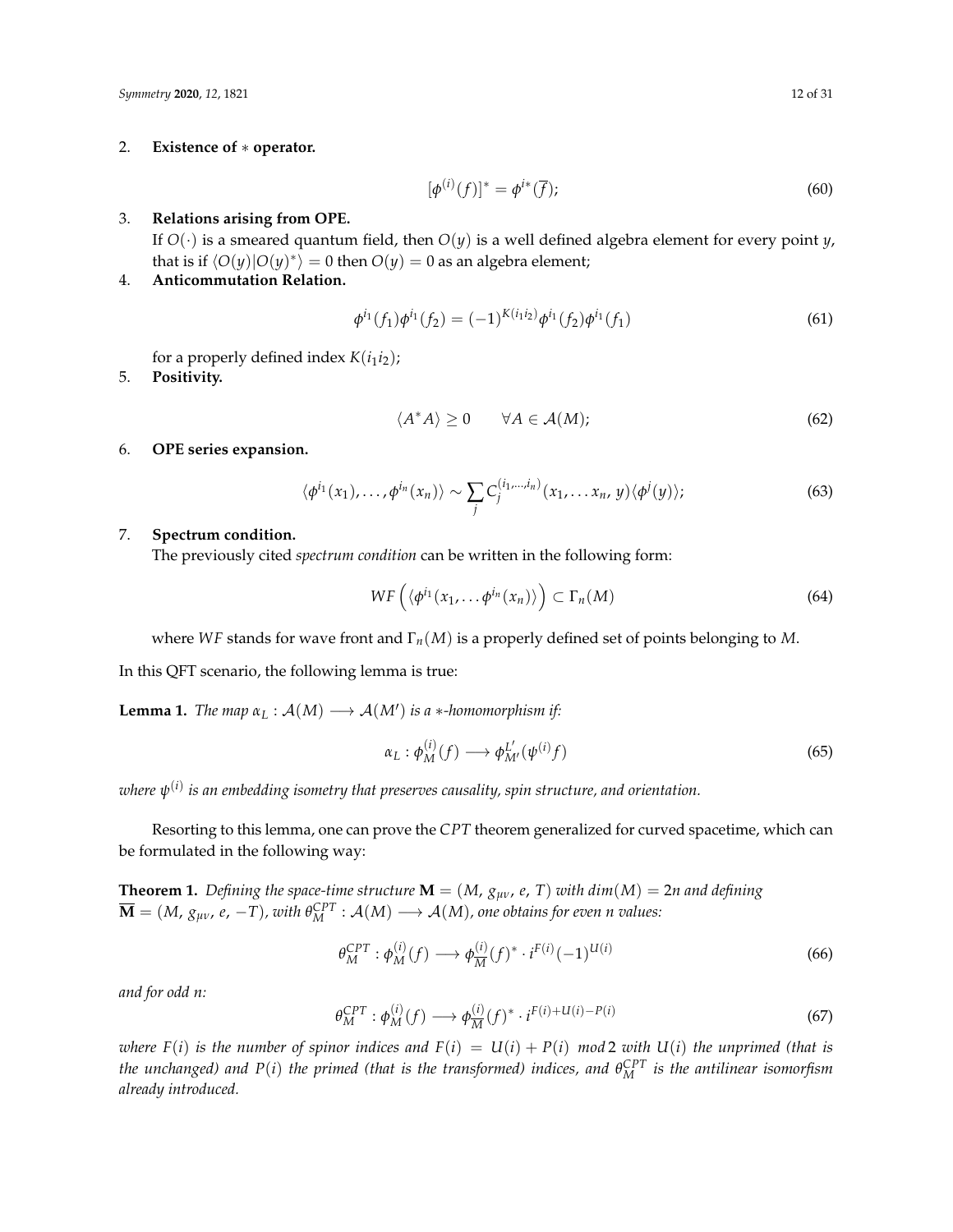The key idea of the demonstration consists in choosing the function  $\psi_{(i)}$  of the previous Lemma equal to the multiplication of the antilinear immersion: *id* :  $V_M(i) \longrightarrow V_{\overline{M}}(i*)$  by the coefficient  $i^{F(i)}(-1)^{U(i)}$ when *n* is even or by the coefficient  $i^{F(i)+U(i)-P(i)}$  if the coefficient *n* is odd. It can be demonstrated that the ∗-homomorphism constructed in this way is an isomorphism proving the assertion.

## **7. CPT and Gravity**

Since the discovery of antimatter, many physicists have wondered about antimatter behavior in a gravitational field. Many theoretical arguments sustain that particles and antiparticles have the same gravitational properties. Indeed *CPT* symmetry affects a particle's internal quantum numbers but presumably leaves unaffected the gravity sector. This statement is supported by the fact that the motion in a gravitational field seems to be symmetric under the time reflection, so thanks to the crossing symmetry of QFT a particle falling follows the same geodesic as for an antiparticle motion, with reversed time. Obviously gravitational behavior can be more complex if the mass is different for particles and antiparticles. What can happen is that antimatter is self-attractive as matter, but the gravitational mutual interaction may be either attractive or repulsive. Arguments against any gravitational repulsive interactions are present in [\[29–](#page-26-3)[31\]](#page-26-4), but were questioned and criticized in [\[32–](#page-26-5)[35\]](#page-26-6), so this issue is still under debate. In some proposed interpretations of antimatter gravity, the gravitational mass of antimatter is supposed with negative charge, meaning antimatter is self attractive but interacts repulsively with ordinary matter [\[35](#page-26-6)[,36\]](#page-26-7). Instead other authors have argued that antimatter can be self repulsive [\[37](#page-26-8)[,38\]](#page-26-9). The issue arises from the interpretation of the charge present in the formulation of General Relativity (GR) equations of motion. Here we discuss the idea presented in [\[39\]](#page-26-10), based on the consideration that in GR, the real charge is not the gravitational mass  $m_g$ , but the four momentum  $p^{\mu} = m_g \frac{dx^{\mu}}{dt}$ . The gravitational masses for matter and antimatter are supposed as positive, together with the related energies and GR is supposed invariant under the action of *CPT*. *CPT* theorem for curved spacetime has not yet been demonstrated, but in the previous section we have given an argumentation on how it can be extended to curved spacetime under certain conditions. Supposing the validity of the *CPT* theorem in GR, one can notice that the Einstein field equation is written using 2-indices tensors:

$$
R_{\mu\nu} - \frac{1}{2} R g_{\mu\nu} = 8\pi G T_{\mu\nu}.
$$
 (68)

The Einstein equation results therefore invariant under the action of *CPT*, as it follows from the transformation rule for even-indices tensor fields. Antimatter behaves therefore like ordinary matter and must be gravitationally self attractive. This result can be shown even more directly resorting to the geodesic equation of motion:

<span id="page-12-0"></span>
$$
m_i \frac{d^2 x^\mu}{d\tau^2} = -m_g \frac{dx^\alpha}{d\tau} \Gamma^\mu_{\alpha\beta} \frac{dx^\beta}{d\tau}
$$
 (69)

where the inertial mass  $m_i$  and gravitational mass  $m_g$  are explicitly written. From the form of Equation [\(69\)](#page-12-0), it is simple to notice that the charge is given by the term  $m_{g}\Gamma^{\mu}_{\alpha}$ *αβ dx<sup>β</sup> dτ* . The Christoffel symbol:

$$
\Gamma^{\mu}_{\alpha\beta} = \frac{1}{2} g^{\mu\nu} \left( \partial_{\alpha} g_{\nu\beta} + \partial_{\beta} g_{\nu\alpha} - \partial_{\nu} g_{\alpha\beta} \right)
$$
\n(70)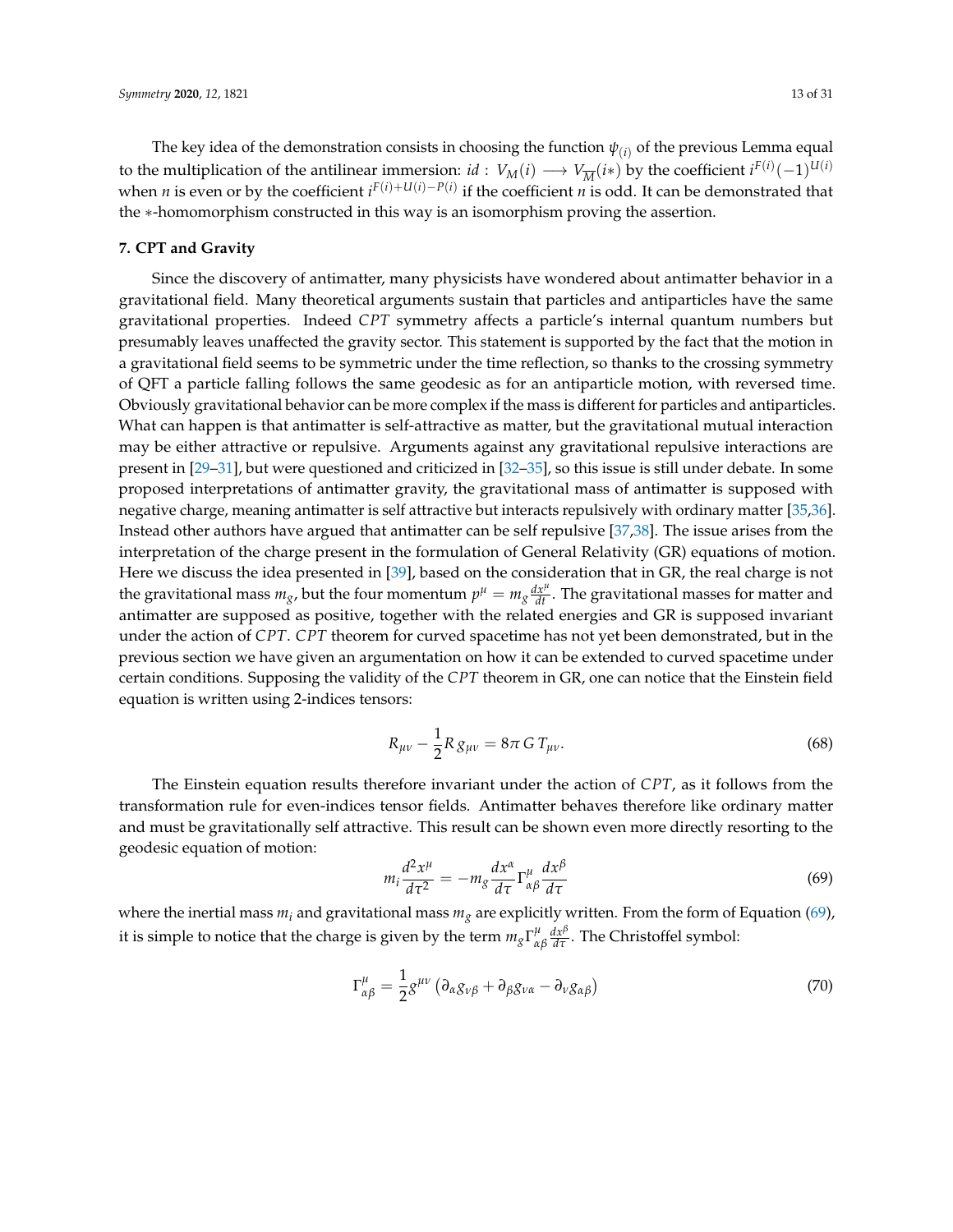is a 3-indices object, so it results to *CPT* odd. The differential form *dx<sup>µ</sup>* is *CPT* odd, therefore the terms:

$$
\frac{dx^{\mu}}{d\tau} \Rightarrow \left(\frac{dx^{\mu}}{d\tau}\right)_{CPT} = -\frac{dx^{\mu}}{d\tau}
$$
\n
$$
\frac{d^2x^{\mu}}{d\tau^2} \Rightarrow \left(\frac{d^2x^{\mu}}{d\tau^2}\right)_{CPT} = -\frac{d^2x^{\mu}}{d\tau^2}
$$
\n(71)

are odd under *CPT* action. The *CPT* operator applied on the test body acts on the following terms of Equation [\(69\)](#page-12-0):

$$
\left\{ m_i \frac{d^2 x^\mu}{d\tau^2}, \frac{dx^\alpha}{d\tau}, \frac{dx^\beta}{d\tau} \right\}.
$$
 (72)

The *CPT* action on the gravitational field generator transforms the term:

$$
\left\{\Gamma^{\mu}_{\alpha\beta}\right\}.\tag{73}
$$

The action of the *CPT* operator on the test body and gravitational field generator leaves unaffected the equation of motion [\(69\)](#page-12-0), so antimatter is self attractive like ordinary matter. It is interesting to notice what happens instead for antimatter in a gravitational field generated by ordinary matter, or vice versa. The motion of antimatter in an ordinary gravitational field is described by the equation:

$$
m_i \left(\frac{d^2 x^\mu}{d\tau^2}\right)_{CPT} = -m_g \left(\frac{dx^\alpha}{d\tau}\right)_{CPT} \Gamma_{\alpha\beta}^{\mu} \left(\frac{dx^\beta}{d\tau}\right)_{CPT} \implies m_i \left(-\frac{d^2 x^\mu}{d\tau^2}\right) = -m_g \left(-\frac{dx^\alpha}{d\tau}\right) \Gamma_{\alpha\beta}^{\mu} \left(-\frac{dx^\beta}{d\tau}\right). \tag{74}
$$

The opposite situation, that is the motion of matter in a gravitational field generated by antimatter, is described by:

$$
m_i \frac{d^2 x^\mu}{d\tau^2} = -m_g \frac{dx^\alpha}{d\tau} \left(\Gamma^\mu_{\alpha\beta}\right)_{CPT} \frac{dx^\beta}{d\tau} \implies m_i \frac{d^2 x^\mu}{d\tau^2} = -m_g \frac{dx^\alpha}{d\tau} \left(-\Gamma^\mu_{\alpha\beta}\right) \frac{dx^\beta}{d\tau}.\tag{75}
$$

In both cases the equation of motion becomes:

$$
m_i \frac{d^2 x^\mu}{d\tau^2} = m_g \frac{dx^\alpha}{d\tau} \Gamma^\mu_{\alpha\beta} \frac{dx^\beta}{d\tau}
$$
 (76)

so the gravitational interaction between matter and antimatter is repulsive.

## **8. CPT Violation and LIV Research**

The investigation of LIV and *CPT* violation raises the question of which QFT could describe these departures from standard physics. The principal environments where these effects are studied are Effective Fields Theories (EFT) developed in order to study the possible phenomenology introduced by LIV or *CPT* violation in the SM of elementary particles. These theories share the features of preserving the internal  $SU(3) \times SU(2) \times U(1)$  gauge symmetry of the standard physics, together with the renormalizability and formulation made in a traditional perturbative fashion. The main idea is therefore that the presumed quantum gravity background effects can emerge as perturbations at very high energies and standard physics is again valid in a lower energetic regime.

#### *8.1. Very Special Relativity*

The first of these effective theories is the Very Special Relativity (VSR) theory of Coleman and Glashow [\[40\]](#page-26-11). In this framework the supposed effects induced by the quantum background modifies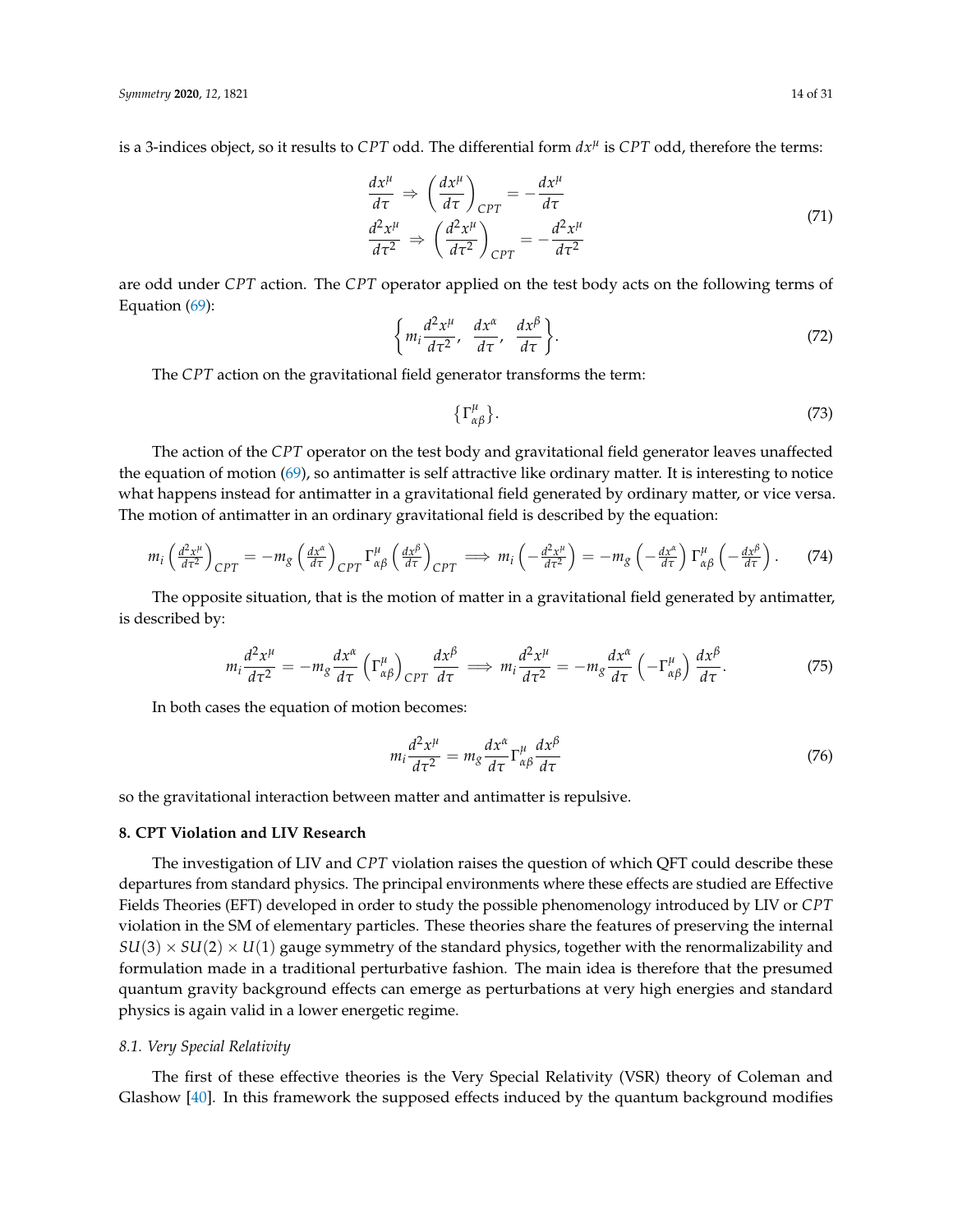the Maximal Attainable Velocity (MAV) of every particle species. This effect implies a modification of a particle's dispersion relations:

$$
E^2 = p^2(1 + \epsilon^2) + m^2
$$
 (77)

where  $\epsilon$  represents the correction factor for the MAV of the particle species taken into account. This modification implies the new propagator form:

$$
D(p^2) = \frac{i}{(p^2 - m^2)A(p^2) + \epsilon^2 B(p^2)}.
$$
\n(78)

The change introduced in the dispersion relation and in the particle's propagator is obviously Lorentz violating, but *CPT* even, since there is no differences between the Modified Dispersion Relation (MDR) of the particle and the related antiparticle. This theory is conceived in order to be isotropic, but in a preferred reference frame. This means that the Lorentz symmetry is broken.

A following formulation of VSR [\[41\]](#page-26-12) is given in order to break the Lorentz/Poincaré symmetry, reducing the invariance from the action of the complete Lorentz group to the action of a subgroup. This new symmetry group is constructed via the generators  $T_1 = K_x + J_y$  and  $T_2 = K_y - J_z$  where *J* are the rotation generators and *K* the boost ones. This group is called *T*(2) and is contained in the Lorentz one and is isomorphic to the group of translations in a fixed plane. The incorporation of *J<sup>z</sup>* generates the euclidean motion group  $E(2)$ , the addition of  $K_z$  yields the homotheties group  $H(z)$ , and the incorporation of both *J<sup>z</sup>* and *K<sup>z</sup>* leads to the similitude group *SIM*(2). It is important to underline that the addition of one of the discrete operators *P*, *T*, or *CP* enlarges the symmetry group to the full Lorentz one. It can be shown that it is possible to formulate the second version of VSR using a deformation of the *SIM*(2) group: The *D ISIM<sup>b</sup>* (2) generalization [\[42\]](#page-26-13). The implementation of this second formulation of VSR leads to the coupling of fields with fixed background tensors and we refer to the next section for a more complete exposition of this approach.

#### *8.2. Standard Model Extension*

The second framework used to study LIV and even *CPT* violation effects is the Standard Model Extension (SME) [\[43\]](#page-26-14). This model is based on the idea that in some string theories, particular operators can assume vacuum expectation values different from zero and can therefore can introduce a breaking of space-time isotropy [\[24\]](#page-25-20). In this theory, the background effects are studied by supplementing all the possible LIV or *CPT* odd operators, preserving the gauge symmetry and microcausality with respect to the positive energy and four-momentum conservation law. Moreover, the SME formulation is conceived in such a way so as to guarantee the existence of relativistic Dirac and non-relativistic Schrodinger equations, in a low energy limit scenario. The SME modifications consist of perturbation operators, caused by matter fields present in the Lagrangian coupling with background ad hoc introduced tensors. The tensors' constant non-dynamical nature and vacuum expectation values that are different from zero break the LI. In SME, furnished operators preserve renormalizability thanks to their mass dimension  $[d] \leq 4$ , in what is called the minimal SME formulation. In the extended SME formulation, even non renormalizable operators are taken into account. In both formulations *CPT* even and *CPT* odd terms are introduced, as an example we write the SME amended renormalizable quantum electrodynamics Lagrangian:

$$
\mathcal{L}_{LIV}^{QED} = \frac{i}{2} \overline{\psi} \gamma^{\mu} \overleftrightarrow{D}_{\mu} \psi - m \overline{\psi} \psi - \frac{1}{4} F^{\mu \nu} F_{\mu \nu} - \frac{1}{2} H_{\mu \nu} \overline{\psi} \sigma^{\mu \nu} \psi + \frac{i}{2} c_{\mu \nu} \overline{\psi} \gamma^{\mu} \overleftrightarrow{D}^{\nu} \psi + + \frac{i}{2} d_{\mu \nu} \overline{\psi} \gamma_5 \gamma^{\mu} \overleftrightarrow{D}^{\nu} \psi - a_{\mu} \overline{\psi} \gamma^{\mu} \psi - b_{\mu} \overline{\psi} \gamma_5 \gamma^{\mu} \psi - \frac{1}{4} k_{\mu \nu \alpha \beta} F^{\mu \nu} F^{\alpha \beta} + + \frac{i}{2} e_{\mu} \overline{\psi} \overleftrightarrow{D}^{\mu} \psi - \frac{1}{2} \overline{\psi} \gamma_5 \overleftrightarrow{D}^{\mu} \psi + \frac{i}{2} g_{\lambda \mu \nu} \overline{\psi} \sigma^{\lambda \mu} \overleftrightarrow{D}^{\nu} \psi.
$$
\n(79)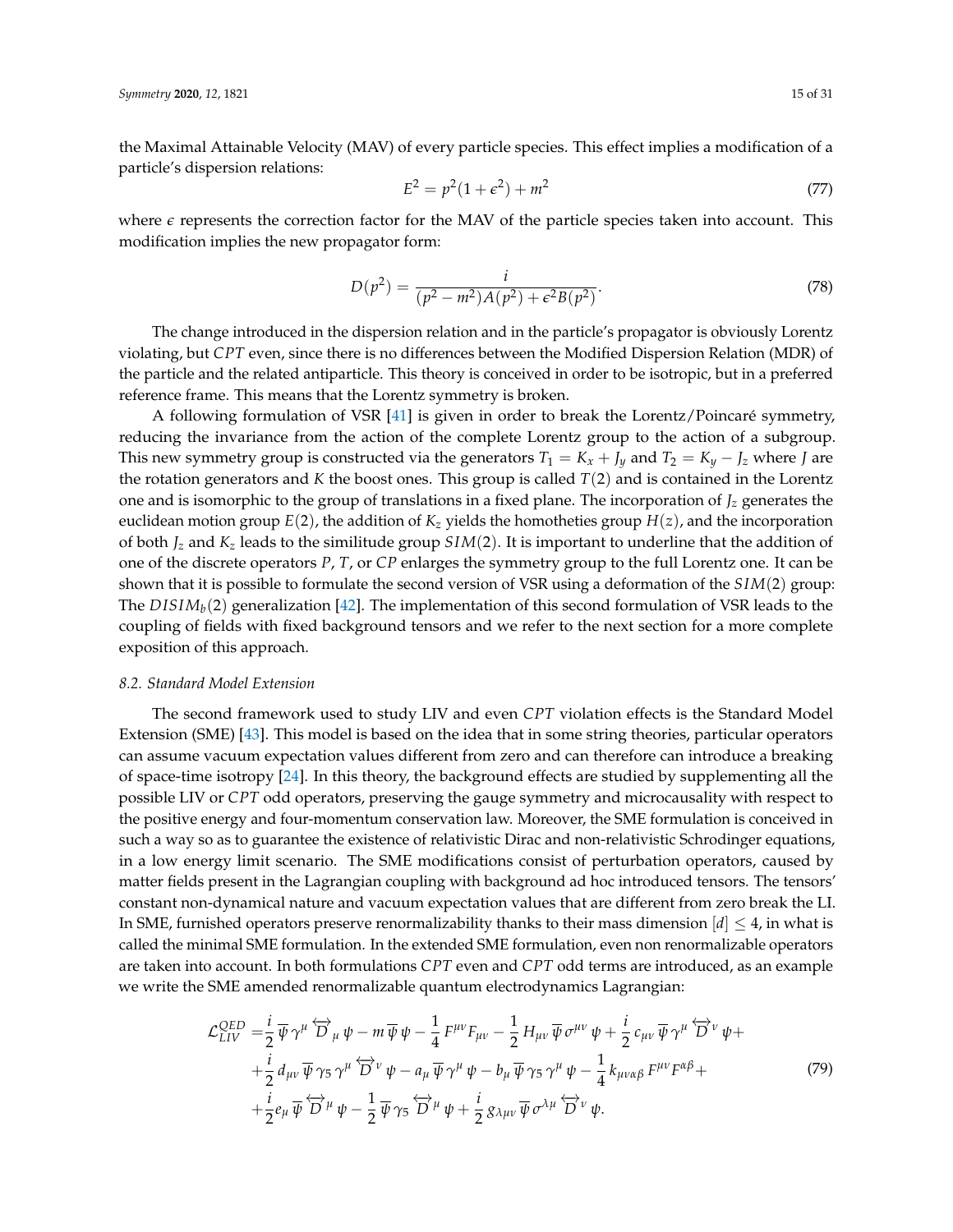where the *CPT* odd terms are those with an odd number of contracted Lorentz indices.

Even in SME, the Lorentz covariance is broken modifying the particles dispersion relations. Nowadays SME appears to be the most complete framework to study LIV and *CPT* violation, since its rich phenomenological predictions are capable of testing the validity of these fundamental symmetries. As a final remark, the SME framework standard physics is perturbed in every regime and presumed phenomenological effects could be detectable in low-energy experiments. Indeed many of the tightest bounds on SME coefficients are set by low-energy atomic and optic experiments [\[44\]](#page-26-15).

## *8.3. Theories Preserving Covariance*

Another approach to the study of LIV or *CPT* violations consists in attempting the construction of complete physical theories. This is the case of Doubly Special Relativity (DSR) [\[45–](#page-26-16)[48\]](#page-26-17), in which LIV is studied formulating a modification of Special Relativity (SR) that attempts to include in the theory formulation another invariant quantity, the Planck length, in addition to the light speed. In this model the momentum space and not the spacetime is supposed to be the fundamental structure describing physics. The concept of absolute locality results relaxed and different observers feel a personal space-time structure, which presents an energy dependence. Space-time description is constructed by every observer in a local way, losing its universality and becomes, therefore, a personal and auxiliary concept that emerges from the fundamental momentum space, where the real dynamics takes place. The dispersion relations result again modified and are implemented in the action formulation:

$$
S = \int \left( \dot{x}^{\mu} p_{mu} - \lambda \left( M(p) - m^2 \right) \right) d\tau \tag{80}
$$

with the particle's MDR *M*(*p*):

$$
M(P) = |\vec{p}|^2 (1 - f(|\vec{p}|, E)) - m^2
$$
\n(81)

where  $f(|\vec{p}|, E)$  is the perturbation function introduced by the quantum gravity phenomenology. Moreover to determine the momentum space connection, the interaction processes kinematics are modified. More in detail, a modified composition rule for momenta is defined as:

$$
(\mathbf{p}, \mathbf{q}) \rightarrow (\mathbf{p} \oplus \mathbf{q}) = \mathbf{p} + \mathbf{q} + g(\mathbf{p}, \mathbf{q}), \tag{82}
$$

where  $g(\mathbf{p}, \mathbf{q})$  represents a perturbation of the usual momenta sum. In an interaction process, a particle is therefore supposed by influencing the other incoming particles proportionally to its energy. In this theory the Lorentz symmetry is modified and not simply broken.

Finally, another scenario where the LIV effects are analyzed is the one denoted as Homogeneously Modified Special Relativity (HMSR) [\[49](#page-26-18)[–51\]](#page-26-19). This theory was developed in order to preserve, in addition to the SME symmetries, and is also a covariant formulation. Indeed in this model the Lorentz symmetry is modified and the Lorentz group results amended in order to preserve covariance. In this last theory the interaction with the background is geometrized, indeed the dispersion relations are modified perturbing the kinematic. This implies a modification of the underlying geometry of SR. This model introduces a peculiar form of MDRs that present a perturbation homogeneous of zero degree:

$$
MDR: F(p^2) = E^2 - \left(1 - f\left(\frac{|\vec{p}|}{E}\right)\right)|\vec{p}|^2 = m^2.
$$
\n
$$
(83)
$$

In this way the dispersion relation satisfies the requirements act to be a Finsler pseudo-norm. The peculiarity of the model is indeed the fact that, due to the particular mathematical choice for the tiny LIV perturbative corrections in the MDR, a metric structure is preserved in Finsler geometry and the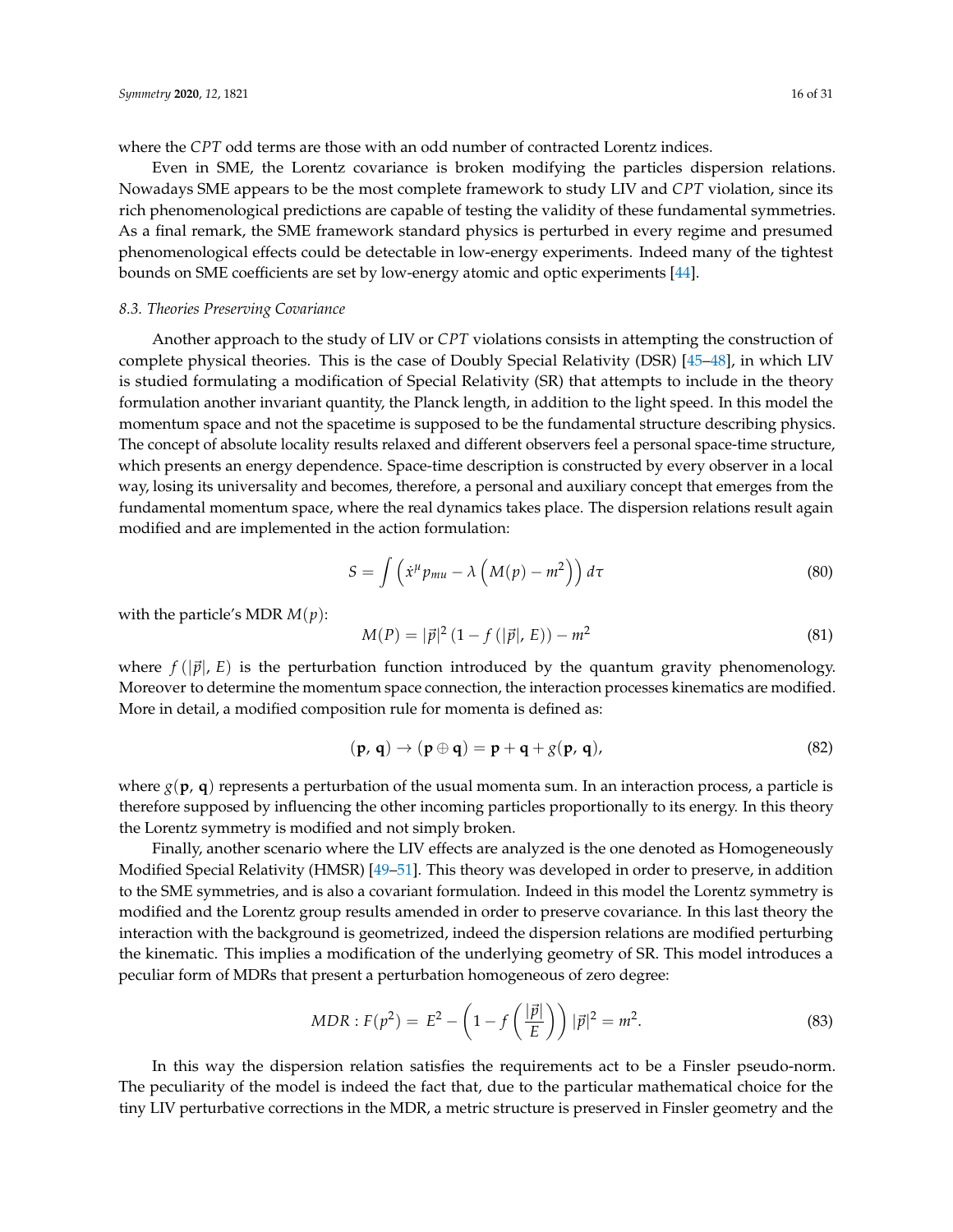MDR isometries define "modified" Lorentz transformations, under which the new re-defined Mandelstam variables are invariant. From the norm, the metric of the momenta space is computed and a direct correspondence of the momenta and coordinate space in Hamilton/Finsler geometry is obtained via the Legendre transform:

$$
g_{\mu\nu}(\vec{p}, E) = \begin{pmatrix} 1 & 0 \\ 0 & (1 + f(\vec{p}, E)) \mathbb{I}_{3 \times 3} \end{pmatrix}.
$$
 (84)

The dispersion relations are supposed to be different for every particle species, as in VSR [\[40\]](#page-26-11). The model built in this way is an extension of the SM, which preserves the internal symmetry  $SU(3) \times SU(2) \times U(1)$  and does not introduce any exotic particle or interaction and is *CPT* even. Moreover the isotropic LIV corrections are conceived in order to obtain a modified Lorentz covariant formulation that implies the preservation of space-time isotropy.

#### *8.4. CPT Violation and LIV Geometry Framework*

A theoretical model including the possibility of LIV or CPT violation usually also aims to find an appropriate geometry to formulate an extended version of the "usual" theory, making possible some kind of unification between quantum field theory and GR, i.e., QFT and gravity [\[52\]](#page-26-20). Indeed it is well known that the conventional Riemann geometry, even in the extended Riemann/Cartan formulation is incompatible with Lorentz or *CPT* violation. The natural setting of such theories appears to be the Riemann/Finsler geometry [\[53–](#page-26-21)[56\]](#page-26-22). This idea has been investigated in the SME framework [\[43\]](#page-26-14), in which the free particle's kinematic is described by the geodesic motion in a spacetime that emerges due to the coupling of the SME background tensors with the fields describing particles. Finsler geometry is used even in SR modification theories, such as DSR [\[45](#page-26-16)[–48\]](#page-26-17), VSR [\[40,](#page-26-11)[41\]](#page-26-12), and HMSR [\[49,](#page-26-18)[51\]](#page-26-19), where the Lorentz symmetry is only modified and not merely broken as in SME. In DSR formulation local relativity states that the momentum space is the fundamental structure at the basis of the physical processes description, indeed the momentum space is supposed curved and the underlying geometry appears to be the Finsler one, in which the framework presents an explicit dependence on momenta [\[57,](#page-27-0)[58\]](#page-27-1). Even VSR [\[59\]](#page-27-2) and HMSR [\[49\]](#page-26-18) are settled in the Finsler geometry, which naturally emerges in this case as the appropriate one from the kinematic perturbation introduced via the MDRs [\[60\]](#page-27-3).

#### **9. Search for CPT and LIV Violation in Astroparticle Physics**

Since in some theoretical models the supposed quantum gravity effects are expected to be more visible in the high energy limit as LIV perturbations, astroparticle physics can be a useful framework to conduct search on possible departures from *CPT* symmetry or eventually from the Lorentz covariance. Indeed the tiny effects caused by quantum gravity are supposed to be more visible at the highest energies reached for instance in the astrophysics sector. Moreover these effects are supposed to add up during the particle's propagation for the cosmic distances involved in astroparticle physics. In this section, the presumed LIV effects could manifest as modifications of the photons and the Ultra High Energy Cosmic Rays (UHECRs) propagation and finally LIV can influence the neutrino oscillations.

## *9.1. Ultra High Energy Cosmic Rays*

In this section we give a review of the expected effects related to the Cosmic Rays (CRs) physics, in particular the enlargement/modification of the Greisen Zatsepin Kutzmin (GZK) opacity sphere [\[61](#page-27-4)[,62\]](#page-27-5) to the propagation of UHECRs, that are CRs with energy equal or bigger than  $\sim$ 5 × 10<sup>19</sup> eV. The CRs are massive particles and constitute part of the radiation of extraterrestrial origin. According to their composition, they are divided in a light component, mainly composed of protons (protons and He bare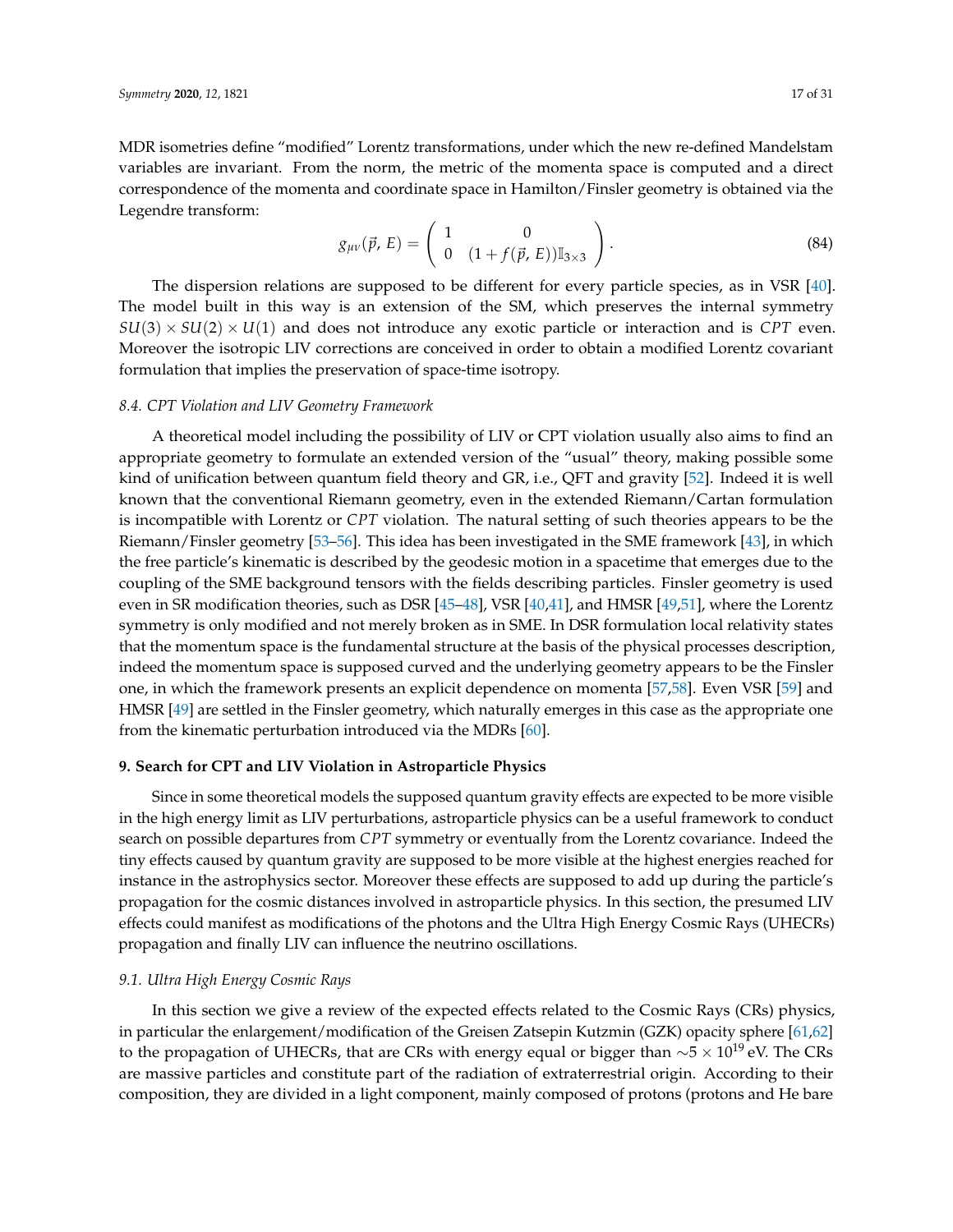nuclei), an intermediate one (C, N, and O bare nuclei) and a heavy one composed of an iron-type nuclei (Fe and Ni). During their propagation in free space, CRs interact with the Cosmic Microwave Background (CMB) and can undergo physical processes that imply energy dissipation. The interaction with the CMB is determined by the energy and nature of the cosmic ray involved. Protons can interact with the CMB through a pair production process, that is dominant for low energies:

$$
p + \gamma \rightarrow p + e^- + e^+ \tag{85}
$$

and via a photopion production, that through a  $\Delta$  particle resonance is dominant for the high energy limit:

$$
p + \gamma \to \Delta \to p + \pi^0
$$
  
\n
$$
p + \gamma \to \Delta \to n + \pi^+
$$
\n(86)

Instead heavy nuclei CR can interact via a photodissocitation process:

$$
A + \gamma \to (A - 1) + n \tag{87}
$$

where *A* is the atomic number of the considered CR bare nucleus.

The creation energy of UHECRs is limited by the dimensions of the astrophysical object that accelerated these particles. As a consequence of this upper limit and of the dissipation mechanism, the UHECRs originated outside a sphere centered on Earth and of a determined radius can be detected only under a determined energetic threshold. For this reason, free space is revealed to be opaque to the propagation of massive particles such as UHECRs.

There are some experimental hints that the GZK opacity sphere could be modified in respect to theoretical predictions, as discussed in the work [\[63\]](#page-27-6), where UHECR are correlated with cosmic neutrino sources located farther than the classic opacity length. This modification can be justified by the introduction of LIV perturbations in the standard particle physics. This possibility is investigated for instance in works as [\[51](#page-26-19)[,64–](#page-27-7)[66\]](#page-27-8), in which the propagation of the light massive cosmic rays (protons and similar particles) is analyzed. The energy dissipation mechanism caused by the interaction with the CMB determines a modification of the attenuation length or the mean free path of a proton, defined as the average distance that the particle has to travel in order to reduce its energy by a factor of  $\frac{1}{e}$ . The inverse of the attenuation length is given by [\[64\]](#page-27-7):

$$
\frac{1}{l_{p\gamma}} = \int_{E_{th}}^{+\infty} n(E) dE \int_{-1}^{+1} \frac{1}{2} s (1 - v_p \mu) \sigma_{p\gamma}(s) K(s) d\mu =
$$
\n
$$
= \int_{E_{th}}^{+\infty} n(E) dE \int_{-1}^{+1} \frac{1}{2} s (1 - v_p \cos \theta) \sigma_{p\gamma}(s) K(s) d\cos \theta
$$
\n(88)

<span id="page-17-0"></span>where  $\mu$  is the impact parameter  $\mu = \cos \theta$  and  $n(E)$  is the density function of the CMB: A Planck's black body energy distribution,  $\sigma_{p\gamma}(E)$  is the cross section for the proton-photon interaction and  $E_{th}$  is the threshold energy for this physical process. *K*(*s*) is the inelasticity of this reaction, defined as the energy fraction available for the production of secondary particles. One can define the elasticity as the energy fraction preserved by the primary particle after the interaction process,  $\eta = \frac{E_{out}}{E}$  $\frac{E_{\textit{on}}}{E_{\textit{in}}}$ , where  $E_{\textit{in}}$  is the primary incoming energy and *Eout* is its energy after the interaction. From this relation the definition of the inelasticity  $K = 1 - \eta$  follows.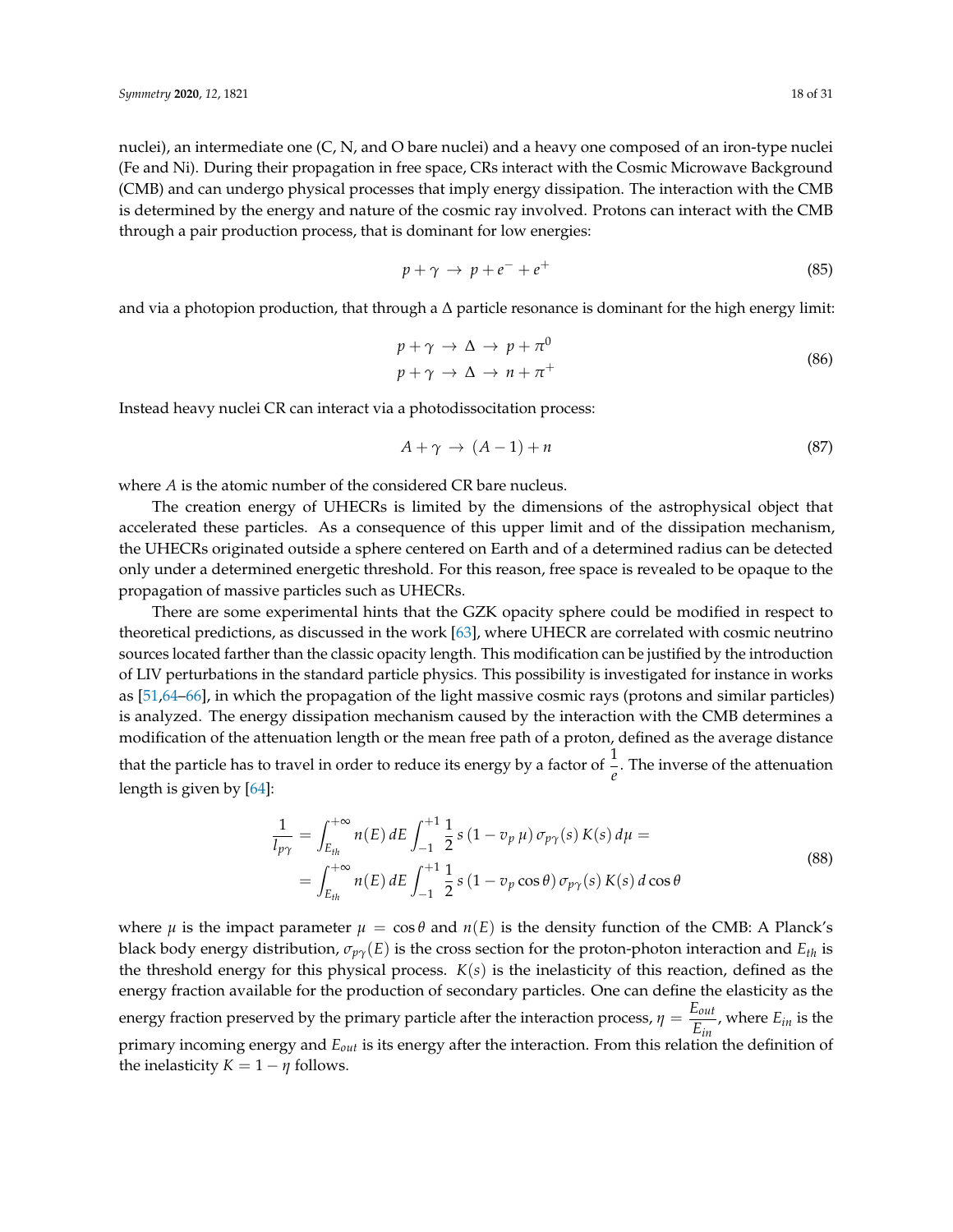Using the following relations:

$$
s = (m_p + \epsilon')^2 - |\vec{p}'_{\gamma}|^2 = m_p^2 + 2m_p\epsilon'
$$
  
\n
$$
\epsilon' = \gamma \epsilon (1 - v_p \cos \theta)
$$
\n(89)

where the Mandelstam variable *s* is computed using the photon four momentum defined in the rest frame of the cosmic ray  $(\epsilon', \vec{p}'_{\gamma})$ . In the high energy limit the proton velocity can be approximated as  $v_p \simeq 1$ , with  $ds = -2E_p \epsilon d \cos \theta$  and using the explicit form of the *n*(*E*) Planck distribution, the previous relation [\(88\)](#page-17-0) can be simplified, obtaining:

$$
\frac{1}{l_{p\gamma}} = -\frac{k_{\rm B}T}{2\pi^2\gamma^2} \int_{E'_{th}}^{+\infty} E' \,\sigma_{p\gamma}(E') \, K(E') \, \ln\left(1 - e^{-E'/2k_{\rm B}T\gamma}\right) dE'.\tag{90}
$$

In the classical Lorentz invariant physics scenario, the inelasticity is given by the relation [\[64\]](#page-27-7):

<span id="page-18-0"></span>
$$
K(s) = \frac{1}{2} \left( 1 - \frac{m_p^2 - m_\pi^2}{s} \right).
$$
 (91)

The introduction of LIV perturbations in the standard physics determines kinematic modifications, which reduce the phase space part available for the photopion production, amending the inelasticity *K* [\(91\)](#page-18-0) in Equation [\(88\)](#page-17-0). These kinematic modifications determine a reduction of the inelasticity as a function of the proton energy, implying a dilatation of the attenuation length [\[64–](#page-27-7)[66\]](#page-27-8).

The introduction of LIV can influence even the propagation of heavy CR, modifying the photodissociation process they undergo. For its peculiar feature photodissociation determines a change in the chemical composition of the CR considered, and this means that after every interaction the CR changes. However this process can be described as a dissipation effect grouping the CR in families based on similar chemical composition. Since the photodissociation is a relatively rare process and in the hypothesis only few nucleons are lost in every process, one can suppose that a UHECR belongs to the same family even after some interactions, so one can study this phenomenon as the proton energy dissipation and can see that even in this case the attenuation length is enlarged [\[67\]](#page-27-9).

As already underlined, a *CPT* odd theory is also a LIV theory, but in the presumed GZK modification the introduction of explicit *CPT* violation is not directly required.

#### *9.2. Time Delays*

Among other theoretical and experimental evidences that SR is modified or breaks down in the ultra-high energy scenario, time delay in the propagation of high energetic particles plays an important role.

It is well known that intense gravitational fields can modify the propagation of photons traveling nearby massive objects because of space-time dilation and this effect is a classic test of GR [\[68\]](#page-27-10). However some experimental results hint the possibility that photons propagating with different energies and in the absence of intense gravitational fields can present an analogous time delay.

In this section, the best constraints on the quantum gravity induced effects magnitude can be posed using astrophysical sources with distant, bright and very energetic astrophysical sources such as Gamma-Ray Bursts (GRB), flaring Active Galactic Nuclei (AGN), and Pulsars (PSR). For instance this effect was observed between gamma-ray flares, with different energies, originated from the Markarian 501 galaxy center [\[69\]](#page-27-11). This phenomenon can be explained introducing modifications to SR that imply a departure from the Lorentz/Poincaré symmetry perturbing the free particle's kinematic both in a Lorentz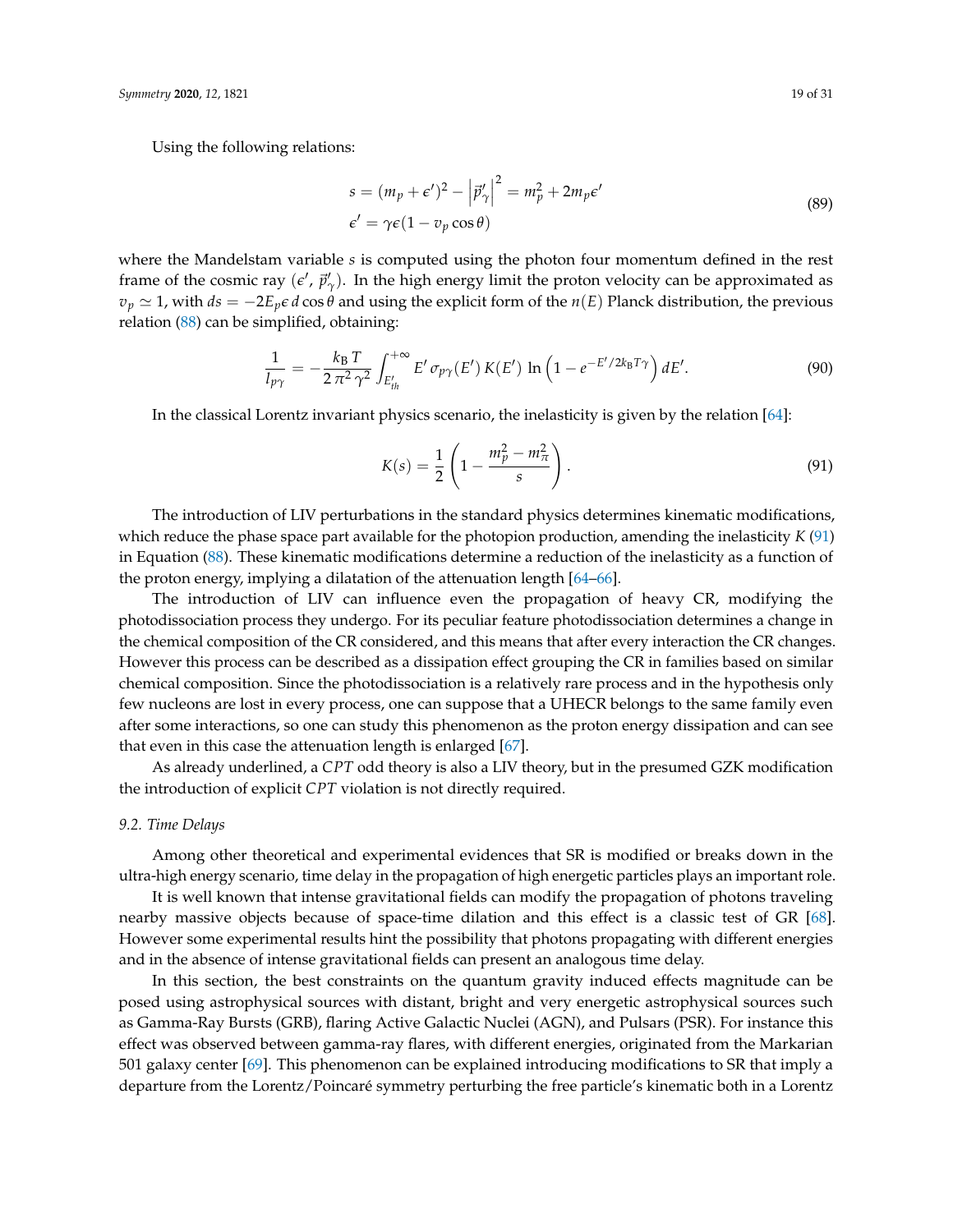breaking [\[70–](#page-27-12)[72\]](#page-27-13) or in a SR modification scenario [\[73](#page-27-14)[–76\]](#page-27-15). In the following explanation of this phenomenon, we briefly review the argumentation of the SR kinematic symmetry modification approach.

As shown before modifying the dispersion relations, the resulting geometry acquires an explicit dependence on the particle's momentum, which is propagating particles probe of different spacetimes as a function of their energy. In DSR or desitter projective relativity the line element acquires the explicit form:

<span id="page-19-0"></span>
$$
ds^2 = dt^2 - n^2(E)\delta_{ij}dx^i dx^j
$$
\n(92)

where  $n(E)$  is the function expressing the metric dependence on the particle's energy that is a departure from the standard Minkowski geometry, and is supposedly increasing with the energy, hence it can be written as:

<span id="page-19-1"></span>
$$
n(E) = \sum_{n=1}^{+\infty} k_n \left(\frac{E}{E_{Pl}}\right)^n \tag{93}
$$

where  $E_{Pl} \simeq 10^{19}$  GeV is the Planck energy, which is the characteristic suppression scale for the LIV phenomenon, and *k<sup>n</sup>* are positive adimensional coefficients. From the previous relation [\(92\)](#page-19-0), one can compute the photon propagation velocity as a function of its energy, considering that this particle propagates along the null direction:

$$
ds^2 = 0 \Rightarrow dt^2 = n^2(E)\delta_{ij}dx^i dx^j = n^2(E) dx^2
$$
\n(94)

finally one can obtain:

$$
|\vec{v}(E)| = \left|\frac{d\vec{x}}{dt}\right| = \frac{1}{n(E)}\tag{95}
$$

where the metric correction factor  $n(E)$  acquires the role of a refractive index and  $n(E) > 1$ . Taking into account that the velocity of a photon depends on its energy, one can obtain the time difference ∆*t* between two gamma ray burst with different energies to travel the same distance *L*:

$$
\Delta t = \frac{L}{c} (n (E_2) - n (E_1)) = L (n (E_2) - n (E_1))
$$
\n(96)

where the standard light speed is posed  $c = 1$ . This result is in accordance with the experimental evidence that a higher energy gamma-ray burst is delayed with respect to a lower energetic one, since  $n(E_2) > n(E_1)$ for  $E_2 > E_1$ . A complete phenomenological discussion on this topic can be found in [\[77\]](#page-27-16).

An analogous time delay effect is theoretically predicted even in massive particle's propagation. Indeed starting from a massive particle's MDR written as:

$$
E^2 = p^2(1 - f(\vec{p}, E)) + m^2
$$
\n(97)

where  $f(\vec{p}, E)$  is the LIV-induced perturbation as a function of the particle's four-momentum. Now it is possible to compute the particle's four-velocity:

$$
v^{\mu} = \frac{\partial E}{\partial p_{\mu}} = \frac{p^{\mu}}{\sqrt{p^2(1 - f(\vec{p}, E)) + m^2}} - \frac{\partial f(\vec{p}, E)}{\partial p_{\mu}} \frac{1}{2\sqrt{p^2(1 - f(\vec{p}, E)) + m^2}}
$$
(98)

obtaining a result that depends on the particle's momentum.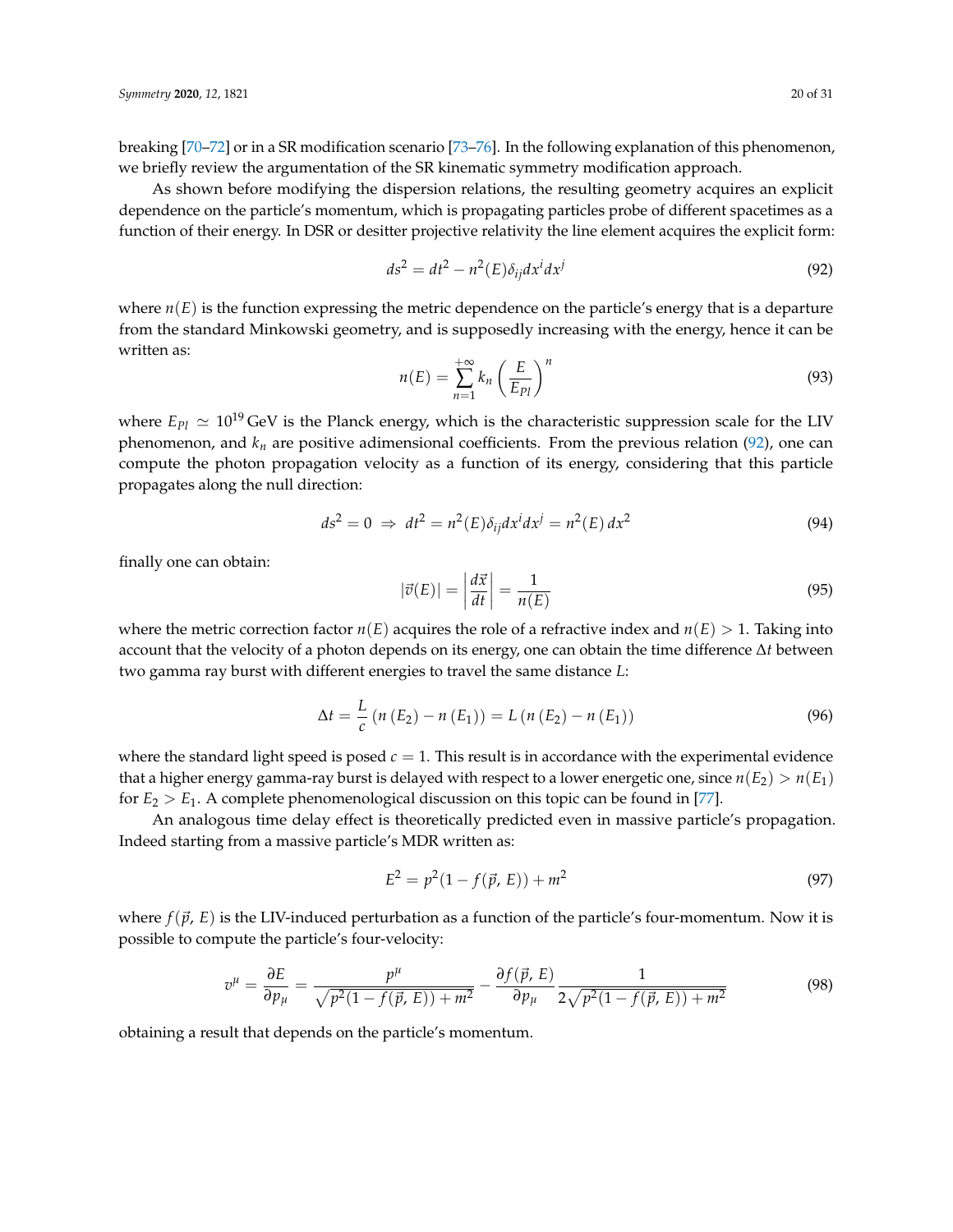#### *9.3. CPT and LIV in Neutrino Physics*

The consequences of presumed LIV on neutrino phenomenology are illustrated, for instance, in [\[50](#page-26-23)[,51](#page-26-19)[,78\]](#page-27-17). The idea of introducing LIV in neutrino physics was first investigated in 1999 by Coleman and Glashow [\[40\]](#page-26-11).

The presence of tiny perturbative corrections, breaking Lorentz invariance determines a modification of the dispersion relations, introducing the idea of a MAV (that can differ from one particle to the other) modifying the neutrino propagation and, consequently, the oscillation phenomenon. This aspect is common to different studies of LIV, with and without the violation of *CPT* invariance, which followed over the years.

Some of these works consider also very exotic scenarios that are difficult to reconcile with present phenomenological data or predicting phenomenogical effects that are difficult to distinguish from the standard scenario. This is the case, for instance, of the already cited VSR model, in which the "magnitude" of Lorentz violating effects is limited by the connection between LIV and the violation of some internal symmetry of the theory (*CP* symmetry in this case), as underlined in [\[41\]](#page-26-12). In some of the papers adopting this model [\[40,](#page-26-11)[79\]](#page-27-18), the authors also consider a possible "natural origin" of neutrino oscillation, different from the usual one, which would require neither the introduction of additional states, nor the lepton number violation, but would imply ultra-relativistic neutrinos (*γ* >> 1). In this case, VSR and conventional neutrino masses would be indistinguishable, but VSR effects could be significant near the beta decay endpoint, where neutrinos are non ultra-relativistic [\[79\]](#page-27-18).

The possibility of ultra-luminal neutrinos and the limits on LIV magnitude coming from high energy cosmic neutrino phenomenology has also been investigated in papers like [\[80\]](#page-27-19), in which the Lorentz violation hypothesis is introduced in a more general quantum gravity framework, following an approach based on EFT formalism.

We have already explained in previous sections that the reference work for this approach is the SME [\[43\]](#page-26-14), investigating both *CPT*-conserving and *CPT*-violating possible sources of LIV. The experimental tests aim to put limits on the possible values of different terms in the SME lagrangian that involve different sectors of elementary particle physics (photons (for what concerns the electromagnetic sector a comprehensive analysis of potential experimental testable effects, together with a complete analysis of the possible LIV contributions is performed in [\[81\]](#page-27-20) in the case *CPT*-symmetry is also violated,), electrons, muons, tauons, nucleons, and quarks), as summarized in a masterful way in [\[44\]](#page-26-15). With certainty, neutrino phenomenology plays an essential role in such kinds of search.

Coming back to the work of [\[80\]](#page-27-19), the LIV operators in that case are non-renormalizable and the authors consider both possibilities of *CPT* conservation and *CPT* violation. Significant differences between the two cases emerge by comparing the Monte Carlo simulations with the Ice Cube observed spectrum, considering the 2014 IceCube data [\[82\]](#page-27-21), relative to three years of data taking, which reported the first evidence for a high-energy neutrino flux of extraterrestrial origin (with energies in the range from 30 TeV to 2 PeV). The authors of [\[80\]](#page-27-19) found that, in the case of *CPT* even operator dominance, if the drop off in a neutrino flux above ∼2 PeV is caused by Planck scale physics, a pileup effect would be produced just below the drop off energy. On the other hand, this drop off effect would not be observed if the *CPT*-odd term dominates.

This kind of quantum gravity analysis is based on the idea that we cannot directly access extremely high energies close to the Planck scale, at which potential corrections due to LIV quantum modifications of the space-time structure would manifest themselves, but, nevertheless, one can in any case look for testable effects at lower energies (accessible to the experiment), that in an EFT approach would be the "low energy" consequences of the very high energy LIV corrections. The investigation of these testable effects would give information on the signature of the kind of LIV and its magnitude.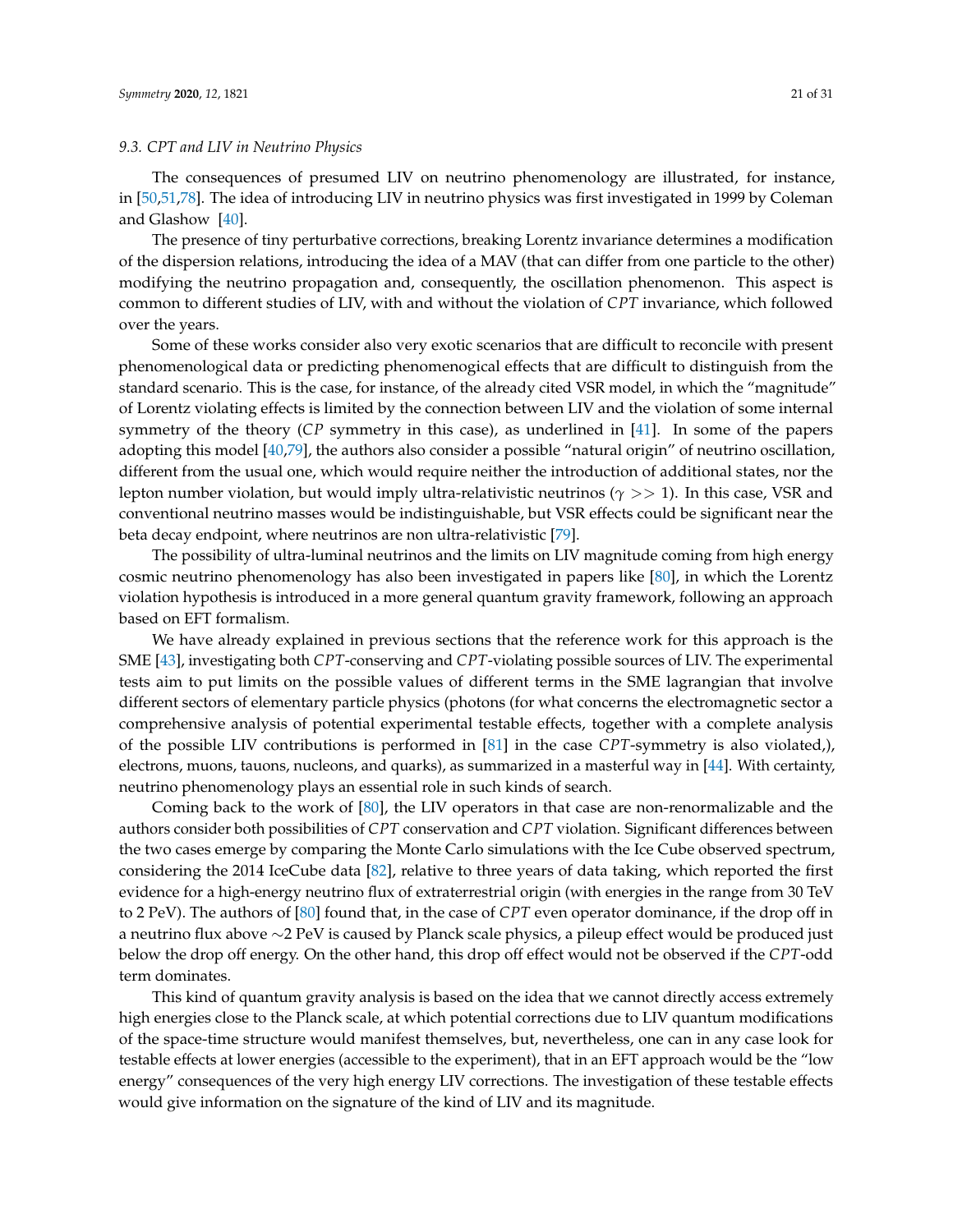In the paper [\[80\]](#page-27-19), the possible LIV-violating terms (including the non-renormalizable ones) are classified according to their mass dimensions and the attention is focused on the  $[d] = 4$  and on the lowest order ([d] = 5 and [d] = 6) Planck-mass suppressed operators and on their effects on extragalactic high energy neutrinos propagation. Similarly to the VST case, the presence of these LIV operators introduces deviations from the standard physics predicted *c* for every particle's MAV.

For a particle of species *i* and mass *m*, the MDRs can be rewritten in the form:

$$
E^2 - |\vec{p}|^2 = \tilde{m}_i^2(E)
$$
 (99)

where  $\tilde{m}_i$  is a sort of effective mass term, containing the corrections generated by LIV operators:  $\tilde{m}_i^2 = m^2 + \delta_i E^2$ . The energy dependent dimensionless (in this paper we adopt, for simplicity, the natural units  $\hbar = c = 1$ )  $\delta_i$  coefficients are functions of the lagrangian parameters, which can be different for different particle species and determine the MAV for every particle. The LIV effects would be visible in processes involving at least two different particle species (having different MAV), *i* and *j* (as in the neutrino flavor oscillation case), and the magnitudes of these effects is determined by the values of the differences  $\delta_{ij} = \delta_i - \delta_j$ .

The high energy neutrino data analysis enables to put some constraints on the  $\delta_{ij}$  values and consequently on the coefficients of the LIV terms in the lagrangian. The *δij* can be organized as a perturbative expansion in powers of  $\left(\frac{E}{E_{Pl}}\right)^n$  [\(93\)](#page-19-1), with  $E_{Pl}$  Planck energy and  $n = [d] - 4$ :

<span id="page-21-0"></span>
$$
\delta_{ij} = \sum_{n=0,1,2} k_{i,j,n} \left(\frac{E}{E_{Pl}}\right)^n.
$$
 (100)

The coefficient corresponding to [d] = 4 dimension operator can be supposed identically zero, or at least suppressed with respect to the ones of the  $[d] = 5$  and  $[d] = 6$  operators (see e.g., [\[83\]](#page-28-0)). In any case the coefficient of this operator entering in processes in which neutrinos and electrons are involved has been seriously constrained by the analysis [\[84\]](#page-28-1) of the IceCube data [\[82\]](#page-27-21), which fixed  $k_{\nu_x,\ell,0} < 5.2 \times 10^{-21}$ .

Concerning the remaining LIV operators, the ones with odd mass dimensions (for which *n* is an odd number) are also CPT -odd, while the other operators (for which *n* is an even number) are associated to terms in the Lagrangian that violate the Lorentz invariance but preserve *CPT* symmetry, as discussed in [\[81\]](#page-27-20), in which all gauge-invariant Lorentz and *CPT*-violating terms with dimensions up to nine in the quadratic Lagrangian density are classified.

As already underlined, one can distinguish two different classes of theories: The ones assuming the violation of *CPT* and Lorentz symmetry and the other, which predict LIV but are *CPT*-even. For both classes of models, the possible constraints on the different operator coefficients coming from experiments with fermions have been analyzed e.g., in [\[85\]](#page-28-2) and, in the specific case of high energy astrophysical neutrino data and *CPT*-conservation, in [\[86\]](#page-28-3).

Using, the notation (adopted also by [\[80\]](#page-27-19)) of Equation [\(100\)](#page-21-0), the class of *CPT*-violating theories contains models for which the coefficient  $k_{v_x,e,1}$  dominates the LIV quantity  $\delta_{ij}$  for processes involving neutrinos and electrons and, consequently, determines also the magnitude of the velocity excess for superluminal neutrinos. In this case, the fact that the theory is *CPT*-odd can imply that the dispersion relations differ for neutrinos and antineutrinos. This implies that neutrinos can be superluminal while antineutrinos are subluminal or vice versa and this offers a characteristic phenomenological signature. For the *CPT*-conserving class of models, instead, the leading coefficient in [\(100\)](#page-21-0) is *kνx*,*e*,2.

In principle one should introduce also a helicity dependence in the coefficient of the *n* = 1 operator, because in this case (due *CPT*-violation) one has to distinguish the LIV contributions associated in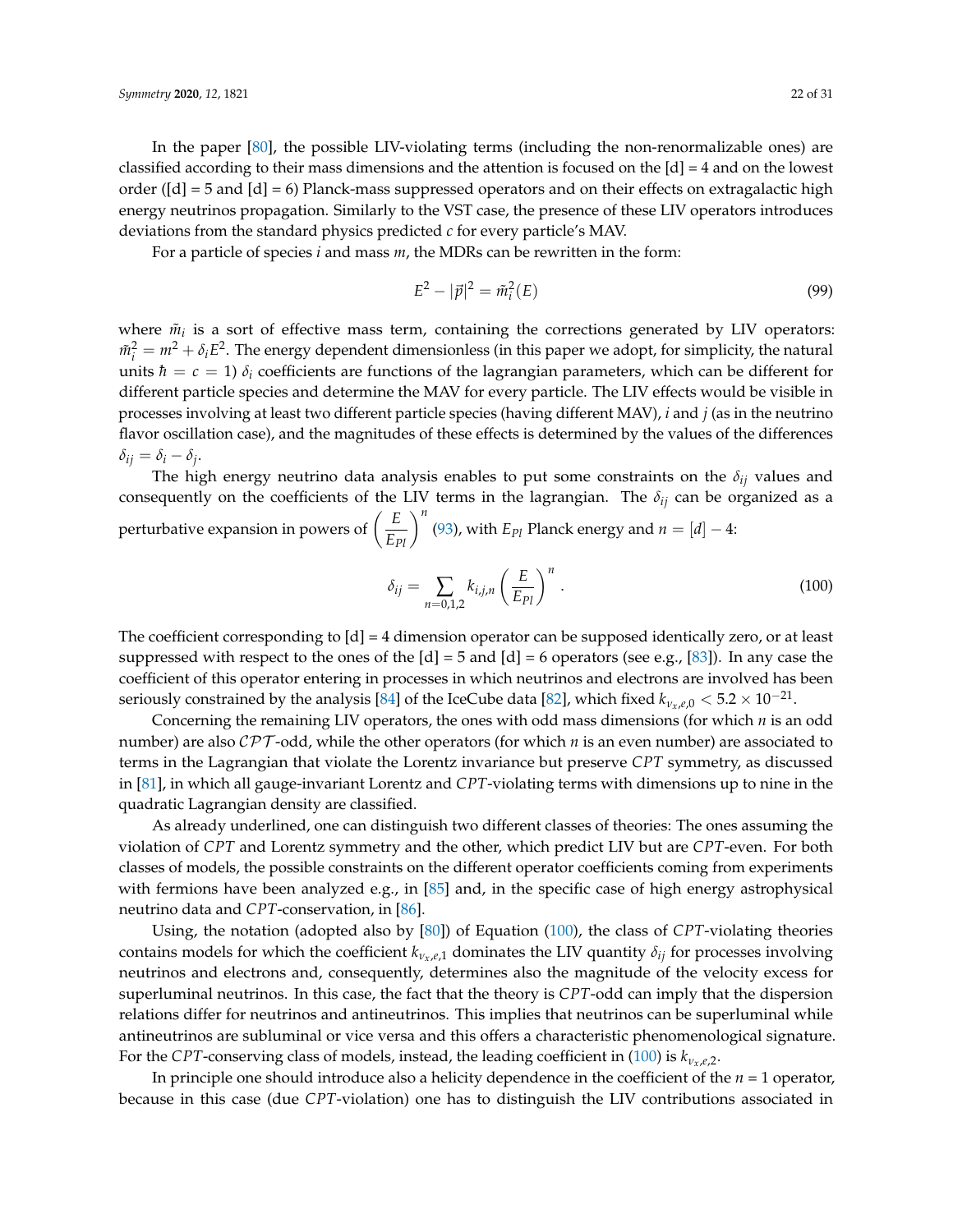the Lagrangian to terms (allowed in Standard Model extensions) involving right handed neutrinos. However the potential contributions of these terms to electron coefficients are negligible because they are very strongly constrained by experimental data, mainly by Crab nebula observation [\[87–](#page-28-4)[91\]](#page-28-5).

The possibility of using neutrinos from astrophysical sources to test the hypothesis of theories predicting LIV and eventually also *CPT*-violation has been widely exploited, not only in the studies that we just discussed (most of which rely on the investigation of 2014 Ice Cube data [\[82\]](#page-27-21)) and that will also continue in future (concerning these kind of analyses that rely mainly on future Ice Cube data, see also e.g., [\[92\]](#page-28-6)), but also with the use of other sets of data and considering different astrophysical sources. For instance, the case of the study of the propagation of neutrinos from a Core-Collapse Supernova (looking for variations in time of the order of a few milliseconds [\[93\]](#page-28-7)). This includes even the search for a possible LIV-induced spread out of the time profile signal characteristic of a *ν<sup>e</sup>* neutronization burst from the next galactic supernova [\[94\]](#page-28-8) and also of the LIV and CPT violation tests by the oscillation pattern observation in experiments measuring atmospheric neutrinos [\[95,](#page-28-9)[96\]](#page-28-10). The most promising opportunity is probably offered by the recently born and increasingly relevant multimessenger astronomy, looking for very high energy neutrinos emitted by astrophysical objects (like blazars, neutron stars, and so on) together with other electromagnetic and/or gravitational signals. Examples of this kind are offered by [\[97](#page-28-11)[,98\]](#page-28-12).

In the last few years, the investigation of astrophysical neutrinos as probes for potential signals of Lorentz and *CPT* symmetry violation has been flanked with analogous studies performed with artificial neutrino sources, produced mainly by accelerators and also partially by reactors.

A first interesting example is given by [\[99\]](#page-28-13), in which the authors discuss the possibility of using a generic Short Baseline (SBL) accelerator neutrino experiment to look for a possible anomalous energy dependence in the spectrum (differing from the one predicted by usual massive neutrino oscillation) and for a dependence on the direction of neutrino propagation. They apply this idea in particular to the LSND data, obtaining a possible non zero value of the order of  $(3 \pm 1) \times 10^{-19}$  GeV, for a combination of LIV coefficients. A similar study has been performed by the MiniBooNE Collaboration in [\[100\]](#page-28-14) using both the  $\nu_e$  and  $\bar{\nu}_e$  appearance data of this experiment and looking for sidereal time variation effects that could be induced by CPT and Lorentz violations. These effects do not seem to be present in most of the data, but one can find a competitive upper limit of the order of  $10^{-20}$  GeV (similar to that derived in [\[99\]](#page-28-13)), for some combination of the SME model coefficients, which would eventually contribute to the  $v_\mu \to v_e$ oscillation channel. A search for such sidereal modulation effects in the neutrino interactions rate has also been performed more recently [\[101\]](#page-28-15), using the T2K on-axis near detector (therefore for a short value of the baseline, even if in the case of a near detector built for a long baseline experiment (LBL)). The analysis gave no evidence of such a signal.

An even more interesting possibility is offered by the LBL accelerator neutrino and the medium baseline reactor antineutrino experiments, as discussed since a few years ago in [\[102\]](#page-28-16) and in [\[103\]](#page-28-17), respectively for the first and second category of experiments. The opportunity of testing LIV and CPT violation with the LBL experiments has become particularly interesting with the new generation of experiments, already running or planned for the very near future, like T2K [\[104,](#page-28-18)[105\]](#page-28-19), MINOS [\[106–](#page-28-20)[108\]](#page-29-0), DUNE [\[109,](#page-29-1)[110\]](#page-29-2), and NO*ν*A[\[111\]](#page-29-3). The LBL experiments have already given fundamental contributions to our understanding of neutrino properties, from the determination of the "atmospheric" oscillation parameters  $\theta_{32}$  and  $\Delta m^2_{32(31)}$ , to the indication of  $\theta_{31}\neq 0$  (complementary to the studies performed by reactor antineutrino experiments). The new generation of LBL is designed to attack some of the main open questions of neutrino physics of great impact for all elementary particle physics and astrophysics, like the search for CP violation in the leptonic sector and the determination of neutrino mass ordering. A very remarkable result has been obtained recently [\[112\]](#page-29-4) by T2K, which found important constraints on the possible CP violation phase ( $\delta_{CP} \neq 0$  and  $\delta_{CP} \neq \pi$  at almost 3  $\sigma$ ), confirming the hints derived already by other LBL and mainly by NO*ν*A [\[113\]](#page-29-5).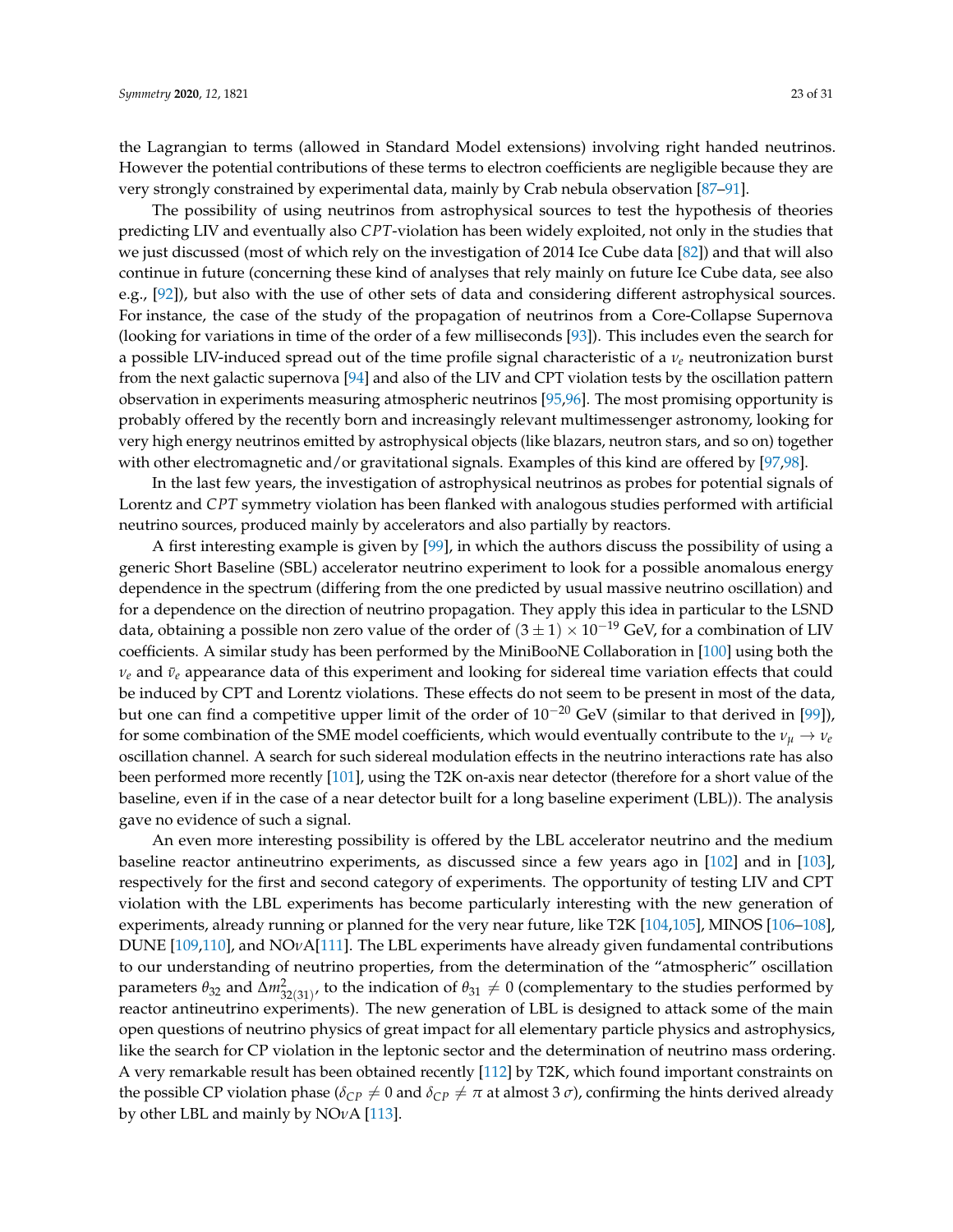The LBL accelerator experiments have automatically made the possibility of studying both the neutrino and antineutrino channels and, therefore, they are the ideal framework for *CPT* studies. Moreover this new generation of experiments is characterized by high values of the energy E and of the baseline L, and, therefore, they also offer the opportunity to search for signals of LIV (which is expected to introduce a subleading effect in the oscillation pattern proportional to  $L \times E$ ). In addition to this, the high intensity of the beams guarantees high statistics, essential for every investigation looking for tiny effects.

A recent interesting example of such kinds of studies is given by [\[114\]](#page-29-6). The authors perform their analysis in the already cited framework of SME [\[43\]](#page-26-14), restricting their analysis to the possibility of LIV together with  $\mathcal{CPT}$ -violation, like in [\[115](#page-29-7)[,116\]](#page-29-8). Following the line of [\[117\]](#page-29-9) and of [\[118\]](#page-29-10), in which the possible operators appearing in the SME Lagrangian are classified according to their mass dimension (as already discussed for [\[80\]](#page-27-19)), and keeping into account only renormalizable terms (that is contributions of mass dimension  $[d] \leq 4$ ), the LIV part of the neutrino lagrangian density can be written as:

$$
\mathcal{L} = -\frac{1}{2} \left[ p_{\alpha\beta}^{\mu} \bar{\psi}_{\alpha} \gamma_{\mu} \psi_{\beta} + q_{\alpha\beta}^{\mu} \bar{\psi}_{\alpha} \gamma_{5} \gamma_{\mu} \psi_{\beta} - i r_{\alpha\beta}^{\mu\nu} \bar{\psi}_{\alpha} \gamma_{\mu} \partial_{\nu} \psi_{\beta} - i s_{\alpha\beta}^{\mu\nu} \bar{\psi}_{\alpha} \gamma_{5} \gamma_{\mu} \partial_{\nu} \psi_{\beta} \right] + h.c.
$$
 (101)

The different contributions can be reorganized, considering the fact that only the left handed part of the neutrino wave functions takes part in the interactions and keeping only the terms that violate CPT, in addition to LI. In this way the CPT violating and LIV corrections can be parametrized in terms of just two parameters:  $(a_L)_{\alpha\beta}^{\mu}=(p+q)_{\alpha\beta}^{\mu}$  and  $(c_L)_{\alpha\beta}^{\mu\nu}=(r+s)_{\alpha\beta}^{\mu}$ , which are represented by hermitian matrices in the flavor space. The choice adopted in [\[117\]](#page-29-9) and pursued also in [\[114\]](#page-29-6) is that of choosing  $\mu = \nu = 0$  in order to realize in the simplest way (but not the only possibility) isotropy for what concern space-time rotations in a fixed preferred reference frame with respect to the isotropy preserving coefficient  $(c_L)_{\alpha\beta}^{\mu\nu}$ . An important note is that the term  $(a_L)_{\alpha\beta}^{\mu}$  explicitly violates Lorentz invariance introducing a preferred direction in spacetime. In this way one can write the LIV part of the Hamiltonian using the matrices  $a_{\alpha\beta}^0$ and  $(c)_{\alpha\beta}^{00}$ :

$$
H_{LIV} = \begin{pmatrix} a_{ee}^0 & a_{e\mu}^0 & a_{e\tau}^0 \\ (a_{e\mu}^0)^* & a_{\mu\mu}^0 & a_{\mu\tau}^0 \\ (a_{e\tau}^0)^* & (a_{\mu\tau}^0)^* & a_{\tau\tau}^0 \end{pmatrix} - \frac{4}{3} E \begin{pmatrix} c_{ee}^{00} & c_{e\mu}^{00} & c_{e\tau}^{00} \\ (c_{e\mu}^{00})^* & c_{\mu\mu}^{00} & c_{\mu\tau}^{00} \\ (c_{e\tau}^{00})^* & (c_{\mu\tau}^{00})^* & c_{\tau\tau}^{00} \end{pmatrix} . \tag{102}
$$

The kind of corrections one gets in such a model are similar to the ones arising in a model that includes the possibility of Non Standard Neutrino Interactions (NSI), that can assume the form:

$$
H_{NSI} = \sqrt{2} G_F N_e \times \begin{pmatrix} \epsilon_{ee}^{00} & \epsilon_{e\mu}^{00} & \epsilon_{e\tau}^{00} \\ (\epsilon_{e\mu}^{00})^* & \epsilon_{\mu\mu}^{00} & \epsilon_{\mu\tau}^{00} \\ (\epsilon_{e\tau}^{00})^* & (\epsilon_{\mu\tau}^{00})^* & \epsilon_{\tau\tau}^{00} \end{pmatrix},
$$
(103)

with the formal correspondence  $a_{\alpha\beta}^0 =$ √ 2*GFN<sup>e</sup> eαβ*. The values of the non diagonal matrix elements, that would contribute to lepton flavor violation, are of course limited by the data of oscillation experiments, like the SuperKamiokande atmospheric neutrino data [\[119\]](#page-29-11), which put the following limits (in units of  $|\mathrm{GeV}$ :  $|a_{e\mu}^0| \leq 2.5 \times 10^{-23}$ ;  $|a_{e\tau}^0| \leq 5 \times 10^{-23}$ ;  $|a_{\mu\tau}^0| \leq 8.3 \times 10^{-24}$ .

In [\[114\]](#page-29-6) the impact of the different CPT and LIV coefficients on the neutrino flavor oscillation probabilities and consequently on the  $\nu_\mu \to \nu_e$  and  $\nu_\mu \to \nu_\mu$  channels for the two LBL experiments T2K and No*ν*A and the experiments' sensitivity to these coefficients are analyzed. The main outcome of the analysis is that the  $a_{e\mu}^0$  and  $a_{e\tau}^0$ , together with the matrix diagonal element  $a_{ee}^0$  are relevant for the  $\nu_\mu\to\nu_e$ appearance channel, whereas the *ν*<sub>*µ*</sub> survival probability is influenced (but in a weaker way) by  $a_{\mu\tau}^0$ .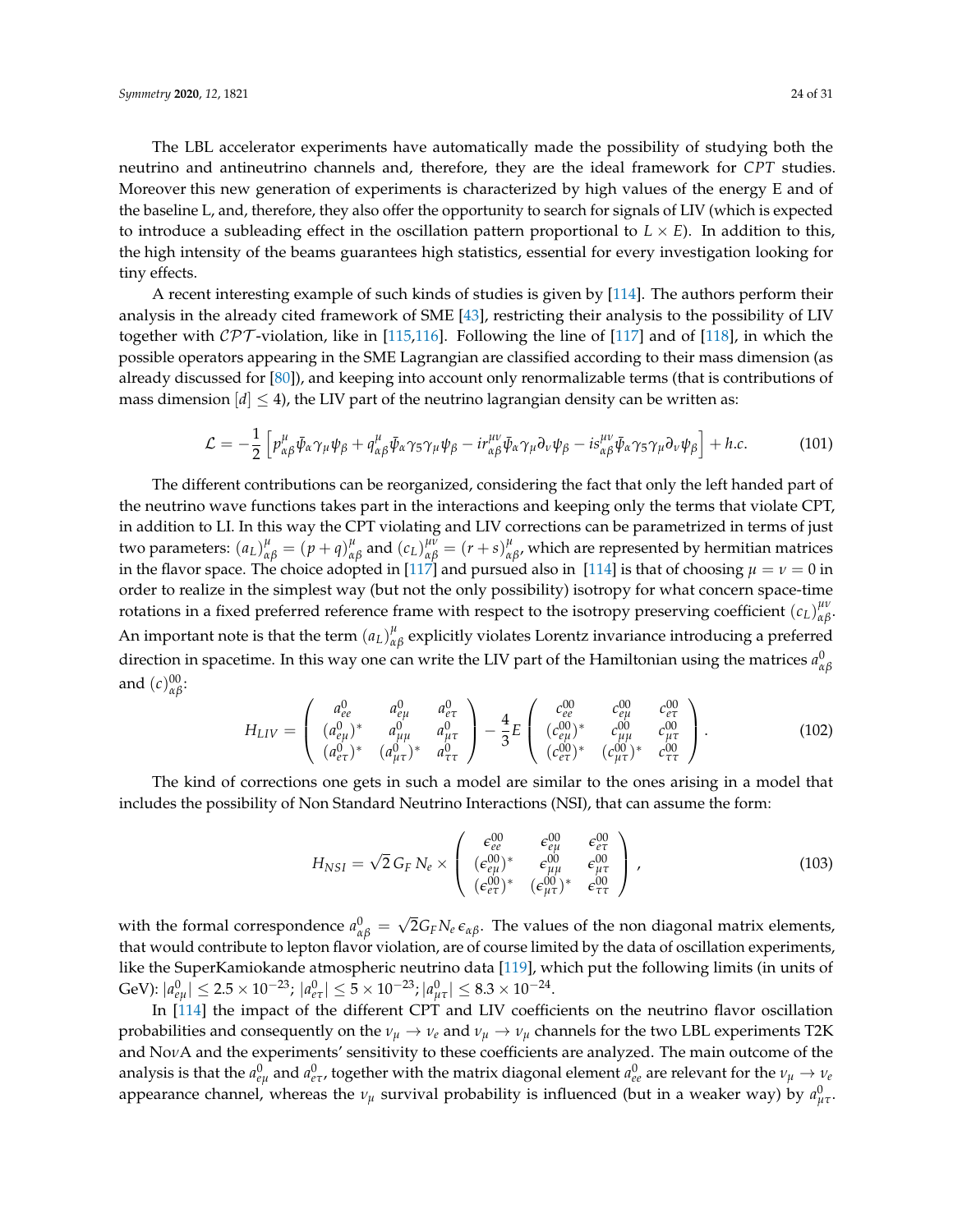Generally speaking the upper limits obtained on these coefficients from the analysis of the T2K experiment are almost one order of magnitude lower than the corresponding ones derived by the atmospheric neutrino data. The limits become more stringent in the NO*ν*A case and even more if one considers a "combined T2K + NO*ν*A" analysis, but in any case they do not reach the level of SuperKamiokande limits. The study performed in [\[114\]](#page-29-6), for the NO*ν*A case also shows that the CPT violating LIV corrections can affect quite significantly the CP violation and mass ordering studies at LBL experiments, increasing or decreasing their sensitivity according to the values of the LIV parameters phases.

A similar study [\[120\]](#page-29-12) has also been performed for the case of the DUNE experiment [\[109\]](#page-29-1). The authors investigated the impact of potential *CPT*-violating LIV corrections on the experiment sensitivity for the measurement of the  $\theta_{23}$  octant and *CP* phases. They found that the presence of a non null single LIV coefficient, even with a relatively small value ( $|a_{e\mu}|$  or  $|a_{e\tau}| = 5 \times 10^{-24}$ ) could reduce the DUNE discrimination power, and in addition due to the destructive interference between the phenomenological parameters one wants to extract from the analysis (that is the mixing angle, the usual Dirac CP violation phase *δ* and the new *CP* phase of dynamical origin *φeµ*/*φeτ*). The reduction of the *θ*<sup>23</sup> octant resolution would, instead be less significant in case one considers both the LIV parameters ( $a_{e\mu}$  and  $a_{e\tau}$ ) together in the analysis.

As already discussed, there are models in literature in which the modification of the traditional Lorentz invariance symmetry is introduced without breaking the fundamental *CPT* invariance. They also predict interesting phenomenological consequences that can be tested by using various experiments, both with natural and artificial neutrino sources. We refer in particular to the HMSR model [\[49](#page-26-18)[–51,](#page-26-19)[78,](#page-27-17)[121\]](#page-29-13), in which the LIV has a geometric kinematic origin and does not break space-time isotropy. This feature is very important for phenomenological analyses because it guarantees the possibility of looking for isotropic corrections to the "traditional" experimental signature, without the need of fixing any preferred reference frame.

The MDRs cause a variation in the neutrino propagation and, consequently, a modification in the neutrino oscillation probabilities, which has been explicitly computed for different neutrino flavors in [\[50,](#page-26-23)[51,](#page-26-19)[78\]](#page-27-17). The LIV-induced corrections present an energy dependence different from the one of the "usual" leading term (they are proportional to  $L \times E$ , instead of  $\frac{L}{E}$ ). This introduces a partial deformation of the oscillating neutrino transition probability and of the corresponding experimental spectrum for various neutrino interaction channels. This effect could in principle be observed in experiments involving high values of the factor *L* × *E*, that is the product of the neutrino energy E and of the baseline L between the neutrino production and interaction points. The amplitudes of these corrections in the model considered would be proportional to  $\delta f_{ij}$ , which is the difference between the LIV coefficients  $f_i$  and  $f_j$ , correcting the dispersion relations for the two neutrino species *ν<sup>i</sup>* and *ν<sup>j</sup>* involved in the process under investigation.

As shown explicitly in [\[50](#page-26-23)[,51](#page-26-19)[,78\]](#page-27-17), the LIV-induced variations in the oscillation probabilities could be relevant (of the order of some percent) for values of  $\delta f_{ij}$  of the order of 10<sup>-23</sup>. Even for much lower values of LIV coefficients  $\delta f_{ij} \simeq 10^{-26} - 10^{-27}$ , compatible with a conservative interpretation of the limits derived (for different LIV models) by the analysis of SuperKamiokande atmospheric neutrino data [\[119\]](#page-29-11), one can hope to observe the effects of the oscillation probability corrections, at least for experiments involving high or very high neutrino energies. A first analysis of some of the most interesting experimental opportunities has been performed [\[50,](#page-26-23)[51,](#page-26-19)[78,](#page-27-17)[121,](#page-29-13)[122\]](#page-29-14). Further analyses can be done about the neutrino telescope (ANTARES [\[123\]](#page-29-15), KM3NeT [\[124\]](#page-29-16), and IceCube [\[92,](#page-28-6)[125,](#page-29-17)[126\]](#page-29-18)) detection of high-energy neutrinos (with E in the range between TeV and PeV), the Auger study of cosmic neutrinos with *E* > *EeV* [\[127\]](#page-29-19), and the potential analysis of high-energy atmospheric neutrinos at the JUNO experiment [\[128,](#page-29-20)[129\]](#page-30-0). Some of these studies are in progress and will be published soon.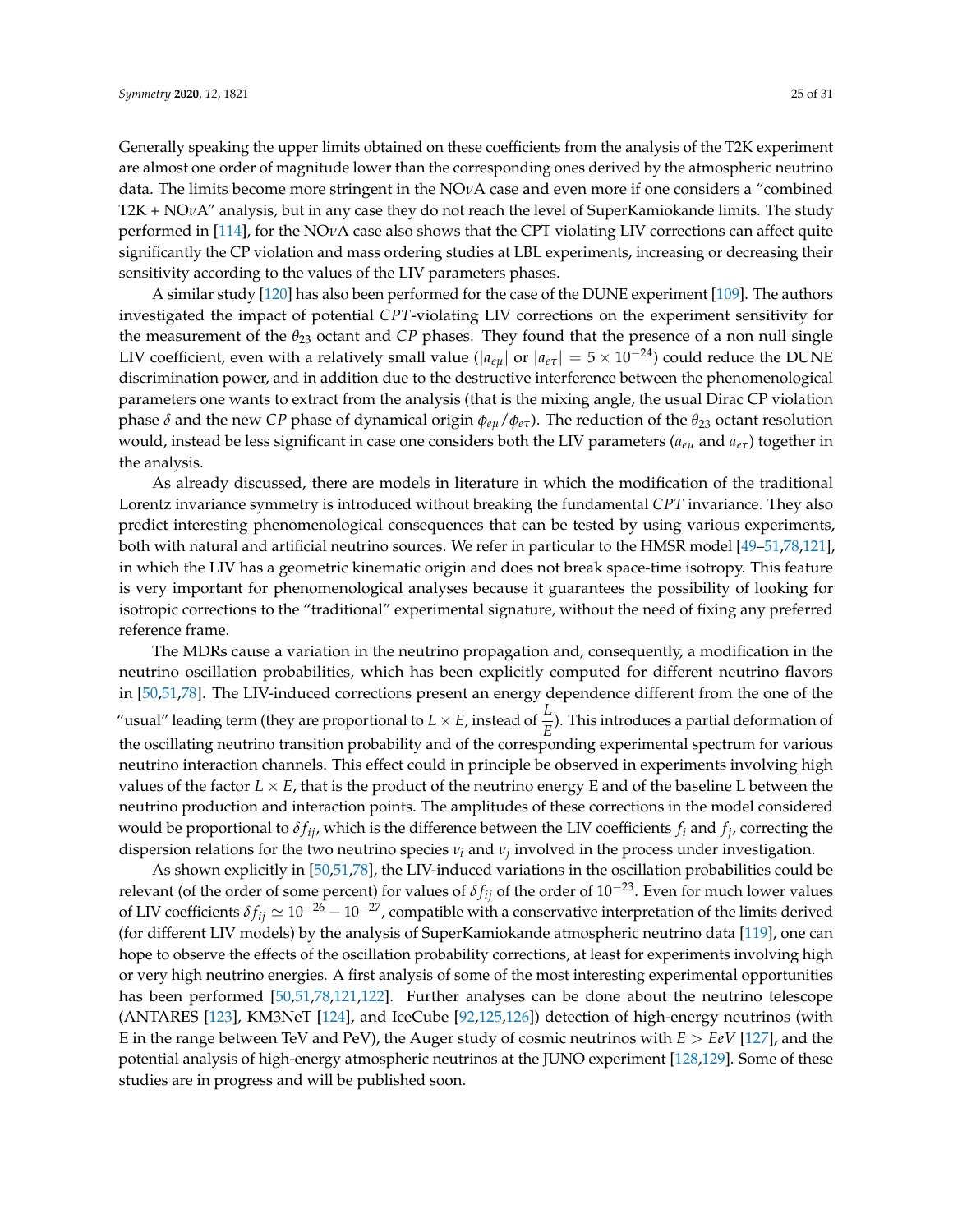Finally, to complete the theoretical and phenomenological framework, it is worthwhile to recall that an interesting general analysis of the limits that can be derived for LIV from the study of high energy cosmic neutrinos can also be found in [\[130\]](#page-30-1).

**Author Contributions:** Writing—original draft: V.A. and L.M.; writing—original draft, review and editing: M.D.C.T. All authors contributed equally to this work. All authors have read and agreed to the published version of the manuscript.

**Funding:** This work was supported by the Fondazione Fratelli Giuseppe Vitaliano, Tullio e Mario Confalonieri—Milano, financing a post doctoral fellowship.

**Conflicts of Interest:** The authors declare no conflict of interest.

## **References**

- <span id="page-25-0"></span>1. Schwinger, J. The Theory of Quantized Fields. I. *Phys. Rev.* **1951**, *82*, 914. [\[CrossRef\]](http://dx.doi.org/10.1103/PhysRev.82.914)
- <span id="page-25-1"></span>2. Lüders, G. Proof of the TCP theorem. *Ann. Phys.* **1957**, *2*, 1–15. [\[CrossRef\]](http://dx.doi.org/10.1016/0003-4916(57)90032-5)
- <span id="page-25-3"></span><span id="page-25-2"></span>3. Pauli, W. *Niels Bohr and the Development of Physics*; MacGraw-Hill: New York, NY, USA, 1955; pp. 30–51.
- <span id="page-25-4"></span>4. Jost, R. A remark on the C.T.P. theorem. *Helv. Phys. Acta* **1957**, *30*, 409–416. [\[CrossRef\]](http://dx.doi.org/10.1098/rspa.1955.0189)
- <span id="page-25-5"></span>5. Bell, J.S. Time reversal in field theory. *Proc. R. Soc. Lond.* **1955**, *231*, 479–495.
- 6. Schwinger, J. Spin, statistic, and the TCP theorem. *Proc. Natl. Acad. Sci. USA* **1958**, *44*, 223–228. [\[CrossRef\]](http://dx.doi.org/10.1073/pnas.44.2.223) [\[PubMed\]](http://www.ncbi.nlm.nih.gov/pubmed/16590172)
- <span id="page-25-6"></span>7. Greenberg, O. CPT violation implies violation of Lorentz invariance. *Phys. Rev. Lett.* **2002**, *89*, 231602. [\[CrossRef\]](http://dx.doi.org/10.1103/PhysRevLett.89.231602) [\[PubMed\]](http://www.ncbi.nlm.nih.gov/pubmed/12484997)
- <span id="page-25-7"></span>8. Streater, R.; Wightman, A. *PCT, Spin and Statistics, and All That*; Princeton University Press: Princeton, NJ, USA, 2000.
- 9. Bogolyubov, N.; Logunov, A.; Todorov, I. *Introduction to Axiomatic Quantum Field Theory*; Kluwer Academic Publishers: Boston, MA, USA, 1990.
- <span id="page-25-8"></span>10. Haag, R. *Local Quantum Physics: Fields, Particles, Algebras*; Springer: Berlin, Germany, 1992.
- <span id="page-25-9"></span>11. Lehnert, R. CPT Symmetry and Its Violation. *Symmetry* **2016**, *8*, 114. [\[CrossRef\]](http://dx.doi.org/10.3390/sym8110114)
- <span id="page-25-11"></span><span id="page-25-10"></span>12. Greenberg, O. Why is CPT fundamental? *Found. Phys.* **2006**, *36*, 1535–1553. [\[CrossRef\]](http://dx.doi.org/10.1007/s10701-006-9070-z)
- 13. Hall, D.W.; Wightman, A.S. A theorem on invariant analytic functions with applications to relativistic quantum field theory. *Mater. Fys. Medd. Danske Vid. Selsk.* **1957**, *31*, 5.
- <span id="page-25-12"></span>14. Greaves, H.; Thomas, T. On the CPT theorem. *Stud. Hist. Philos. Sci. B* **2014**, *45*, 46–65. [\[CrossRef\]](http://dx.doi.org/10.1016/j.shpsb.2013.10.001)
- <span id="page-25-13"></span>15. Chaichian, M.; Dolgov, A.D.; Novikov, V.A.; Tureanu, A. CPT Violation Does Not Lead to Violation of Lorentz Invariance and Vice Versa. *Phys. Lett. B* **2011**, *699*, 177–180. [\[CrossRef\]](http://dx.doi.org/10.1016/j.physletb.2011.03.026)
- <span id="page-25-14"></span>16. Tureanu, A. CPT and Lorentz Invariance: Their Relation and Violation. *J. Phys. Conf. Ser.* **2013**, *474*, 2031. [\[CrossRef\]](http://dx.doi.org/10.1088/1742-6596/474/1/012031)
- 17. Chaichian, M.; Fujikawa, K.; Tureanu, A. Electromagnetic interaction in theory with Lorentz invariant CPT violation. *Phys. Lett. B* **2013**, *718*, 1500–1504. [\[CrossRef\]](http://dx.doi.org/10.1016/j.physletb.2012.12.017)
- 18. Duetsch, M.; Gracia-Bondia, J.M. On the assertion that PCT violation implies Lorentz non-invariance. *Phys. Lett. B* **2012**, *711*, 428–433. [\[CrossRef\]](http://dx.doi.org/10.1016/j.physletb.2012.04.038)
- <span id="page-25-15"></span>19. Greenberg, O. Remarks on a Challenge to the Relation between *CPT* and Lorentz Violation. *arXiv* **2011**, arXiv:1105.0927.
- <span id="page-25-16"></span>20. Hawking, S. Breakdown of Predictability in Gravitational Collapse. *Phys. Rev. D* **1976**, *14*, 2460–2473,. [\[CrossRef\]](http://dx.doi.org/10.1103/PhysRevD.14.2460)
- <span id="page-25-17"></span>21. Hawking, S. The Unpredictability of Quantum Gravity. *Commun. Math. Phys.* **1982**, *87*, 395–415. [\[CrossRef\]](http://dx.doi.org/10.1007/BF01206031)
- <span id="page-25-18"></span>22. Wheeler, J.; Ford, K. Geons, black holes, and quantum foam: A life in physics. *Am. J. Phys.* **2000**, *68*, 584. [\[CrossRef\]](http://dx.doi.org/10.1119/1.19497)
- <span id="page-25-19"></span>23. Mavromatos, N.E. CPT violation: Theory and phenomenology. *arXiv* **2005**, arXiv:hep-ph/0504143.
- <span id="page-25-20"></span>24. Kostelecky, V.; Samuel, S. Spontaneous Breaking of Lorentz Symmetry in String Theory. *Phys. Rev. D* **1989**, *39*, 683. [\[CrossRef\]](http://dx.doi.org/10.1103/PhysRevD.39.683) [\[PubMed\]](http://www.ncbi.nlm.nih.gov/pubmed/9959689)
- 25. Kostelecky, V.; Potting, R. CPT and strings. *Nucl. Phys. B* **1991**, *359*, 545–570. [\[CrossRef\]](http://dx.doi.org/10.1016/0550-3213(91)90071-5)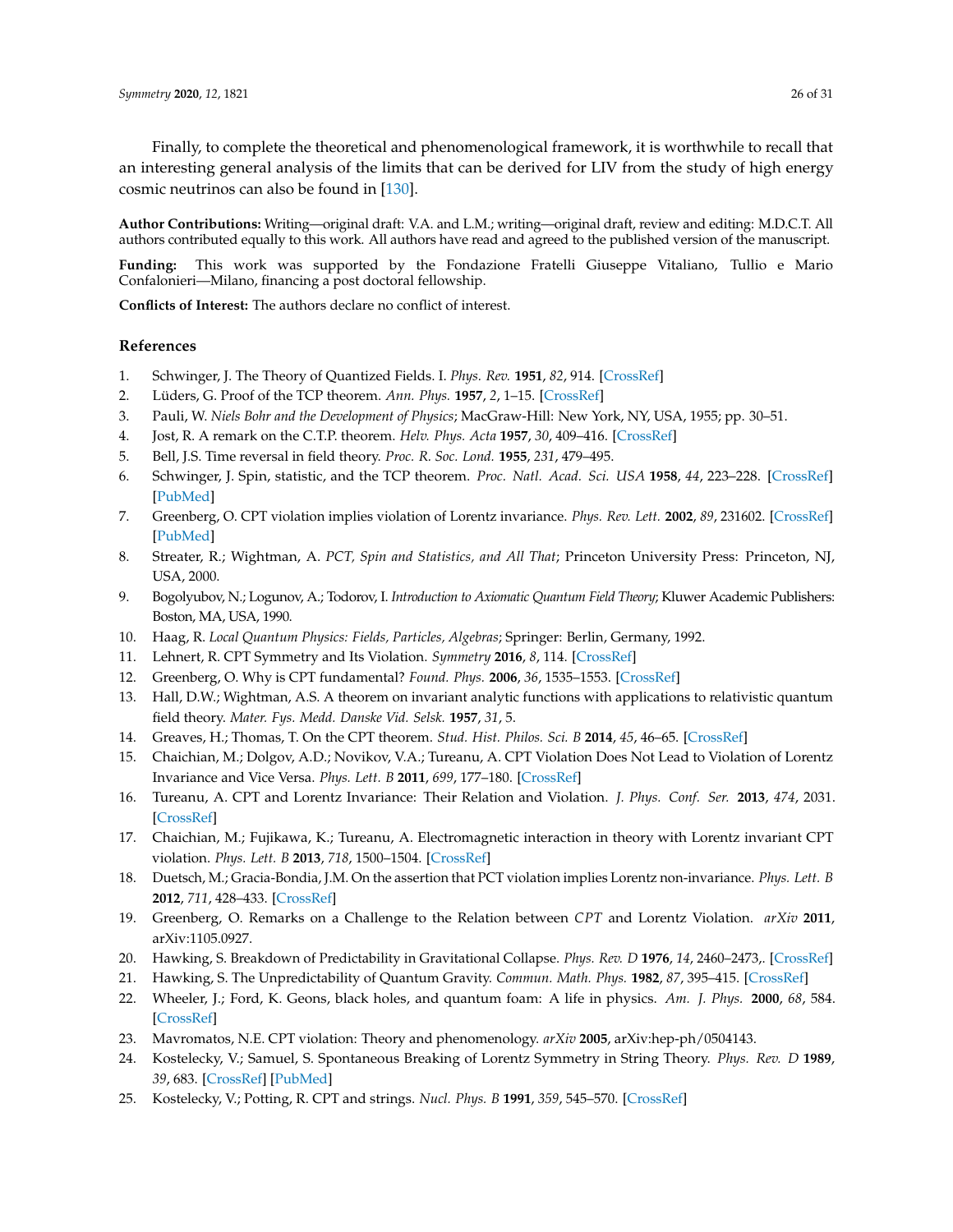- <span id="page-26-0"></span>26. Kostelecky, V.; Potting, R. CPT, strings, and meson factories. *Phys. Rev. D* **1995**, *51*, 3923–3935. [\[CrossRef\]](http://dx.doi.org/10.1103/PhysRevD.51.3923)
- <span id="page-26-1"></span>27. Hollands, S.; Wald, R.M. Quantum field theory in curved spacetime, the operator product expansion, and dark energy. *Gen. Relat. Gavit.* **2008**, *40*, 2051–2059. [\[CrossRef\]](http://dx.doi.org/10.1007/s10714-008-0672-y)
- <span id="page-26-2"></span>28. Hollands, S.; Wald, R.M. Axiomatic quantum field theory in curved spacetime. *Commun. Math. Phys.* **2010**, *293*, 85–125. [\[CrossRef\]](http://dx.doi.org/10.1007/s00220-009-0880-7)
- <span id="page-26-3"></span>29. Morrison, P. Approximate Nature of Physical Symmetries. *Am. J. Phys.* **1958**, *26*, 358–368. [\[CrossRef\]](http://dx.doi.org/10.1119/1.1996159)
- 30. Schiff, L.I. Sign of the Gravitational Mass of a Positron. *Phys. Rev. Lett.* **1958**, *1*, 254–255. [\[CrossRef\]](http://dx.doi.org/10.1103/PhysRevLett.1.254)
- <span id="page-26-4"></span>31. Myron, M.L.G.  $K_2$ <sup>0</sup> and the Equivalence Principle. *Phys. Rev.* **1961**, 121, 311–313. [\[CrossRef\]](http://dx.doi.org/10.1103/PhysRev.121.311)
- <span id="page-26-5"></span>32. Nieto, M.; Goldman, J. The Arguments against 'antigravity' and the gravitational acceleration of antimatter. *Phys. Rept.* **1991**, *205*, 221–281. [\[CrossRef\]](http://dx.doi.org/10.1016/0370-1573(91)90138-C)
- 33. Chardin, G.; Rax, J. CP violation: A Matter of (anti)-gravity? *Phys. Lett. B* **1992**, *282*, 256–262. [\[CrossRef\]](http://dx.doi.org/10.1016/0370-2693(92)90510-B)
- 34. Chardin, G. CP violation and antigravity (revisited). *Nucl. Phys. A* **1993**, *558*, 477C–496C. [\[CrossRef\]](http://dx.doi.org/10.1016/0375-9474(93)90415-T)
- <span id="page-26-6"></span>35. Hajdukovic, D.S. Do we live in the universe successively dominated by matter and antimatter? *Astrophys. Space Sci.* **2011**, *334*, 219–223. [\[CrossRef\]](http://dx.doi.org/10.1007/s10509-011-0754-2)
- <span id="page-26-7"></span>36. Hajdukovic, D.S. What would be outcome of a Big Crunch? *Int. J. Theor. Phys.* **2010**, *49*, 1023–1028. [\[CrossRef\]](http://dx.doi.org/10.1007/s10773-010-0281-x)
- <span id="page-26-8"></span>37. Noyes, H.P. *On 'Dark Energy from Antimatter' by Walter R. Lamb*; SLAC-PUB-12849; Stanford Linear Accelerator Center (SLAC): Menlo Park, CA, USA, 2007.
- <span id="page-26-9"></span>38. Benoit-Levy, A.; Chardin, G. Observational constraints of a Milne Universe. *arXiv* **2008**, arXiv:0811.2149
- <span id="page-26-10"></span>39. Villata, M. CPT symmetry and antimatter gravity in general relativity. *EPL* **2011**, *94*, 20001. [\[CrossRef\]](http://dx.doi.org/10.1209/0295-5075/94/20001)
- <span id="page-26-12"></span><span id="page-26-11"></span>40. Coleman, S.R.; Glashow, S.L. High-energy tests of Lorentz invariance. *Phys. Rev. D* **1999**, *59*, 116008. [\[CrossRef\]](http://dx.doi.org/10.1103/PhysRevD.59.116008)
- <span id="page-26-13"></span>41. Cohen, A.G.; Glashow, S.L. Very special relativity. *Phys. Rev. Lett.* **2006**, *97*, 021601. [\[CrossRef\]](http://dx.doi.org/10.1103/PhysRevLett.97.021601) [\[PubMed\]](http://www.ncbi.nlm.nih.gov/pubmed/16907430)
- 42. Gibbons, G.W.; Gomis, J.; Pope, C.N. General very special relativity is Finsler geometry. *Phys. Rev. D* **2007**, *76*, 081701. [\[CrossRef\]](http://dx.doi.org/10.1103/PhysRevD.76.081701)
- <span id="page-26-14"></span>43. Colladay, D.; Kostelecky, V. Lorentz violating extension of the standard model. *Phys. Rev. D* **1998**, *58*, 116002. [\[CrossRef\]](http://dx.doi.org/10.1103/PhysRevD.58.116002)
- <span id="page-26-15"></span>44. Kostelecky, V.A.; Russell, N. Data Tables for Lorentz and CPT Violation. *Rev. Mod. Phys.* **2011**, *83*, 11. [\[CrossRef\]](http://dx.doi.org/10.1103/RevModPhys.83.11)
- <span id="page-26-16"></span>45. Amelino-Camelia, G. Doubly special relativity. *Nature* **2002**, *418*, 34–35. [\[CrossRef\]](http://dx.doi.org/10.1038/418034a)
- 46. Amelino-Camelia, G. Doubly special relativity: First results and key open problems. *Int. J. Mod. Phys. D* **2002**, *11*, 1643. [\[CrossRef\]](http://dx.doi.org/10.1142/S021827180200302X)
- 47. Amelino-Camelia, G.; Freidel, L.; Kowalski-Glikman, J.; Smolin, L. The principle of relative locality. *Phys. Rev. D* **2011**, *84*, 084010. [\[CrossRef\]](http://dx.doi.org/10.1103/PhysRevD.84.084010)
- <span id="page-26-17"></span>48. Amelino-Camelia, G.; Bianco, S.; Rosati, G. Planck-Scale-Deformed Relativistic Symmetries and Diffeomorphisms on Momentum Space. *Phys. Rev. D* **2020**, *101*, 026018. [\[CrossRef\]](http://dx.doi.org/10.1103/PhysRevD.101.026018)
- <span id="page-26-18"></span>49. Torri, M.D.C.; Antonelli, V.; Miramonti, L. Homogeneously Modified Special relativity (HMSR). *Eur. Phys. J. C* **2019**, *79*, 808. [\[CrossRef\]](http://dx.doi.org/10.1140/epjc/s10052-019-7301-7)
- <span id="page-26-23"></span>50. Antonelli, V.; Miramonti, L.; Torri, M.D.C. Neutrino oscillations and Lorentz invariance violation in a Finslerian geometrical model. *Eur. Phys. J. C* **2018**, 78, 667. [\[CrossRef\]](http://dx.doi.org/10.1140/epjc/s10052-018-6124-2)
- <span id="page-26-19"></span>51. Torri, M.D.C. Lorentz Invariance Violation Effects on Ultra High Energy Cosmic Rays Propagation, a Geometrical Approach. Ph.D. Thesis, Milan University (UNIMI), Milan, Italy, 2019.
- <span id="page-26-20"></span>52. Kostelecky, V.A. Comments on Lorentz and CPT Violation. In Proceedings of the 6th Meeting on CPT and Lorentz Symmetry, Bloomington, IN, USA, 17–21 June 2014; pp. 33–36.\_0009. [\[CrossRef\]](http://dx.doi.org/10.1142/9789814566438_0009)
- <span id="page-26-21"></span>53. Lämmerzahl, C.; Perlick, V. Finsler geometry as a model for relativistic gravity. *Int. J. Geom. Meth. Mod. Phys.* **2018**, *15*, 1850166. [\[CrossRef\]](http://dx.doi.org/10.1142/S0219887818501669)
- 54. Hohmann, M.; Pfeifer, C.; Voicu, N. Finsler gravity action from variational completion. *Phys. Rev. D* **2019**, *100*, 064035. [\[CrossRef\]](http://dx.doi.org/10.1103/PhysRevD.100.064035)
- 55. Bubuianu, L.; Vacaru, S.I. Black holes with MDRs and BekenteinHawking and Perelman entropies for FinslerLagrangeHamilton Spaces. *Ann. Phys.* **2019**, *404*, 10–38. [\[CrossRef\]](http://dx.doi.org/10.1016/j.aop.2019.02.013)
- <span id="page-26-22"></span>56. Schreck, M. Classical Lagrangians and Finsler structures for the nonminimal fermion sector of the Standard-Model Extension. *Phys. Rev. D* **2016**, *93*, 105017. [\[CrossRef\]](http://dx.doi.org/10.1103/PhysRevD.93.105017)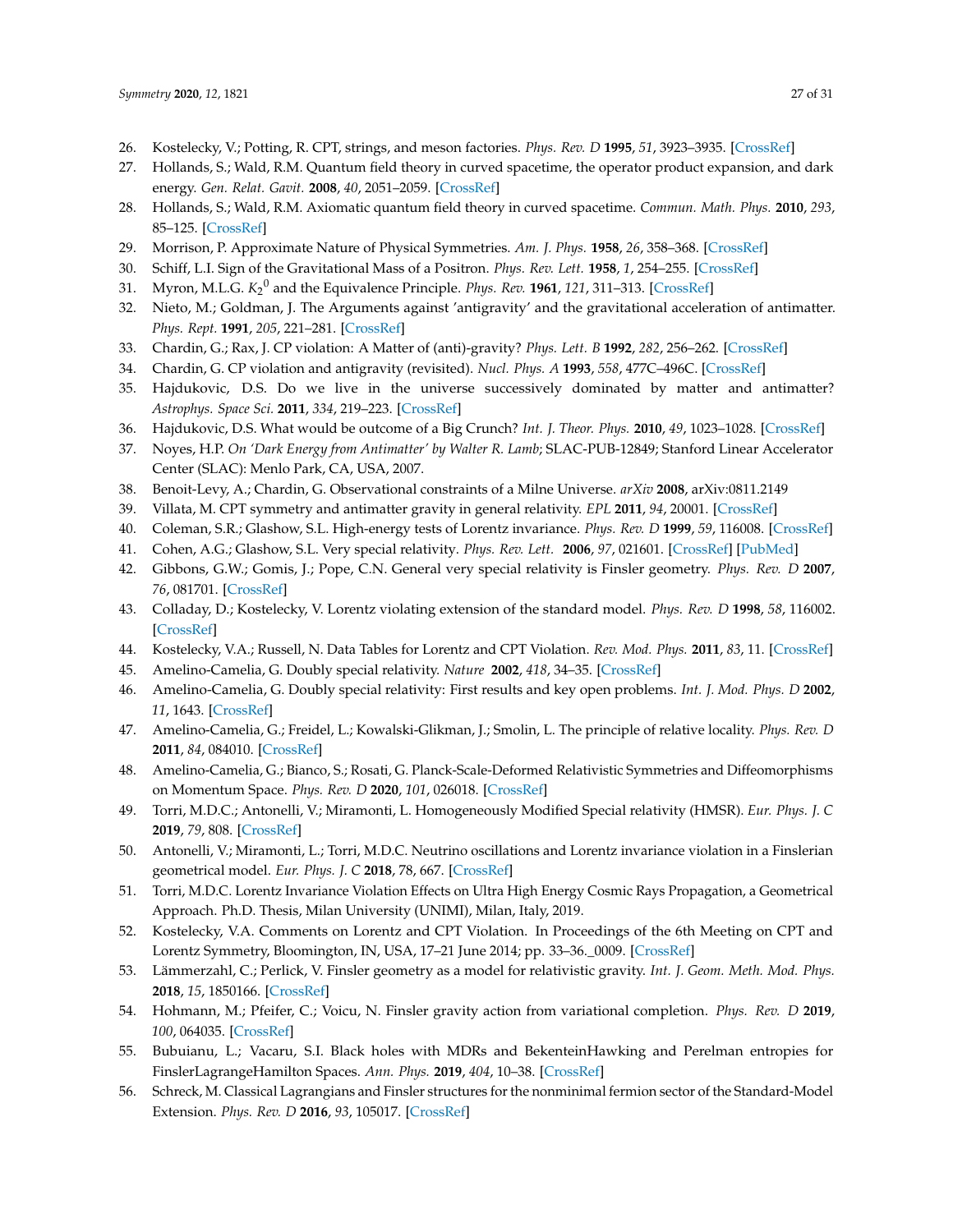- <span id="page-27-0"></span>57. Amelino-Camelia, G.; Barcaroli, L.; Gubitosi, G.; Liberati, S.; Loret, N. Realization of doubly special relativistic symmetries in Finsler geometries. *Phys. Rev. D* **2014**, *90*, 125030. [\[CrossRef\]](http://dx.doi.org/10.1103/PhysRevD.90.125030)
- <span id="page-27-1"></span>58. Pfeifer, C. Finsler spacetime geometry in Physics. *Int. J. Geom. Meth. Mod. Phys.* **2019**, *16*, 1941004. [\[CrossRef\]](http://dx.doi.org/10.1142/S0219887819410044)
- <span id="page-27-2"></span>59. Fuster, A.; Pabst, C.; Pfeifer, C. Berwald spacetimes and very special relativity. *Phys. Rev. D* **2018**, *98*, 084062. [\[CrossRef\]](http://dx.doi.org/10.1103/PhysRevD.98.084062)
- <span id="page-27-3"></span>60. Barcaroli, L.; Brunkhorst, L.K.; Gubitosi, G.; Loret, N.; Pfeifer, C. Hamilton geometry: Phase space geometry from modified dispersion relations. *Phys. Rev. D* **2015**, *92*, 084053. [\[CrossRef\]](http://dx.doi.org/10.1103/PhysRevD.92.084053)
- <span id="page-27-5"></span><span id="page-27-4"></span>61. Zatsepin, G.; Kuzmin, V. Upper limit of the spectrum of cosmic rays. *JETP Lett.* **1966**, *4*, 78–80.
- 62. Greisen, K. End to the cosmic ray spectrum? *Phys. Rev. Lett.* **1966**, *16*, 748–750. [\[CrossRef\]](http://dx.doi.org/10.1103/PhysRevLett.16.748)
- <span id="page-27-6"></span>63. Resconi, E.; Coenders, S.; Padovani, P.; Giommi, P.; Caccianiga, L. Connecting blazars with ultrahigh-energy cosmic rays and astrophysical neutrinos. *Mon. Not. R. Astron. Soc.* **2017**, *468*, 597–606. [\[CrossRef\]](http://dx.doi.org/10.1093/mnras/stx498)
- <span id="page-27-7"></span>64. Scully, S.; Stecker, F. Lorentz Invariance Violation and the Observed Spectrum of Ultrahigh Energy Cosmic Rays. *Astropart. Phys.* **2009**, *31*, 220–225. [\[CrossRef\]](http://dx.doi.org/10.1016/j.astropartphys.2009.01.002)
- 65. Stecker, F.W.; Scully, S.T. Searching for New Physics with Ultrahigh Energy Cosmic Rays. *New J. Phys.* **2009**, *11*, 085003. [\[CrossRef\]](http://dx.doi.org/10.1088/1367-2630/11/8/085003)
- <span id="page-27-8"></span>66. Torri, M.D.C.; Bertini, S.; Giammarchi, M.; Miramonti, L. Lorentz Invariance Violation effects on UHECR propagation: A geometrized approach. *J. High Energy Astrophys.* **2018**, *18*, 5–14. [\[CrossRef\]](http://dx.doi.org/10.1016/j.jheap.2018.01.001)
- <span id="page-27-9"></span>67. Saveliev, A.; Maccione, L.; Sigl, G. Lorentz Invariance Violation and Chemical Composition of Ultra High Energy Cosmic Rays. *J. Cosmol. Astropart. Phys.* **2011**, *3*, 046. [\[CrossRef\]](http://dx.doi.org/10.1088/1475-7516/2011/03/046)
- <span id="page-27-10"></span>68. Shapiro, I. Four tests of General Relativity. *Phys. Rev. Lett.* **1964**, *13*, 789–791. [\[CrossRef\]](http://dx.doi.org/10.1103/PhysRevLett.13.789)
- <span id="page-27-11"></span>69. Albert, J.; Aliu, E.; Anderhub, H.; Antonelli, L.A.; Antoranz, P.; Backes, M.; Baixeras, C.; Barrio, J.A.; Bartko, H.; Bastieri, D.; et al. Probing Quantum Gravity using Photons from a flare of the active galactic nucleus Markarian 501 Observed by the MAGIC telescope. *Phys. Lett. B* **2008**, *668*, 253–257. [\[CrossRef\]](http://dx.doi.org/10.1016/j.physletb.2008.08.053)
- <span id="page-27-12"></span>70. Ellis, J.; Konoplich, R.; Mavromatos, N.E.; Nguyen, L.; Sakharov, A.S.; Sarkisyan-Grinbaum, E.K. Robust Constraint on Lorentz Violation Using Fermi-LAT Gamma-Ray Burst Data. *Phys. Rev. D* **2019**, *99*, 083009. [\[CrossRef\]](http://dx.doi.org/10.1103/PhysRevD.99.083009)
- 71. Abdalla, H. The 2014 TeV *γ*-Ray Flare of Mrk 501 Seen with H.E.S.S.: Temporal and Spectral Constraints on Lorentz Invariance Violation. *Astrophys. J.* **2019**, *870*, 93. [\[CrossRef\]](http://dx.doi.org/10.3847/1538-4357/aaf1c4)
- <span id="page-27-13"></span>72. Xu, H.; Ma, B.Q. Regularity of high energy photon events from gamma ray bursts. *J. Cosmol. Astropart. Phys.* **2018**, *1*, 050. [\[CrossRef\]](http://dx.doi.org/10.1088/1475-7516/2018/01/050)
- <span id="page-27-14"></span>73. Amelino-Camelia, G.; Ellis, J.R.; Mavromatos, N.E.; Nanopoulos, D.V.; Sarkar, S. Tests of quantum gravity from observations of gamma-ray bursts. *Nature* **1998**, *393*, 763–765. [\[CrossRef\]](http://dx.doi.org/10.1038/31647)
- 74. Amelino-Camelia, G.; Loret, N.; Rosati, G. Speed of particles and a relativity of locality in *κ*-Minkowski quantum spacetime. *Phys. Lett. B* **2011**, *700*, 150–156. [\[CrossRef\]](http://dx.doi.org/10.1016/j.physletb.2011.04.054)
- 75. Loret, N. Exploring special relative locality with de Sitter momentum-space. *Phys. Rev. D* **2014**, *90*, 124013. [\[CrossRef\]](http://dx.doi.org/10.1103/PhysRevD.90.124013)
- <span id="page-27-15"></span>76. Aldrovandi, R.; Pereira, J.G. De Sitter relativity: A New road to quantum gravity. *Found. Phys.* **2009**, *39*, 1–19. [\[CrossRef\]](http://dx.doi.org/10.1007/s10701-008-9258-5)
- <span id="page-27-16"></span>77. Bolmont, J.; Perennes, C. Probing modified dispersion relations in vacuum with high-energy *γ*-ray sources: review and prospects. *J. Phys. Conf. Ser.* **2020**, *1586*, 012033. [\[CrossRef\]](http://dx.doi.org/10.1088/1742-6596/1586/1/012033)
- <span id="page-27-18"></span><span id="page-27-17"></span>78. Torri, M.D.C. Neutrino Oscillations and Lorentz Invariance Violation. *Universe* **2020**, *6*, 37. [\[CrossRef\]](http://dx.doi.org/10.3390/universe6030037)
- 79. Cohen, A.G.; Glashow, S.L. A Lorentz-Violating Origin of Neutrino Mass? *arXiv* **2006**, arXiv:hep-ph/0605036.
- <span id="page-27-19"></span>80. Stecker, F.W.; Scully, S.T.; Liberati, S.; Mattingly, D. Searching for Traces of Planck-Scale Physics with High Energy Neutrinos. *Phys. Rev. D* **2015**, *91*, 045009. [\[CrossRef\]](http://dx.doi.org/10.1103/PhysRevD.91.045009)
- <span id="page-27-20"></span>81. Kostelecky, V.A.; Mewes, M.M. Electrodynamics with Lorentz-violating operators of arbitrary dimension. *Phys. Rev. D* **2009**, *80*, 015020. [\[CrossRef\]](http://dx.doi.org/10.1103/PhysRevD.80.015020)
- <span id="page-27-21"></span>82. Aartsen, M.E.; Ackermann, M.; Adams, J.; Aguilar, J.A.; Ahlers, M.; Ahrens, M.; Altmann, D.; Anderson, T.; Arguelles, C.; Arlen, T.C.; et al. Observation of High-Energy Astrophysical Neutrinos in Three Years of IceCube Data. *Phys. Rev. Lett.* **2014**, *113*, 101101. [\[CrossRef\]](http://dx.doi.org/10.1103/PhysRevLett.113.101101)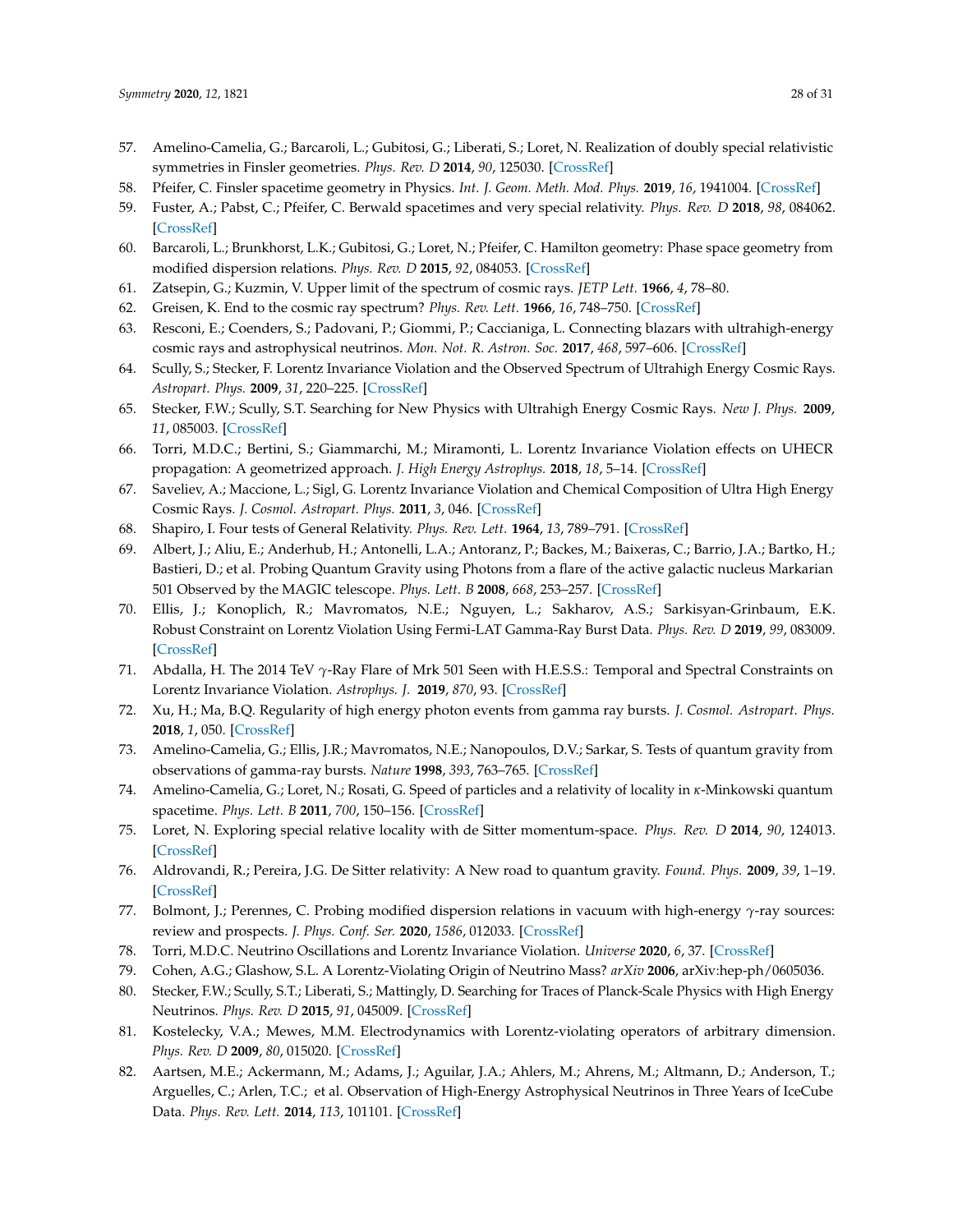- <span id="page-28-0"></span>83. Liberati, S. Tests of Lorentz invariance: A 2013 update. *Class. Quantum Grav.* **2013**, *30*, 133001. [\[CrossRef\]](http://dx.doi.org/10.1088/0264-9381/30/13/133001)
- <span id="page-28-1"></span>84. Stecker, F.W.; Scully, S.T. Propagation of Superluminal PeV IceCube Neutrinos: A High Energy Spectral Cutoff or New Constraints on Lorentz Invariance Violation. *Phys. Rev. D* **2014**, *90*, 043012. [\[CrossRef\]](http://dx.doi.org/10.1103/PhysRevD.90.043012)
- <span id="page-28-2"></span>85. Kostelecky, A.; Mewes, M. Fermions with Lorentz-violating operators of arbitrary dimension. *Phys. Rev. D* **2013**, *88*, 096006. [\[CrossRef\]](http://dx.doi.org/10.1103/PhysRevD.88.096006)
- <span id="page-28-3"></span>86. Diaz, J.S.; Kostelecky, A.; Mewes, M. Testing Relativity with High-Energy Astrophysical Neutrinos *Phys. Rev. D* **2014**, *89*, 043005. [\[CrossRef\]](http://dx.doi.org/10.1103/PhysRevD.89.043005)
- <span id="page-28-4"></span>87. Jacobson, T.A.; Liberati, S.; Mattingly, D.; Stecker, F.W. New limits on Planck scale Lorentz violation in QED. *Phys. Rev. Lett.* **2004**, *93*, 021101. [\[CrossRef\]](http://dx.doi.org/10.1103/PhysRevLett.93.021101)
- 88. Montemayor, R.; Urrutia, L.F. Synchrotron radiation in Lorentz-violating electrodynamics: The Myers-Pospelov model. *Phys. Rev. D* **2005**, *72*, 045018. [\[CrossRef\]](http://dx.doi.org/10.1103/PhysRevD.72.045018)
- 89. Altschul, B. Synchrotron and inverse compton constraints on Lorentz violations for electrons. *Phys. Rev. D* **2006**, *74*, 083003. [\[CrossRef\]](http://dx.doi.org/10.1103/PhysRevD.74.083003)
- 90. Maccione, L.; Liberati, S.; Celotti, A.; Kirk, J.G. New constraints on Planck-scale Lorentz violation in QED from the Crab Nebula. *J. Cosmol. Astropart. Phys.* **2007**, *10*, 013. [\[CrossRef\]](http://dx.doi.org/10.1088/1475-7516/2007/10/013)
- <span id="page-28-5"></span>91. Stecker, F.W. Limiting superluminal electron and neutrino velocities using the 2010 Crab Nebula flare and the IceCube PeV neutrino events. *Astropart. Phys*. **2014**, *56*, 16. [\[CrossRef\]](http://dx.doi.org/10.1016/j.astropartphys.2014.02.007)
- <span id="page-28-6"></span>92. Katori, T. Test of Lorentz Violation with Astrophysical Neutrino Flavor at IceCube. In Proceedings of the 8th Meeting on CPT and Lorentz Symmetry (CPT'19), Bloomington, IN, USA, 12–16 May 2019. [\[CrossRef\]](http://dx.doi.org/10.1142/9789811213984_0042)
- <span id="page-28-7"></span>93. Ellis, J.; Janka, H.T.; Mavromatos, N.E.; Sakharov, A.S.; Sarkisyan, E.K.G. Probing Lorentz Violation in Neutrino Propagation from a Core-Collapse Supernova. *Phys. Rev. D* **2012**, *85*, 045032. [\[CrossRef\]](http://dx.doi.org/10.1103/PhysRevD.85.045032)
- <span id="page-28-8"></span>94. Chakraborty, S.; Mirizzi, A.; Sigl, G. Testing Lorentz invariance with neutrino bursts from supernova neutronization. *Phys. Rev. D* **2013**, *87*, 017302. [\[CrossRef\]](http://dx.doi.org/10.1103/PhysRevD.87.017302)
- <span id="page-28-9"></span>95. Datta, A.; Gandhi, R.; Mehta, P.; Sankar, S.U. Atmospheric neutrinos as a probe of CPT and Lorentz violation. *Phys. Lett. B* **2004**, *597*, 356 [\[CrossRef\]](http://dx.doi.org/10.1016/j.physletb.2004.07.035)
- <span id="page-28-10"></span>96. Chatterjee, A.; Gandhi, R.; Singh, J. Probing Lorentz and CPT Violation in a Magnetized Iron Detector using Atmospheric Neutrinos. *J. High Energy Phys.* **2014**, *06*, 045. [\[CrossRef\]](http://dx.doi.org/10.1007/JHEP06(2014)045)
- <span id="page-28-11"></span>97. Ellis, J.; Mavromatos, N.E.; Sakharov, A.S.; Sarkisyan-Grinbaum, E.K. Limits on Neutrino Lorentz Violation from Multimessenger Observations of TXS 0506+056. *Phys. Lett. B* **2019**, *789*, 352. [\[CrossRef\]](http://dx.doi.org/10.1016/j.physletb.2018.11.062)
- <span id="page-28-12"></span>98. Wei, J.J.; Zhang, B.B.; Shao, L.; Gao, H.; Li, Y. Multimessenger tests of Einstein's weak equivalence principle and Lorentz invariance with a high-energy neutrino from a flaring blazar. *J. High Energy Astrophys.* **2019**, *22*, 1. [\[CrossRef\]](http://dx.doi.org/10.1016/j.jheap.2019.01.002)
- <span id="page-28-13"></span>99. Kostelecky, V.A.; Mewes, M. Lorentz violation and short-baseline neutrino experiments. *Phys. Rev. D* **2004**, *70*, 076002. [\[CrossRef\]](http://dx.doi.org/10.1103/PhysRevD.70.076002)
- <span id="page-28-14"></span>100. Aguilar-Arevalo, A.A. Test of Lorentz and CPT violation with Short Baseline Neutrino Oscillation Excesses. *Phys. Lett. B* **2013**, *718*, 1303. [\[CrossRef\]](http://dx.doi.org/10.1016/j.physletb.2012.12.020)
- <span id="page-28-15"></span>101. Abe, K. Search for Lorentz and CPT violation using sidereal time dependence of neutrino flavor transitions over a short baseline. *Phys. Rev. D* **2017**, *95*, 111101. [\[CrossRef\]](http://dx.doi.org/10.1103/PhysRevD.95.111101)
- <span id="page-28-16"></span>102. Diaz, J.S. Long-baseline neutrino experiments as tests for Lorentz violation. In Proceedings of the Meeting of the Division of the American Physical Society, DPF 2009, Detroit, MI, USA, 26–31 July 2009.
- <span id="page-28-17"></span>103. Yu-Feng, L.; Zhen-Hua, Z. Tests of Lorentz and CPT Violation in the Medium Baseline Reactor Antineutrino Experiment. *Phys. Rev. D* **2014**, 90, 113014. [\[CrossRef\]](http://dx.doi.org/10.1103/PhysRevD.90.113014)
- <span id="page-28-19"></span><span id="page-28-18"></span>104. Abe, K.; T2K Collaboration. The T2K Experiment. *Nucl. Instrum. Meth. A* **2011**, *659*, 106. [\[CrossRef\]](http://dx.doi.org/10.1016/j.nima.2011.06.067)
- 105. Quilain, B. Results of Lorentz- and CPT-Invariance Violation at T2K and Future Perspectives. In Proceedings of the 7th Meeting on CPT and Lorentz Symmetry, Bloomington, IN, USA, 20–24 June 2016; pp. 125–128. [\[CrossRef\]](http://dx.doi.org/10.1142/9789813148505_0032)
- <span id="page-28-20"></span>106. Adamson, P. Measurement of Neutrino Oscillations with the MINOS Detectors in the NuMI Beam. *Phys. Rev. Lett.* **2008**, *101*, 13180. [\[CrossRef\]](http://dx.doi.org/10.1103/PhysRevLett.101.131802)
- 107. Adamson, P. A Search for Lorentz Invariance and CPT Violation with the MINOS Far Detector. *Phys. Rev. Lett.* **2010**, *105*, 151601. [\[CrossRef\]](http://dx.doi.org/10.1103/PhysRevLett.105.151601)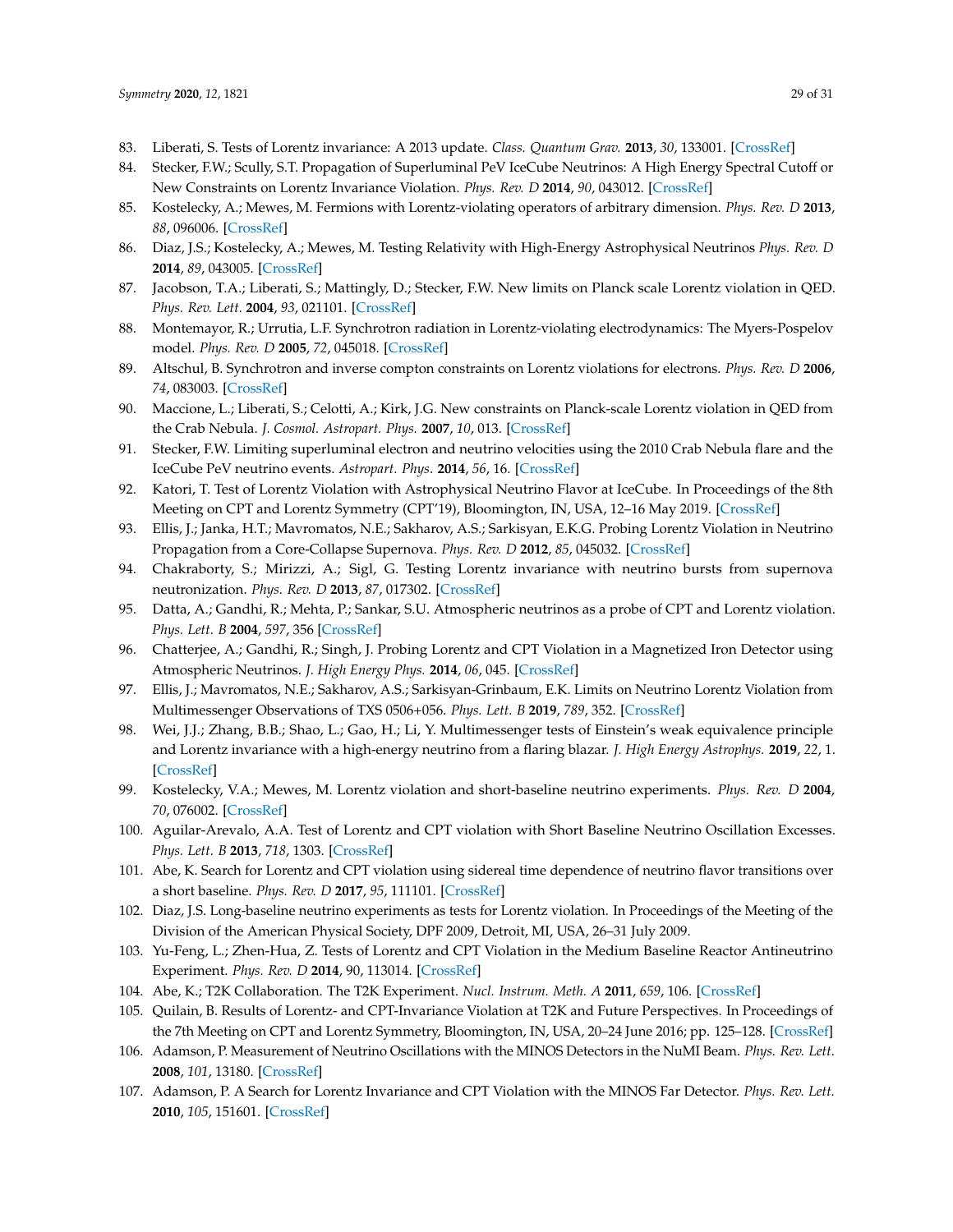- <span id="page-29-0"></span>108. Barenboim, G.; Lykken, J.D. MINOS and CPT-violating neutrinos. *Phys. Rev. D* **2009**, *80*, 113008. [\[CrossRef\]](http://dx.doi.org/10.1103/PhysRevD.80.113008)
- <span id="page-29-1"></span>109. Acciarri, R. Long-Baseline Neutrino Facility (LBNF) and Deep Underground Neutrino Experiment (DUNE): Conceptual Design Report, Volume 2: The Physics Program for DUNE at LBNF. *arXiv* **2015**, arXiv:1512.06148.
- <span id="page-29-2"></span>110. Célio, C.A.M. Physics Beyond the Standard Model with DUNE: Prospects for Exploring Lorentz and CPT Violation. In Proceedings of the 8th Meeting on CPT and Lorentz Symmetry, Bloomington, IN, USA, 12–16 May 2019; pp. 150–153.
- <span id="page-29-3"></span>111. Acero, M.A. First Measurement of Neutrino Oscillation Parameters using Neutrinos and Antineutrinos by NOvA. *Phys. Rev. Lett.* **2019**, *123*, 151803. [\[CrossRef\]](http://dx.doi.org/10.1103/PhysRevLett.123.151803)
- <span id="page-29-4"></span>112. Abe, K. Constraint on the matter-antimatter symmetry-violating phase in neutrino oscillations. *Nature* **2020**, *580*, 339.
- <span id="page-29-5"></span>113. Mezzetto, M.; Terranova, F. Three-flavour oscillations with accelerator neutrino beams belongs to the Topical Collection on "Neutrino Oscillations" of the journal Universe. *Universe* **2020**, *6*, 32. [\[CrossRef\]](http://dx.doi.org/10.3390/universe6020032)
- <span id="page-29-6"></span>114. Majhi, R.; Chembra, S.; Mohanta, R. Exploring the effect of Lorentz invariance violation with the currently running long-baseline experiments. *Eur. Phys. J. C* **2020**, *80*, 364. [\[CrossRef\]](http://dx.doi.org/10.1140/epjc/s10052-020-7963-1)
- <span id="page-29-7"></span>115. Colladay, D.; Kostelecky, V. CPT violation and the standard model. *Phys. Rev. D* **1997**, *55*, 6760. [\[CrossRef\]](http://dx.doi.org/10.1103/PhysRevD.55.6760)
- <span id="page-29-8"></span>116. Diaz, J.S.; Kostelecky, A.; Mewes, M. Perturbative Lorentz and CPT violation for neutrino and antineutrino oscillations. *Phys. Rev. D* **2009**, *80*, 076007. [\[CrossRef\]](http://dx.doi.org/10.1103/PhysRevD.80.076007)
- <span id="page-29-9"></span>117. Kostelecky, A.; Mewes, M. Lorentz and CPT violation in neutrinos. *Phys. Rev. D* **2004**, *69*, 016005. [\[CrossRef\]](http://dx.doi.org/10.1103/PhysRevD.69.016005)
- <span id="page-29-10"></span>118. Kostelecky, V.A.; Mewes, M. Neutrinos with Lorentz-violating operators of arbitrary dimension. *Phys. Rev. D* **2012**, *85*, 096005. [\[CrossRef\]](http://dx.doi.org/10.1103/PhysRevD.85.096005)
- <span id="page-29-11"></span>119. Abe, K.; Haga, Y.; Hayato, Y.; Ikeda, M.; Iyogi, K.; Kameda, J.; Kishimoto, Y.; Miura, M.; Moriyama, S.; Nakahata, M.; et al. Test of Lorentz invariance with atmospheric neutrinos. *Phys. Rev. D* **2015**, *91*, 052003. [\[CrossRef\]](http://dx.doi.org/10.1103/PhysRevD.91.052003)
- <span id="page-29-12"></span>120. Agarwalla, S.K.; Masud, M. Can Lorentz Invariance Violation affect the Sensitivity of Deep Underground Neutrino Experiment? *arXiv* **2019**, arXiv:1912.13306.
- <span id="page-29-13"></span>121. Antonelli, V.; Miramonti, L.; Torri, M.D.C. Geometrical models with Lorentz invariance violation and neutrino oscillations. *Il Nuovo Cimento C* **2020**, *43*, 65. [\[CrossRef\]](http://dx.doi.org/10.1140/epjc/s10052-018-6124-2)
- <span id="page-29-14"></span>122. Miramonti, L.; Antonelli, V.; Torri, M.D.C. Homogeneously Modified Special Relativity applications for UHECR and Neutrino oscillations. In Proceedings of the Tenth Edition of the International Conference on High Energy and Astroparticle Physics (TIC-HEAP), Constantine, Algeria, 19–21 October 2019.
- <span id="page-29-16"></span><span id="page-29-15"></span>123. Ageron, M. ANTARES: The first undersea neutrino telescope. *Nucl. Instrum. Meth. A* **2011**, *656*, 11. [\[CrossRef\]](http://dx.doi.org/10.1016/j.nima.2011.06.103)
- 124. Capozzi, F.; Lisi, E.; Marrone, A. Probing the neutrino mass ordering with KM3NeT-ORCA: Analysis and perspectives. *J. Phys. G* **2018**, *45*, 024003. [\[CrossRef\]](http://dx.doi.org/10.1088/1361-6471/aa9503)
- <span id="page-29-17"></span>125. Aartsen, M.G. Astrophysical neutrinos and cosmic rays observed by IceCube. *Adv. Space Res.* **2018**, *62*, 2902. [\[CrossRef\]](http://dx.doi.org/10.1016/j.asr.2017.05.030)
- <span id="page-29-18"></span>126. Schröder, F.G. High-Energy Galactic Cosmic Rays (Astro2020 Science White Paper). *Bull. Am. Astron. Soc.* **2019**, *51*, 131.
- <span id="page-29-19"></span>127. Abreu, P.; Aglietta, M.; Ahlers, M.; Ahn, E.; Albuquerque, I.; Allard, D.; Allekotte, I.; Allen, J.; Allison, P.; Almela, A.; et al. Search for Point-like Sources of Ultra-high Energy Neutrinos at the Pierre Auger Observatory and Improved Limit on the Diffuse Flux of Tau Neutrinos. *Astrophys. J. Lett.* **2012**, *775*, L4. [\[CrossRef\]](http://dx.doi.org/10.1088/2041-8205/755/1/L4)
- <span id="page-29-20"></span>128. An, F. Neutrino Physics with JUNO. *J. Phys. G* **2016**, *43*, 030401. [\[CrossRef\]](http://dx.doi.org/10.1088/0954-3899/43/3/030401)